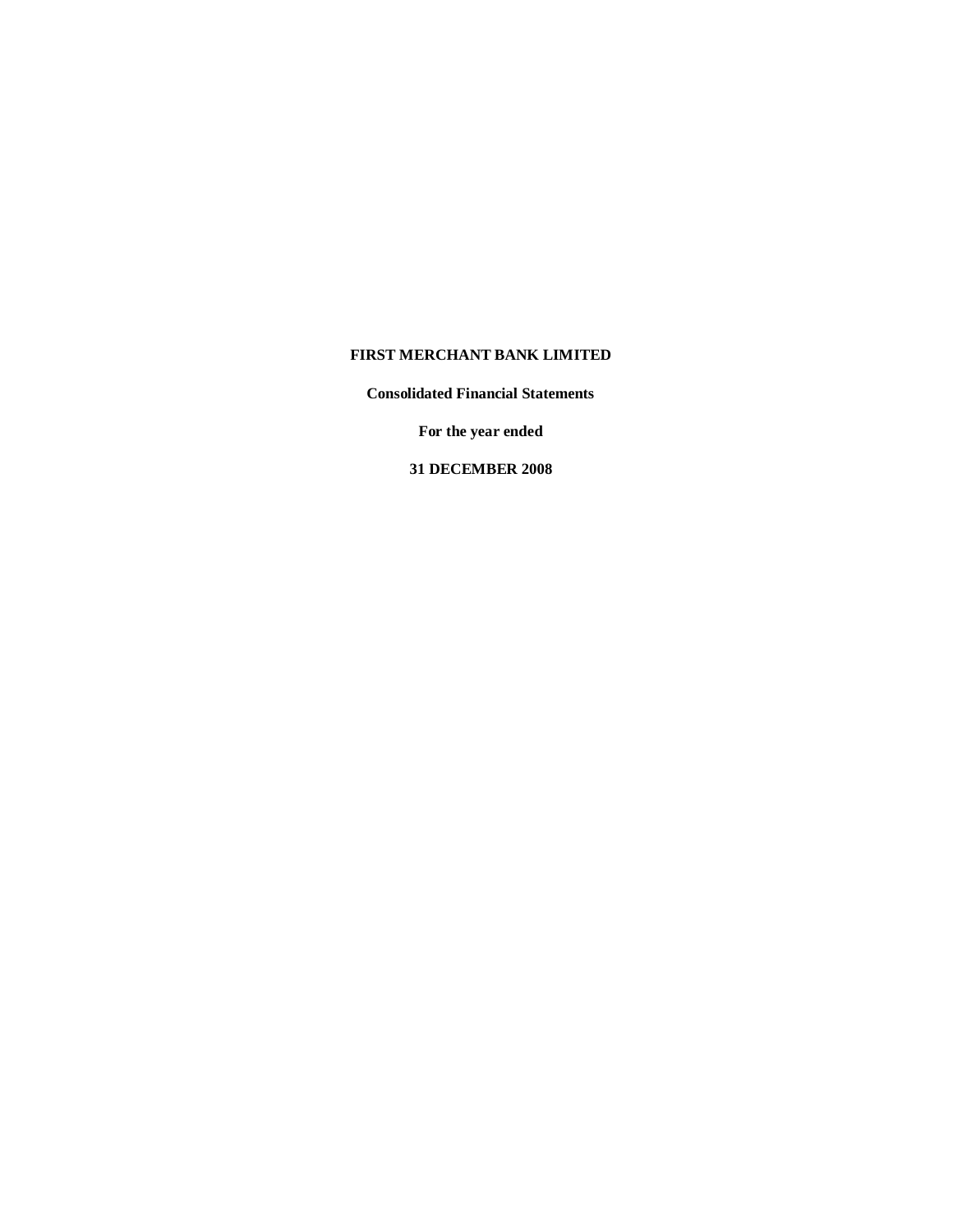| <b>Contents</b>                                | Page |
|------------------------------------------------|------|
| Directors' Report                              | 1    |
| <b>Statement on Corporate Governance</b>       | 3    |
| Statement of Directors' responsibilities       | 5    |
| Independent auditor's report                   | 6    |
| Financial statements:                          |      |
| <b>Balance</b> sheets                          | 7    |
| Income statements                              | 8    |
| Statements of changes in equity                | 9    |
| Statements of cash flows                       | 11   |
| Notes to the consolidated financial statements | 12   |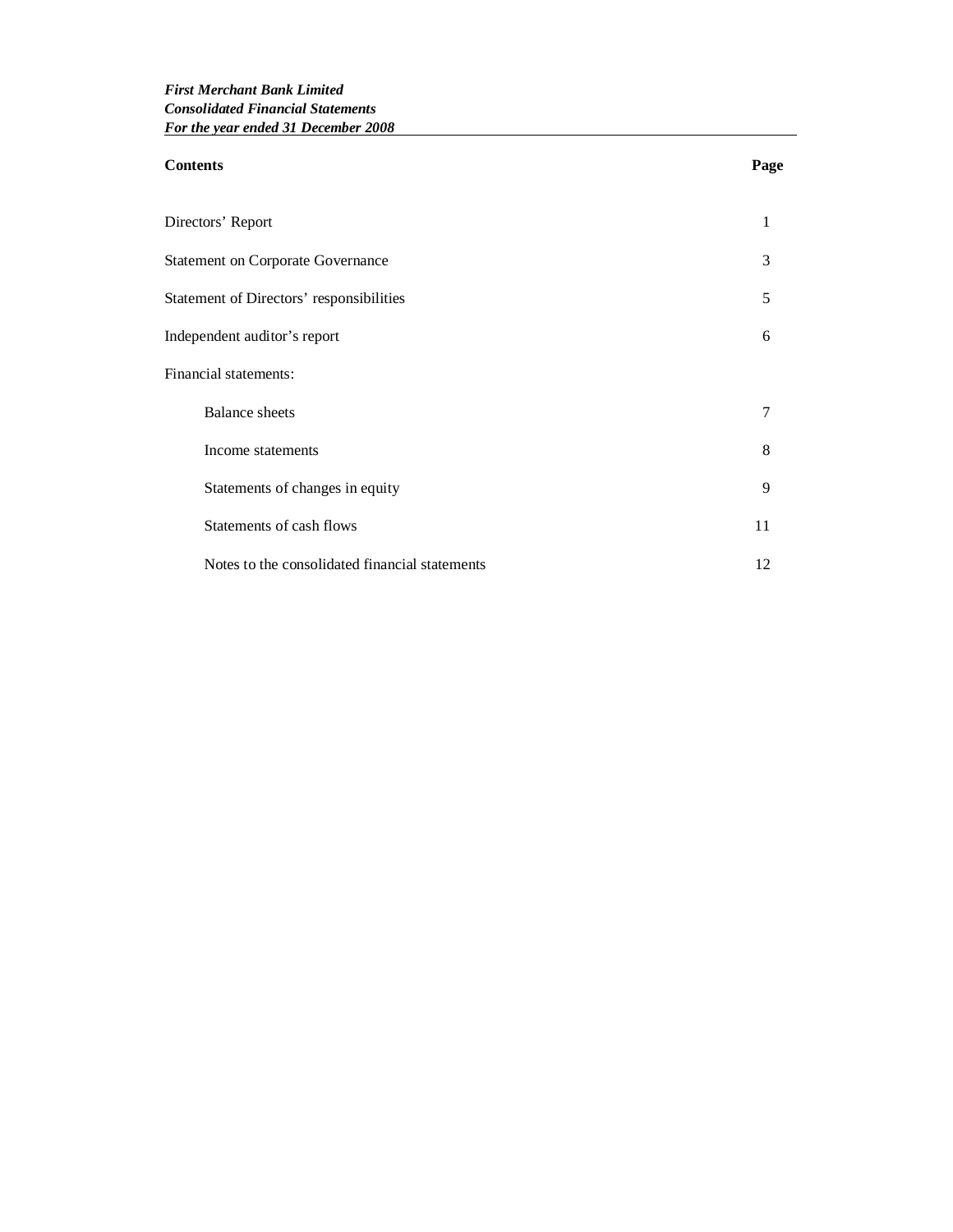The Directors have pleasure in submitting their report together with the Consolidated Financial Statements of First Merchant Bank Limited for the year ended 31 December 2008.

#### **NATURE OF BUSINESS**

First Merchant Bank Limited is a public limited liability company incorporated in Malawi under the Malawi Companies Act, 1984. It is listed on the Malawi Stock Exchange and is registered as a commercial bank under the Banking Act 1989. Its wholly owned subsidiary, The Leasing and Finance Company of Malawi Limited is engaged in the provision of lease finance. First Merchant Bank Limited also holds a 52.64 percent shareholding in Capital Bank Limited, a licensed commercial bank incorporated in Botswana.

The physical address of the holding company's registered office is:- Livingstone Towers, Private Bag 122, Glyn Jones Road, Blantyre, Malawi.

## **FINANCIAL PERFORMANCE**

The results and state of affairs of the Group and Company are set out in the accompanying consolidated balance sheets, income statements, statements of changes in equity, statements of cash flows and associated accounting policies and notes.

## **DIVIDENDS**

Last year's second interim dividend of MK133.5 million and final dividend of MK44.5 million were paid during the year. On 23 May 2008 the directors declared a first interim dividend of MK400.5 million for the year 2008. On 26 February 2009, the directors declared a second interim dividend of MK155.75 million. The directors also proposed a final dividend of MK66.75 million for approval at the forthcoming annual general meeting.

## **DIRECTORATE AND SECRETARY**

The following directors and secretary served during the year:

| Mr. R.C. Kantaria    | Chairman                                                     |
|----------------------|--------------------------------------------------------------|
| Mr. H.N. Anadkat     | Vice Chairman                                                |
| Mr. K. N. Chaturvedi | <b>Managing Director</b>                                     |
| Mr. S. Srinivasan    | Deputy Managing Director and Company Secretary               |
| Mr. J.M. O'Neill     | <b>Executive Director</b>                                    |
| Mr. N.G. Anadkat     | Director                                                     |
| Mr. A. Abdallah      | Director                                                     |
| Mr. V.K. Shetty      | Director (up to 12 December 2008)                            |
| Mr. B. Jani          | Director – Member of Audit Committee (from 13 December 2008) |
| Mr. M. Msisha        | Director – Chairman of Audit Committee                       |
| Mr. S.G. Malata      | Director – Member of Audit Committee                         |

In accordance with the Company's Articles of Association, Messrs. R.C. Kantaria, H.N. Anadkat, K.N. Chaturvedi and S.G. Malata retired by rotation at the last Annual General Meeting on 23 May 2008 and were re-appointed. Messr's. A. Abdallah, S. Srinivasan, J.M. O'Neill and B. Jani retire by rotation at the forthcoming Annual General Meeting but being eligible for re-appointment they offer themselves for reelection.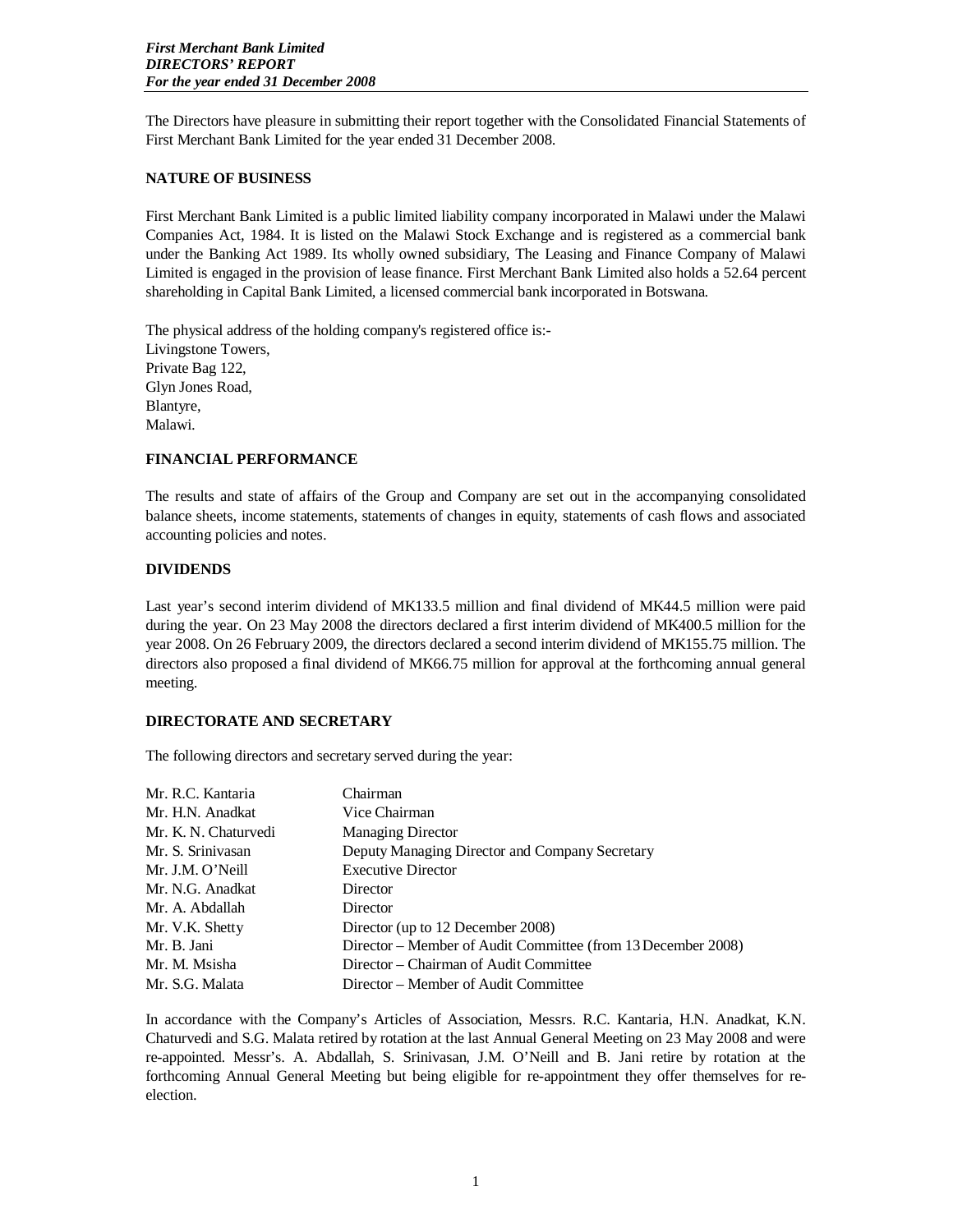# **AUDITORS**

A resolution will be proposed at the forthcoming Annual General Meeting to re-appoint Messrs. KPMG, Certified Public Accountants (Malawi) and Business Advisors as auditors in respect of the Company's 31 December 2009 financial statements.

**K.N. Chaturvedi J.M. O'Neill DIRECTOR DIRECTOR**

.............................................. ....................................

**26 February 2009**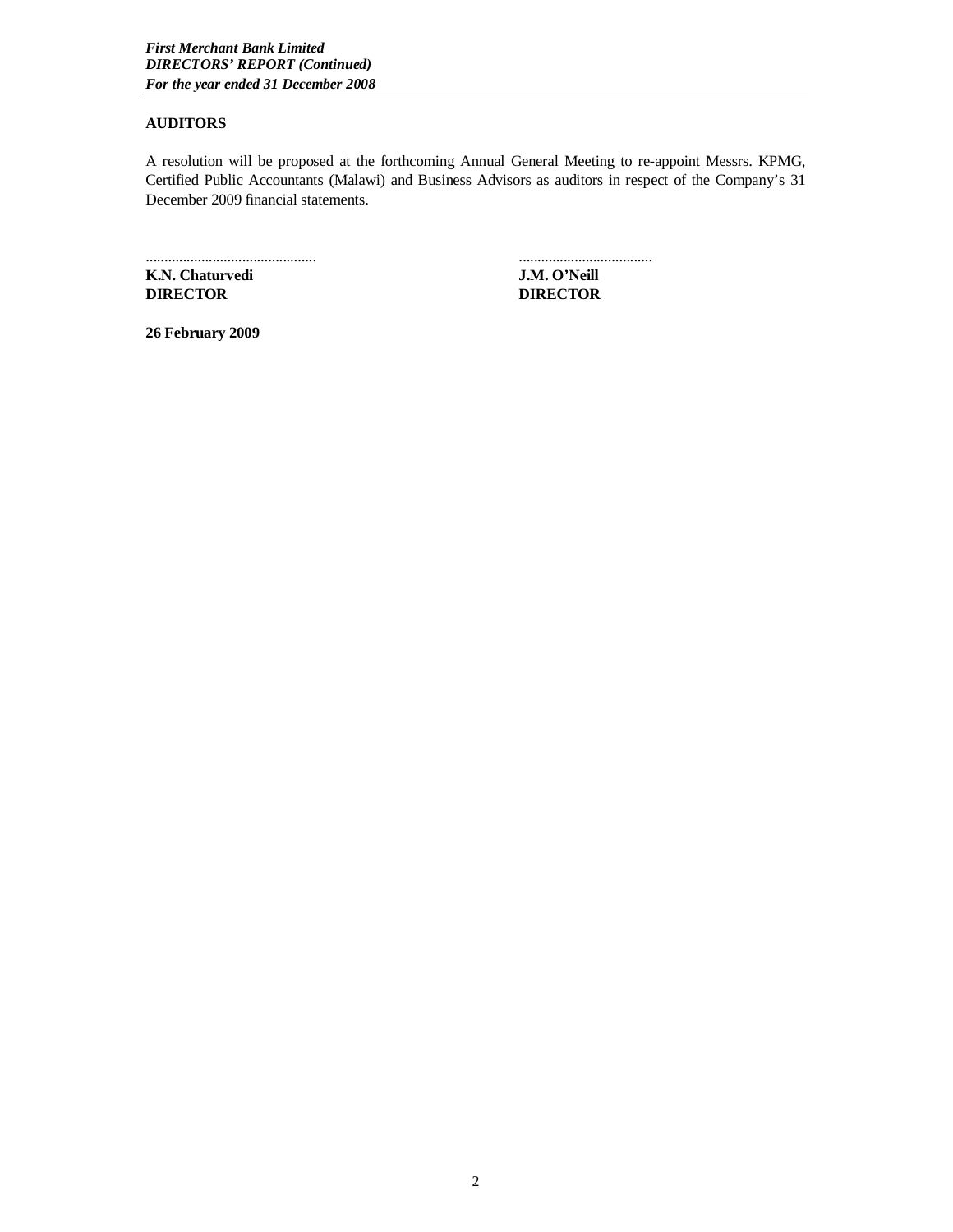# **THE BOARD**

The Bank has a unitary Board of Directors comprising a Non-Executive Chairman, 6 Non-Executive Directors and 3 Executive Directors.

The Board has adopted without modification the major principles of modern corporate governance as contained in the Cadbury and King reports, and the Basel Committee on Banking Supervision.

The Board meets at least 3 times a year. There are adequate and efficient communication and monitoring systems in place to ensure that the Directors receive all relevant, accurate information to guide them in making necessary strategic decisions, and providing effective leadership, control and strategic direction over the Bank's operations, and in ensuring that the company fully complies with relevant legal, ethical and regulatory requirements.

## **BOARD AND MANAGEMENT COMMITTEES**

There is one permanent management committee namely, the Asset and Liability Management Committee ("ALCO") and three permanent board committees, the Audit Committee, Credit Committee and the Appointments and Remuneration Committee. Additionally, there is an informal Business Promotion Committee which comprises branch managers, senior management, 2 non-executive directors and 3 executive directors. This committee meets regularly, usually once a month, and reviews the Bank's market position relative to its peers and sets operational strategy to maintain and grow market share.

#### **Asset and Liability Management Committee (ALCO)**

The primary objective of the ALCO is to ensure a proper balance in terms of maturity profile, cost and yield, risk exposure etc., between funds mobilized and funds deployed. The ALCO seeks to manage risks in order to minimize the volatility of net interest income and protect the long term economic value of the Bank. The committee also monitors the capital adequacy of the Bank.

Key functions of the ALCO include setting pricing guidelines for assets and liabilities, setting limits and managing liquidity risk and interest rate risk and ensuring that contingency funding plans are in place to avert funding crises.

The ALCO is composed of 2 executive directors and 3 members of management and meets regularly, usually once a month. The members of the ALCO are:

| Mr S. Srinivasan | Deputy Managing Director (Chairman)                      |
|------------------|----------------------------------------------------------|
| Mr.K. Chaturvedi | <b>Managing Director</b>                                 |
| Miss. A. Jazza   | Acting Head of Credit                                    |
| Mr. R. Kamath    | Chief Manager – Risk Management, Compliance and Security |
| Mr M. Banda      | <b>Finance Manager</b>                                   |
| Mr. M. Nyasulu   | <b>Acting Treasury Manager</b>                           |

#### **Audit Committee**

The Audit Committee assists the Board in discharging its duties in relation to financial reporting, asset management, risk management, internal control systems, processes and procedures and monitors the quality of both the external and internal audit functions. The Bank's external auditors and internal auditors report to the committee in their independent, private meetings to discuss risky exposure areas. Where the committee's monitoring and review activities reveal causes for concern or scope for improvement, it makes recommendations to the Board on required remedial actions.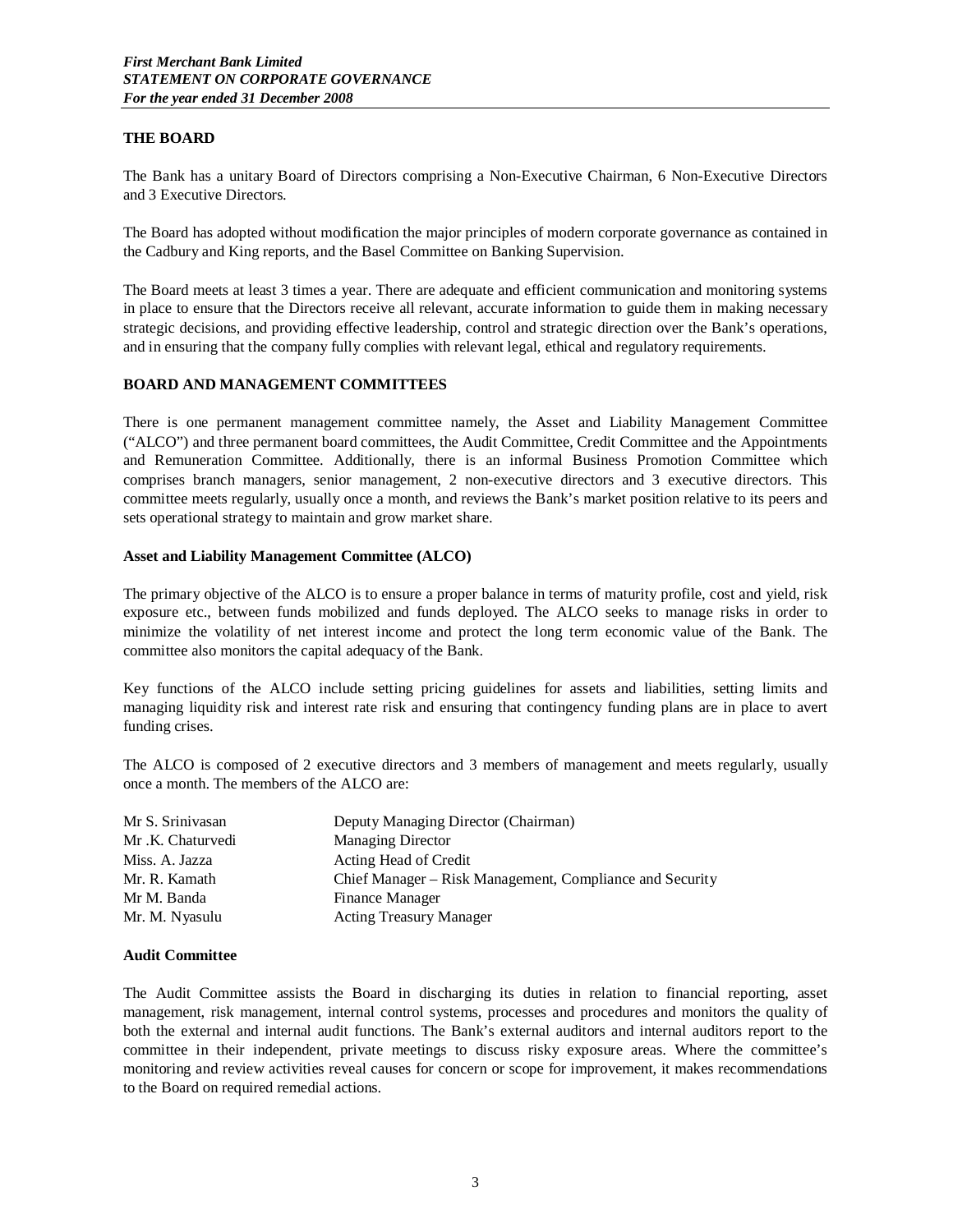The Audit Committee comprises 3 non-executive directors, 1 of whom acts as chairman. The committee meets at least 4 times a year. The members of the Audit Committee are:

| Mr M. Msisha    | Non-Executive Director (Chairman)              |
|-----------------|------------------------------------------------|
| Mr B. Jani      | Non-Executive Director (From 13 December 2008) |
| Mr S.G. Malata  | Non-Executive Director                         |
| Mr. V.K. Shetty | Non-Executive Director (Upto 12 December 2008) |

#### **Credit Committee**

The Credit Committee comprises 3 local directors with a good knowledge of the Malawi economy and business environment. Its overall responsibility is to ensure the soundness of the Bank's credit portfolio (including advances, guarantees and other facilities). Specific responsibilities include:

- Ratification of terms and conditions of all credit facilities granted by management under its discretionary powers;
- Approval of all credit facilities above the discretionary limits set for management save for those facilities requiring full board approval in accordance with Reserve Bank of Malawi directives and;
- Review of non performing facilities and recovery procedures initiated in respect thereof and establishment of appropriate levels of provisioning where required.

The Managing Director, Deputy Managing Director, Head of Credit and Branch Managers attend all Credit Committee meetings in a non-voting capacity.

The Credit Committee meets regularly, usually once a month and comprises the following members:

| Mr H. N. Anadkat | Non-Executive Vice Chairman (Chairman) |
|------------------|----------------------------------------|
| Mr N. G. Anadkat | Non-Executive Director                 |
| Mr J. M. O'Neill | <b>Executive Director</b>              |

# **Appointments and Remuneration Committee**

The Appointments and Remuneration Committee nominates persons to be appointed directors (subject to shareholders' approval) and recommends to the Board, executive and non-executive directors and senior management remuneration. The committee also approves overall human resource and remuneration policies and strategies.

The Appointments and Remuneration Committee meets twice a year and comprises the following members:-

| Mr H. N. Anadkat | Non-Executive Vice Chairman (Chairman) |
|------------------|----------------------------------------|
| Mr M. Msisha     | Non-Executive Director                 |

# **ETHICAL STANDARDS**

The Board is fully committed to ensuring the Group's affairs are conducted with integrity and that the highest ethical standards are maintained. All employees of the Group are required to abide by a code of conduct containing detailed guidelines governing ethics and integrity in the workplace.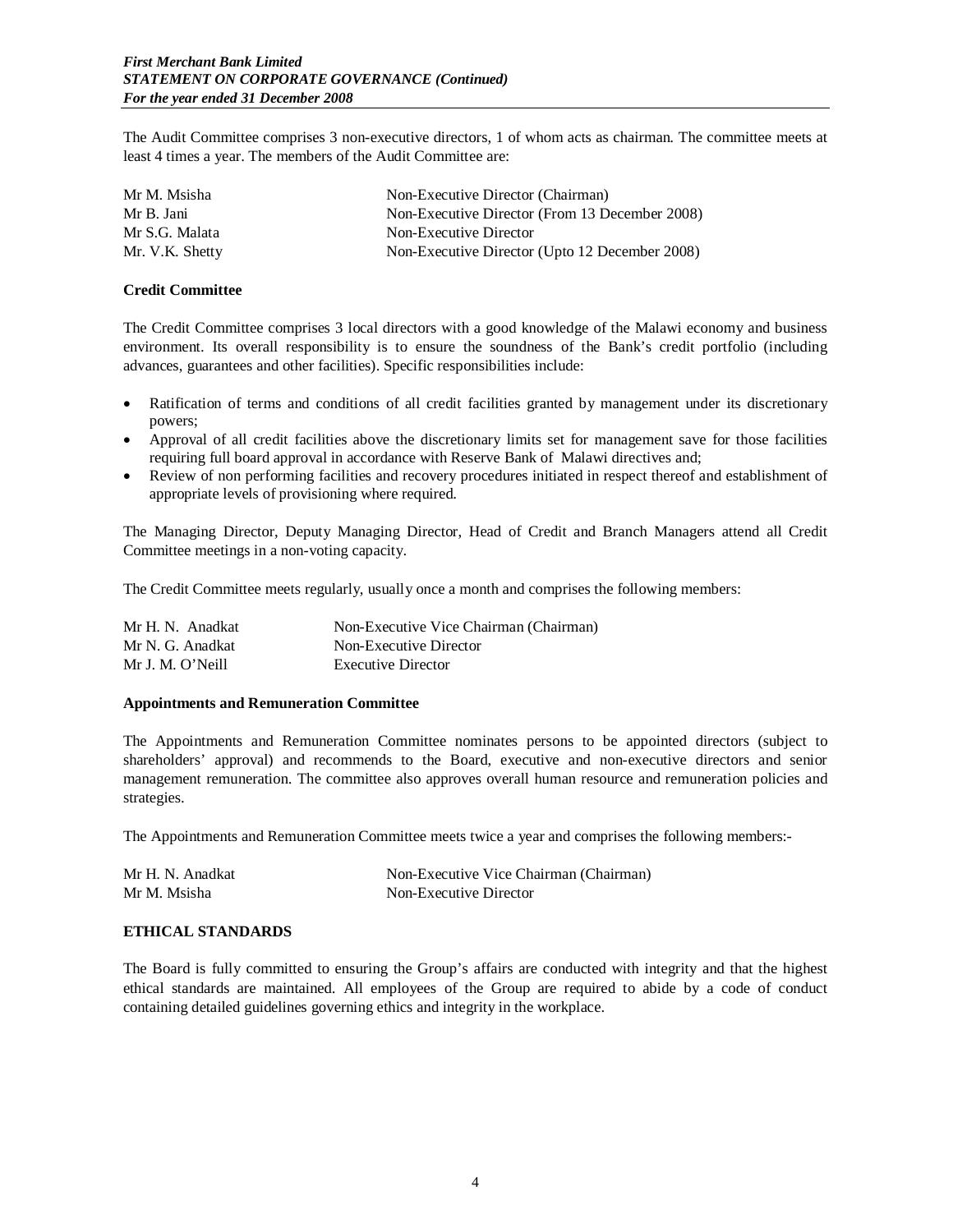The Companies Act, 1984, requires the directors to prepare financial statements for each financial year which give a true and fair view of the state of affairs of the company as at the end of the financial year and of the operating results for that year.

The Act also requires the directors to ensure the company keeps proper accounting records which disclose with reasonable accuracy at any time the financial position of the company and enable them to ensure that the financial statements comply with the Companies Act, 1984.

In preparing the financial statements, the directors accept responsibility for the following:

- Maintenance of proper accounting records;
- Selection of suitable accounting policies and applying them consistently;
- Making judgements and estimates that are reasonable and prudent;
- Compliance with applicable accounting standards, when preparing financial statements, subject to any material departures being disclosed and explained in the financial statements; and
- Preparation of financial statements on a going concern basis unless it is inappropriate to presume that the company will continue in business.

The Directors also accept responsibility for taking such steps as are reasonably open to them to safeguard the assets of the company and group and to maintain adequate systems of internal controls to prevent and detect fraud and other irregularities.

Nothing has come to the attention of the Directors to indicate that the Company and Group will not remain a going concern for at least the next twelve months from the date of this statement.

The Directors are of the opinion that the financial statements give a true and fair view of the state of the financial affairs of the Company and Group and of their operating results.

The financial statements of the Group and Company were approved for issue by the Board of Directors on 2**6 February 2009.**

Director:

K.N. Chaturvedi

Director: \_\_\_\_\_\_\_\_\_\_\_\_\_\_\_\_\_\_\_\_\_\_\_\_\_\_\_\_\_\_\_\_\_\_\_\_\_\_\_\_

J.M. O'Neill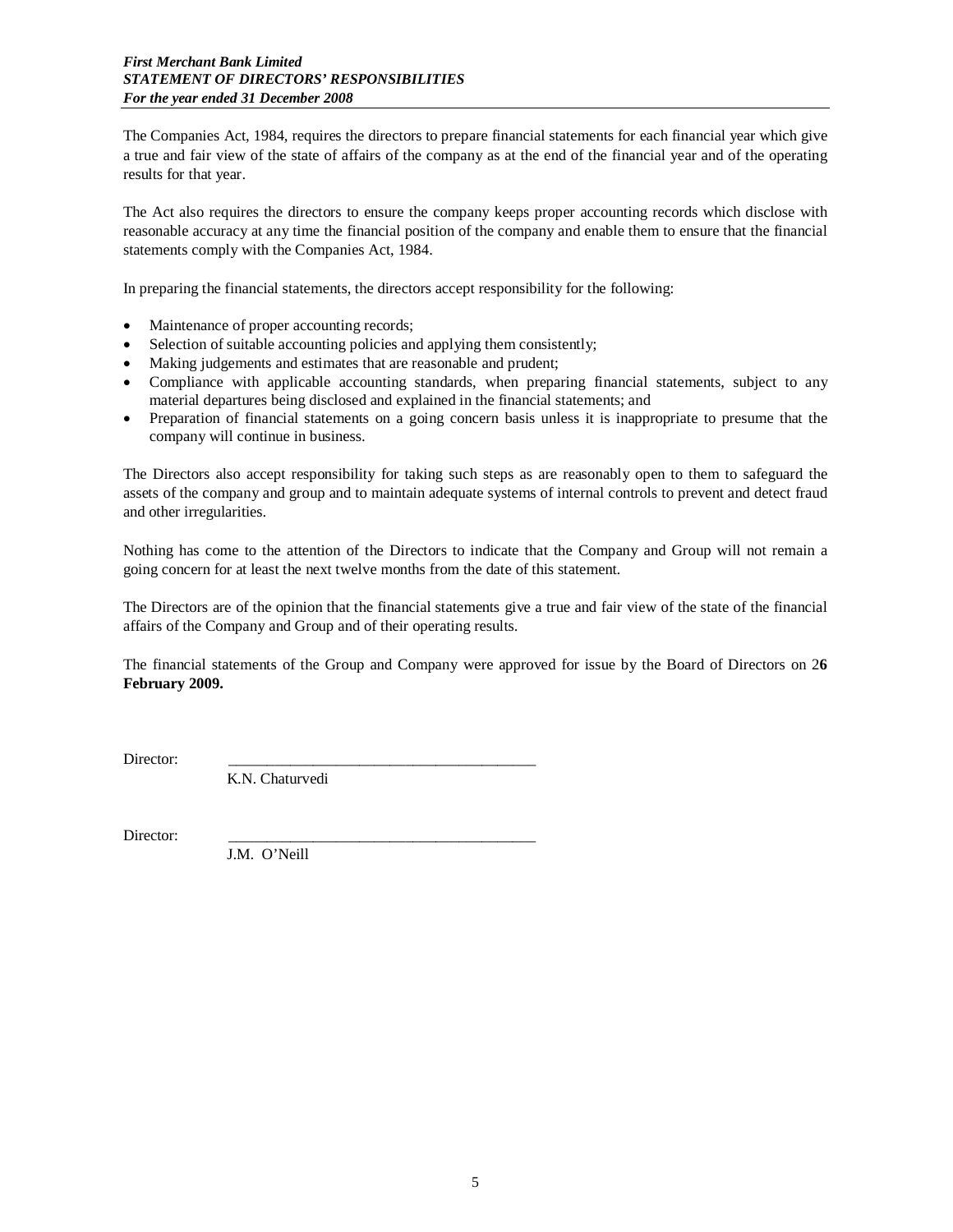# **INDEPENDENT AUDITOR'S REPORT TO THE SHAREHOLDERS OF FIRST MERCHANT BANK LIMITED**

#### **Report on the financial statements**

We have audited the accompanying consolidated and separate financial statements of First Merchant Bank Limited and its subsidiaries, which comprise the balance sheets as at 31 December 2008, and the income statements, the statements of changes in equity and statements of cash flows for the year then ended, and a summary of significant accounting policies and other explanatory notes, as set out on pages 12 to 70.

#### *Directors' responsibility for the financial statements*

The company's directors are responsible for the preparation and fair presentation of these financial statements in accordance with International Financial Reporting Standards and the Malawi Companies Act 1984. This responsibility includes: designing, implementing and maintaining internal control systems relevant to the preparation and fair presentation of financial statements that are free from material misstatement, whether due to fraud or error; selecting and applying appropriate accounting policies; and making accounting estimates that are reasonable in the circumstances.

#### *Auditor's responsibility*

Our responsibility is to express an opinion on these financial statements based on our audit. We conducted our audit in accordance with International Standards on Auditing. Those standards require that we comply with ethical requirements and plan and perform the audit to obtain reasonable assurance whether the financial statements are free from material misstatement.

An audit involves performing procedures to obtain audit evidence about the amounts and disclosures in the financial statements. The procedures selected depend on the auditor's judgment, including the assessment of the risks of material misstatement of the financial statements, whether due to fraud or error. In making those risk assessments, the auditor considers internal control systems relevant to the entity's preparation of the financial statements in order to design audit procedures that are appropriate in the circumstances, but not for the purpose of expressing an opinion on the effectiveness of the entity's internal control systems. An audit also includes evaluating the appropriateness of accounting policies used and the reasonableness of accounting estimates made by management, as well as evaluating the overall presentation of the financial statements.

We believe that the audit evidence that we have obtained is sufficient and appropriate to provide a basis for our audit opinion.

#### *Opinion*

In our opinion, these financial statements give a true and fair view of the consolidated and separate financial position of First Merchant Bank Limited at 31 December 2008, and of its consolidated and separate financial performance and its consolidated and separate cashflows for the year then ended in accordance with International Financial Reporting Standards and are in compliance with the provisions of the Malawi Companies Act 1984, so far as concerns members of the company

# **KPMG Certified Public Accountants and Business Advisors Blantyre**

#### **26 February 2009**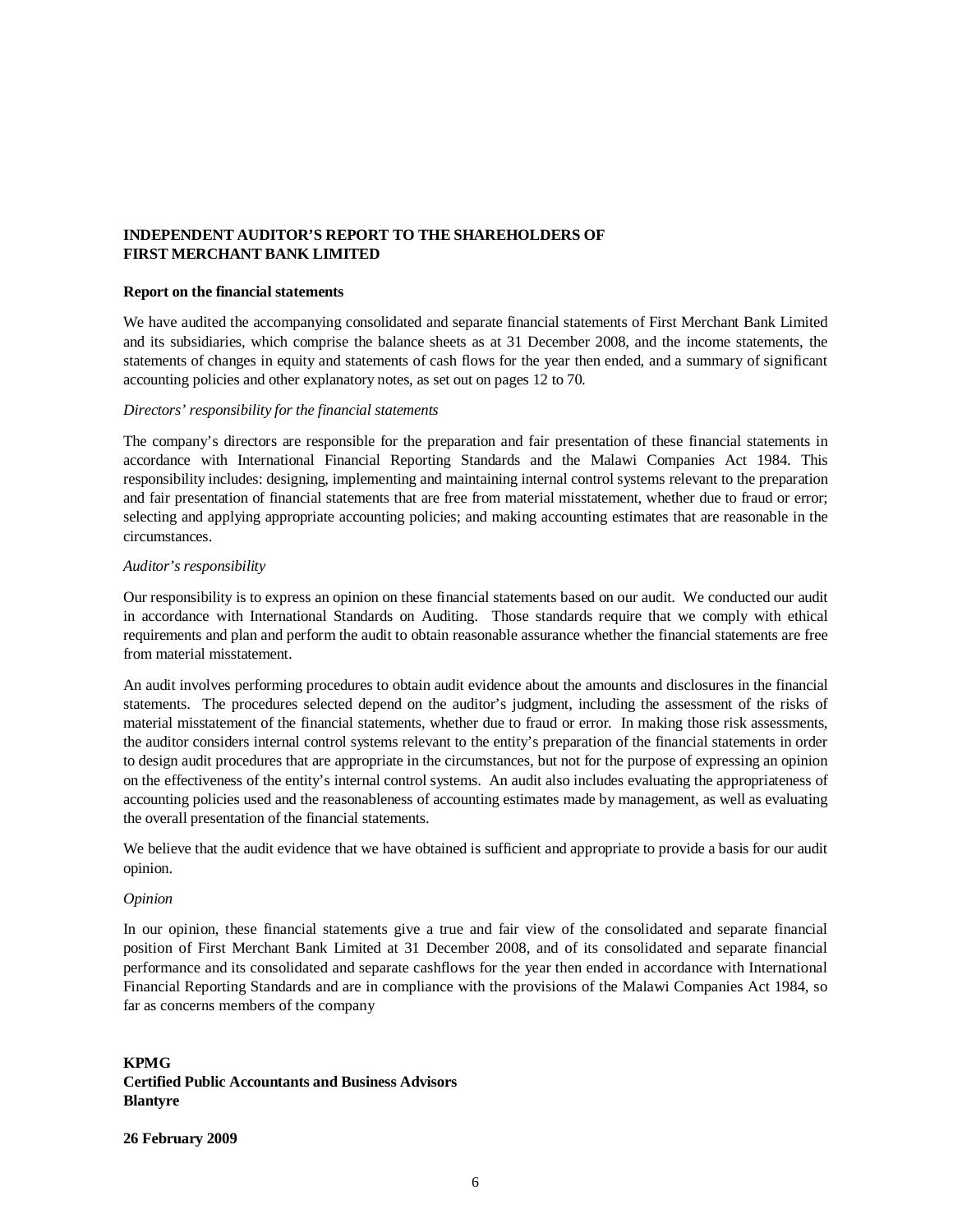## *First Merchant Bank Limited Consolidated Financial Statements For the year ended 31 December 2008*

**BALANCE SHEETS**

# **At 31 December 2008**

*In thousands of Malawi Kwacha*

|                                                     |             |              | <b>GROUP</b> |            | <b>COMPANY</b> |
|-----------------------------------------------------|-------------|--------------|--------------|------------|----------------|
|                                                     | <b>Note</b> | 2008         | 2007         | 2008       | 2007           |
| <b>ASSETS</b>                                       |             |              |              |            |                |
| Cash and cash equivalents                           | 15          | 4,401,956    | 4,782,997    | 3,976,178  | 4,363,225      |
| Money market investments                            | 16          | 5,509,039    | 5,059,572    | 2,133,609  | 3,929,274      |
| Loans and advances to customers                     | 17          | 8,875,037    | 5,826,047    | 8,131,407  | 5,754,910      |
| Finance lease receivables                           | 18          | 2,153,526    | 1,301,092    |            |                |
| Other assets                                        | 19          | 104,758      | 87,231       | 82,126     | 81,819         |
| Investments in listed companies                     | 20          | 1,602,650    | 1,625,683    | 1,602,650  | 1,625,683      |
| Investment in subsidiaries                          | 21          |              |              | 548,953    | 309,275        |
| Property and equipment                              | 22          | 1,484,080    | 1,215,898    | 1,209,017  | 1,115,672      |
| Deferred tax assets                                 | 26          | 100,373      | 50,949       | 61,074     | 48,919         |
| <b>Total assets</b>                                 |             | 24, 231, 419 | 19,949,469   | 17,745,014 | 17,228,777     |
| <b>LIABILITIES AND EQUITY</b><br><b>Liabilities</b> |             |              |              |            |                |
| Loans and advances from customers                   | 23          | 17,113,667   | 13,888,493   | 11,539,513 | 11,779,006     |
| Income tax payable                                  |             | 120,230      | 90,783       | 80,799     | 76,561         |
| Other liabilities                                   | 24          | 1,030,854    | 884,037      | 874,587    | 863,093        |
| Severance pay liabilities                           | 25          | 137,457      | 106,610      | 122,320    | 95,240         |
| Deferred tax liabilities                            | 26          | 101,430      | 128,180      | 76,297     | 110,252        |
| <b>Total liabilities</b>                            |             | 18,503,638   | 15,098,103   | 12,693,516 | 12,924,152     |
| <b>Equity</b>                                       |             |              |              |            |                |
| Issued capital                                      | 27          | 111,250      | 111,250      | 111,250    | 111,250        |
| Share premium                                       | 27          | 514,035      | 514,035      | 514,035    | 514,035        |
| Property revaluation reserve                        | 28          | 375,019      | 389,906      | 349,628    | 364,183        |
| Investment revaluation reserve                      | 29          | 1,400,970    | 1,489,897    | 1,400,970  | 1,489,897      |
| Loan loss reserve                                   | 30          | 27,029       | 66,606       | 16,898     | 57,034         |
| Translation reserve                                 |             | (144, 688)   | (4, 635)     |            |                |
| Retained earnings                                   |             | 3,065,146    | 2,054,586    | 2,658,717  | 1,768,226      |
| Total equity attributable to equityholders of the   |             |              |              |            |                |
| company                                             |             | 5,348,761    | 4,621,645    | 5,051,498  | 4,304,625      |
| Minority interest                                   |             | 379,020      | 229,721      |            |                |
| <b>Total equity</b>                                 |             | 5,727,781    | 4,851,366    | 5,051,498  | 4,304,625      |
| <b>Total equity and liabilities</b>                 |             | 24,231,419   | 19,949,469   | 17,745,014 | 17,228,777     |

The financial statements of the Group and Company were approved for issue by the Board of Directors on **26 February 2008** and were signed on its behalf by:

…………………………………………Director K.N. Chaturvedi

…………………………………………Director

J.M. O'Neill

The financial statements are to be read in conjunction with the notes from pages 12 to 70.

The independent auditor's report is on page 6.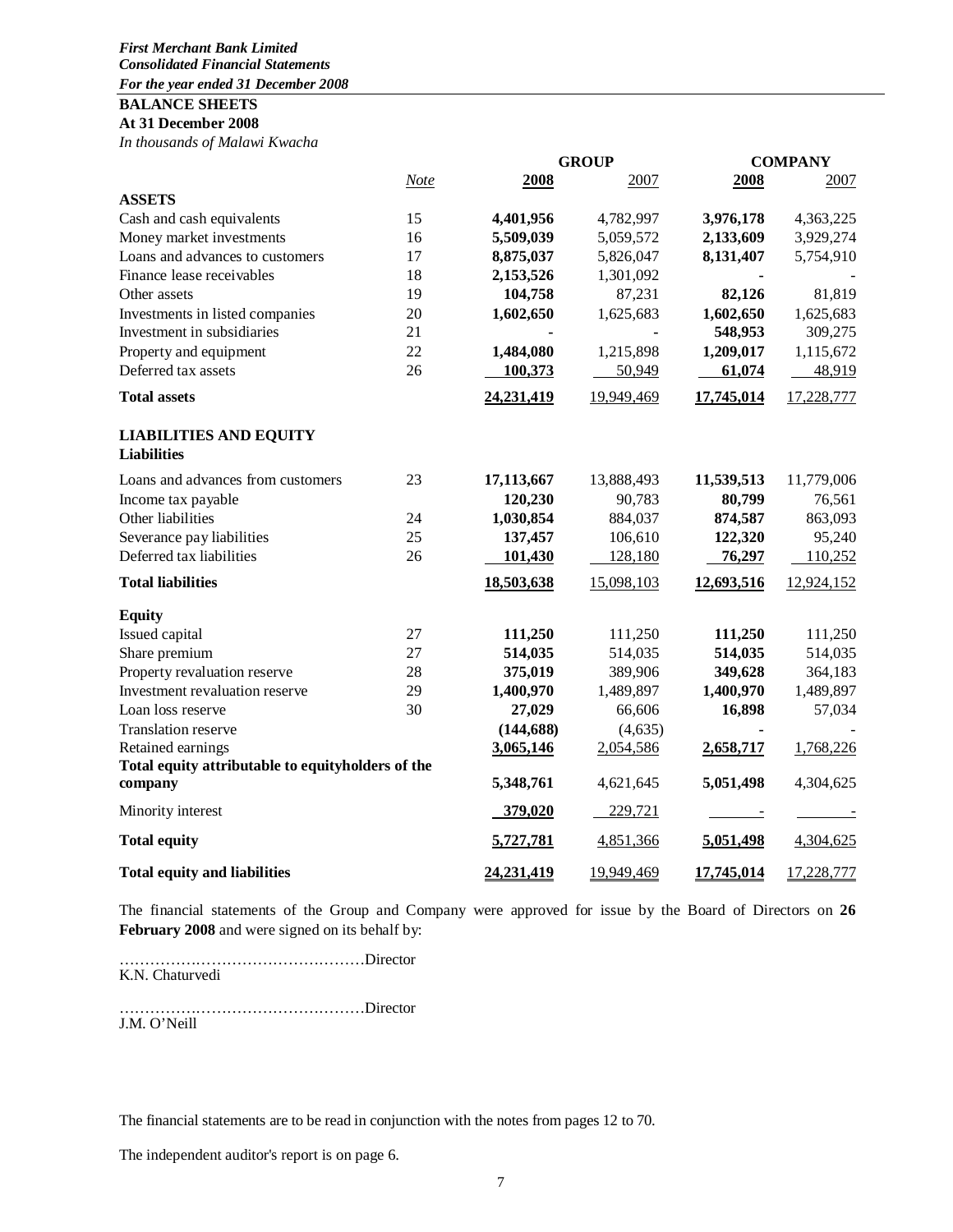# *For the year ended 31 December 2008*

# **INCOME STATEMENTS**

*In thousands of Malawi Kwacha* 

|                                                 |                | <b>GROUP</b> |            |           | <b>COMPANY</b> |
|-------------------------------------------------|----------------|--------------|------------|-----------|----------------|
|                                                 | <b>Note</b>    | 2008         | 2007       | 2008      | 2007           |
| Interest income                                 | $\overline{7}$ | 2,521,594    | 1,972,093  | 1,874,678 | 1,534,635      |
| Interest expense on deposits and other accounts |                | (497,898)    | (493,978)  | (230,065) | (295, 737)     |
| Net interest income                             |                | 2,023,696    | 1,478,115  | 1,644,613 | 1,238,898      |
| Fees and commissions                            |                | 732,483      | 473,625    | 722,786   | 463,525        |
| Income from investments                         | 8              | 350,819      | 1,358,326  | 350,819   | 1,358,326      |
| Gain on foreign exchange transactions           |                | 696,783      | 481,137    | 688,106   | 481,137        |
| Net trading income                              |                | 3,803,781    | 3,791,203  | 3,406,324 | 3,541,886      |
| Other operating income                          | 9              | 3,863        | 2,130      | 2,856     | 1,337          |
| <b>Total operating income</b>                   |                | 3,807,644    | 3,793,333  | 3,409,180 | 3,543,223      |
| Staff and training costs                        | 10             | 959,733      | 748,277    | 830,170   | 704,890        |
| Premises and equipment costs                    |                | 251,887      | 159,084    | 228,360   | 155,136        |
| Depreciation                                    | 22             | 153,043      | 138,706    | 132,014   | 133,983        |
| Other expenses                                  | 11             | 491,605      | 352,797    | 409,248   | 306,540        |
| Net impairment loss on financial assets         |                | 55,831       | 79,586     | 28,674    | 73,331         |
| Profit before income tax expense                |                | 1,895,545    | 2,314,883  | 1,780,714 | 2,169,343      |
| Income tax expense                              | 12             | (503,761)    | (321, 926) | (461,579) | (275,006)      |
| <b>PROFIT FOR THE YEAR</b>                      |                | 1,391,784    | 1,992,957  | 1,319,135 | 1,894,337      |
| <b>ATTRIBUTABLE TO:</b>                         |                |              |            |           |                |
| <b>Equity holders of the company</b>            |                | 1,437,204    | 1,992,602  | 1,319,135 | 1,894,337      |
| <b>Minority interest</b>                        |                | (45, 420)    | 355        |           |                |
| Basic and diluted earnings per share (tambala)  | 13             | 64           | 90         |           |                |

The financial statements are to be read in conjunction with the notes from pages 12 to 70.

The independent auditor's report is on page 6.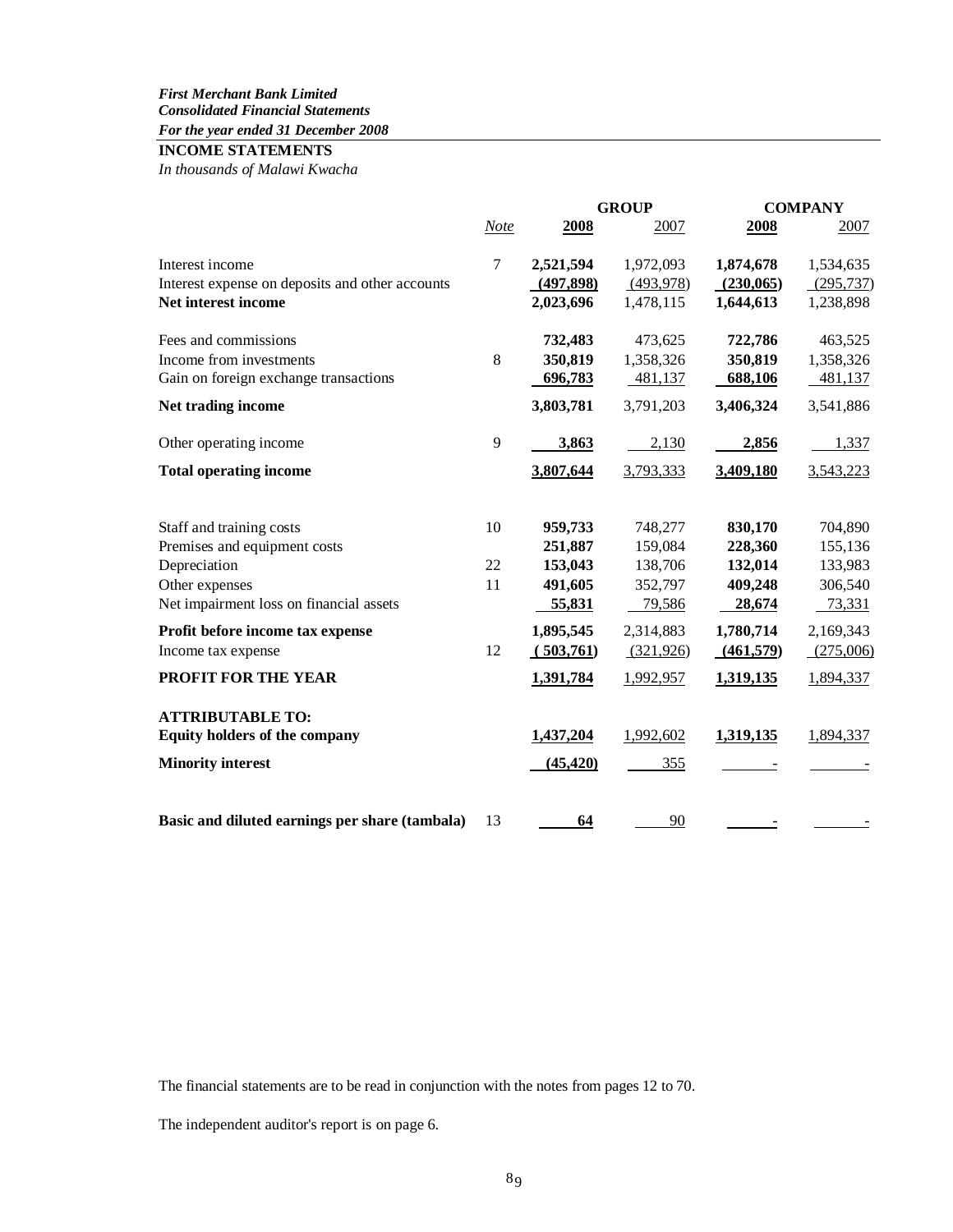#### *First Merchant Bank Limited Consolidated Financial Statements For the year ended 31 December 2008*

# **STATEMENTS OF CHANGES IN EQUITY**

*In thousands of Malawi Kwach*a

| <b>Property</b><br><b>Investment</b><br>to equity                                                                                     |                                 |
|---------------------------------------------------------------------------------------------------------------------------------------|---------------------------------|
| <b>Translation</b><br><b>Share</b><br><b>Share</b><br>revaluation<br><b>Retained</b><br>revaluation<br><b>Loan</b> loss<br>holders of | <b>Minority</b><br><b>Total</b> |
| <b>GROUP</b><br>Capital<br>premium<br>earnings<br>parent<br>reserve<br>reserve<br>reserve<br>reserve                                  | <b>Equity</b><br>interest       |
| Balance at 1 January 2007<br>148,154<br>711,359<br>66,606<br>111,250<br>514,035<br>1,307,497<br>2,858,901<br>$\sim$                   | 2,858,901                       |
| 270,872<br>Surplus on revaluation of properties<br>270,872<br>$\overline{a}$                                                          | 270,872                         |
| Deferred tax on property revaluation<br>(28, 845)<br>(28, 845)                                                                        | (28, 845)                       |
| Arising on consolidation of subsidiary<br>(4,635)<br>(4,635)                                                                          | (9,089)<br>(4, 454)             |
| Income and expense recognised                                                                                                         |                                 |
| (4, 635)<br>242,027<br>237,392<br>directly in equity                                                                                  | 232,938<br>(4, 454)             |
| Profit for the year<br>1,992,602<br>1,992,602                                                                                         | 1,992,957<br>355                |
| Total recognised income and expense<br>(4, 635)<br>242,027<br>1,992,602<br>2,229,994<br>$\sim$                                        | (4,099)<br>2,225,895            |
| 999,910<br>Transfer to investment revaluation reserve<br>(999, 910)<br>$\overline{\phantom{a}}$                                       |                                 |
| Minority interest in subsidiary acquired<br>$\overline{\phantom{a}}$                                                                  | 233,820<br>233,820              |
| Realised on disposals<br>(221, 372)<br>(275)<br>221,647                                                                               |                                 |
| Dividends paid<br>(467, 250)<br>(467, 250)                                                                                            | (467, 250)                      |
| <b>Balance at 31 December 2007</b><br>111,250<br>514,035<br>(4, 635)<br>389,906<br>1,489,897<br>2,054,586<br>66,606<br>4,621,645      | 229,721<br>4,851,366            |
| (4, 635)<br>389,906<br>1,489,897<br>66,606<br>2,054,586<br>4,621,645<br>111,250<br>514,035<br>Balance at 1 January 2008               | 229,721<br>4,851,366            |
| Depreciation on revalued assets<br>(21, 267)<br>21,267                                                                                |                                 |
| Deferred tax on property revaluation<br>6,380<br>6,380                                                                                | 6,380                           |
| Arising on consolidation of subsidiary<br>(137,968)<br>(140, 053)<br>2,085                                                            | (140, 053)<br>(2,085)           |
| Income and expense recognised                                                                                                         |                                 |
| directly in equity<br>(140, 053)<br>(14, 887)<br>23,352<br>(131,588)                                                                  | (2,085)<br>(133, 673)           |
| 1,437,204<br>Profit for the year<br>1,437,204                                                                                         | 1,391,784<br>(45, 420)          |
| (140, 053)<br>(14, 887)<br>Total recognised income and expense<br>1,460,556<br>1,305,616                                              | (47,505)<br>1,258,111           |
| Transfer to investment revaluation reserve<br>(313, 244)<br>313,244                                                                   |                                 |
| Transfer to loan loss reserve<br>559<br>(559)                                                                                         |                                 |
| Minority's subscription for shares in                                                                                                 |                                 |
| subsidiary                                                                                                                            | 196,804<br>196,804              |
| Movement in loan loss reserve<br>(40, 136)<br>40,136                                                                                  |                                 |
| (224, 317)<br>Realised on disposals of shares<br>224,317<br>$\blacksquare$                                                            |                                 |
| Dividends paid<br>(578, 500)<br>(578, 500)                                                                                            | (578,500)                       |
| 1,400,970<br><b>Balance at 31 December 2008</b><br>111,250<br>514,035<br>(144, 688)<br>375,019<br>27,029<br>3,065,146<br>5,348,761    | 379,020<br>5,727,781            |

The financial statements are to be read in conjunction with the notes from pages 12 to 70. The independent auditor's report is on page 6.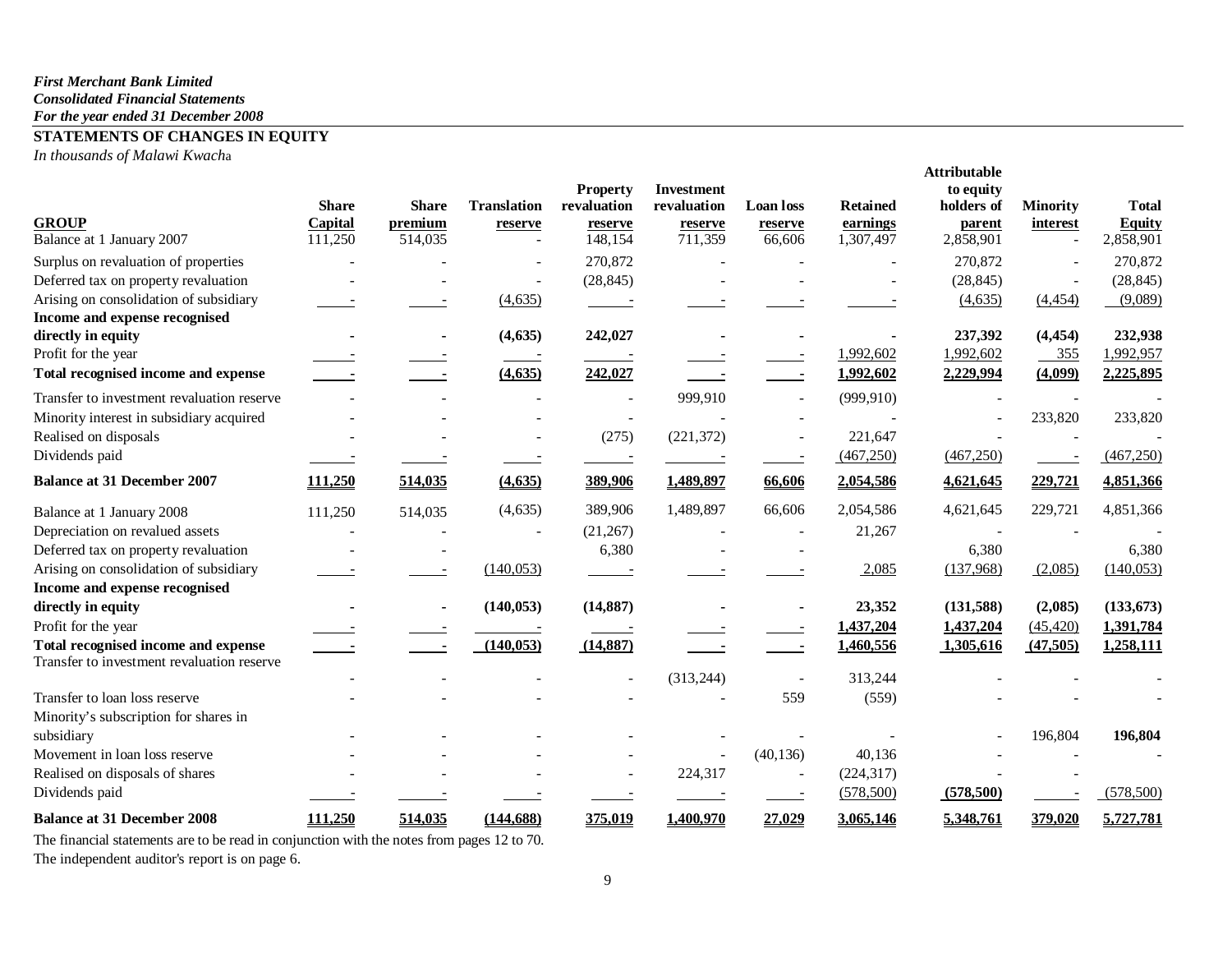# **STATEMENTS OF CHANGES IN EQUITY**

*In thousands of Malawi Kwacha*

| <b>COMPANY</b>                                                           | <b>Share</b><br>capital | <b>Share</b><br>premium | reserve            | <b>Property Investment</b><br>revaluation revaluation<br>reserve | Loan<br>loss<br>reserve | <b>Retained</b><br>earnings | <b>Total</b>         |
|--------------------------------------------------------------------------|-------------------------|-------------------------|--------------------|------------------------------------------------------------------|-------------------------|-----------------------------|----------------------|
| Balance at 1 January 2007<br>Property revaluation of surplus             | 111,250                 | 514,035                 | 134,247<br>256,786 | 711,359                                                          | 57,034                  | 1,119,677                   | 2,647,602<br>256,786 |
| Deferred tax on property<br>revaluation<br>Income and expense recognised |                         |                         | (26, 850)          |                                                                  |                         |                             | (26, 850)            |
| directly in equity                                                       |                         |                         | 229,936            |                                                                  |                         |                             | 229,936              |
| Profit for the year<br><b>Total recognised income and</b>                |                         |                         |                    |                                                                  |                         | 1,894,337                   | 1,894,337            |
| expense                                                                  |                         |                         | 229,936            |                                                                  |                         | 1,894,337                   | 2,124,273            |
| Transfer to revaluation reserve                                          |                         |                         |                    | 999,910                                                          |                         | (999, 910)                  |                      |
| Realised on disposals of shares                                          |                         |                         |                    | (221, 372)                                                       |                         | 221,372                     |                      |
| Dividends paid                                                           |                         |                         |                    |                                                                  |                         | (467, 250)                  | (467, 250)           |
| <b>Balance at 31 December 2007</b>                                       | 111,250                 | 514,035                 | 364,183            | 1,489,897                                                        | 57,034                  | 1,768,226                   | 4,304,625            |
| Balance at 1 January 2008                                                | 111,250                 | 514,035                 | 364,183            | 1,489,897                                                        | 57,034                  | 1,768,226                   | 4,304,625            |
| Depreciation on revalued asset                                           |                         |                         | (20,793)           |                                                                  |                         | 20,793                      |                      |
| Deferred tax on property                                                 |                         |                         |                    |                                                                  |                         |                             |                      |
| revaluation                                                              |                         |                         | 6,238              |                                                                  |                         |                             | 6,238                |
| Income and expense recognised                                            |                         |                         |                    |                                                                  |                         |                             |                      |
| directly in equity                                                       |                         |                         | (14, 555)          |                                                                  |                         | 20,793                      | 6,238                |
| Profit for the year                                                      |                         |                         |                    |                                                                  |                         | 1,319,135                   | 1,319,135            |
| Total recognised income and                                              |                         |                         |                    |                                                                  |                         |                             |                      |
| expense                                                                  |                         |                         | (14, 555)          |                                                                  |                         | 1,339,928                   | 1,325,373            |
| Movement in loan loss reserve                                            |                         |                         |                    |                                                                  | (40, 136)               | 40,136                      |                      |
| Realised on disposal of shares                                           |                         |                         |                    | 224,317                                                          |                         | (224, 317)                  |                      |
| Transfer to revaluation reserve                                          |                         |                         |                    | (313, 244)                                                       |                         | 313,244                     |                      |
| Dividends paid                                                           |                         |                         |                    |                                                                  |                         | (578, 500)                  | (578, 500)           |
| <b>Balance at 31 December 2008</b>                                       | 111,250                 | 514,035                 | 349,628            | 1,400,970                                                        | 16,898                  | 2,658,717                   | 5,051,498            |

The financial statements are to be read in conjunction with the notes from pages 12 to 70.

The independent auditor's report is on page 6.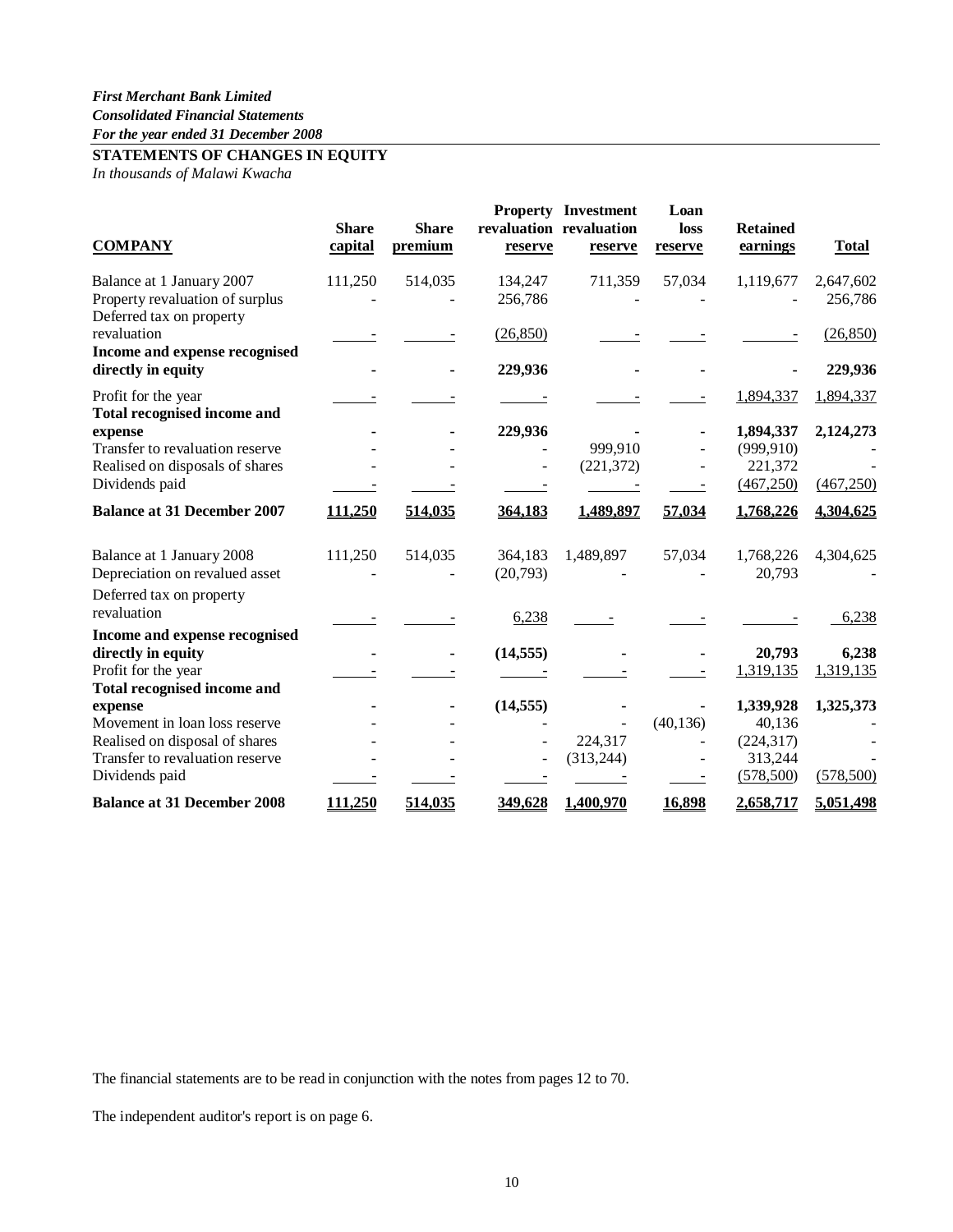# **STATEMENTS OF CASH FLOWS**

*In thousands of Malawi Kwacha*

|                                                                           |      |             | <b>GROUP</b> | <b>COMPANY</b>              |  |
|---------------------------------------------------------------------------|------|-------------|--------------|-----------------------------|--|
|                                                                           | Note | 2008        | 2007         | 2008<br>2007                |  |
| <b>CASH FLOWS FROM OPERATING</b>                                          |      |             |              |                             |  |
| <b>ACTIVITIES</b>                                                         |      |             |              |                             |  |
| Interest and fees received                                                |      | 3,952,450   | 2,973,442    | 3,294,370<br>2,528,750      |  |
| Interest paid                                                             |      | (464, 097)  | (498, 490)   | (232, 506)<br>(300, 249)    |  |
| Cash paid to suppliers and employees                                      |      | (1,606,081) | (1,303,037)  | $(1,468,790)$ $(1,224,636)$ |  |
|                                                                           |      | 1,882,272   | 1,171,915    | 1,593,074<br>1,003,865      |  |
| Increase in net customer balances                                         |      | (838,271)   | 2,537,588    | (2,668,663)<br>2,132,320    |  |
| Cash generated from operations                                            |      | 1,044,001   | 3,709,503    | (1,075,589)<br>3,136,185    |  |
| Income taxes paid                                                         |      | (414, 460)  | (316, 254)   | (278,660)<br>(366, 134)     |  |
| Net cash from/(to) operating activities                                   |      | 629,541     | 3,393,249    | 2,857,525<br>(1,441,723)    |  |
| <b>CASH FLOWS USED IN INVESTING ACTIVITIES</b>                            |      |             |              |                             |  |
| (Purchases)/maturities of money market investments                        |      | (449, 467)  | (2,324,883)  | 1,795,665<br>(1,790,008)    |  |
| Proceeds from sale of shares and other investments                        |      | 384,684     | 506,007      | 384,684<br>506,007          |  |
| Proceeds from sale of equipment                                           |      | 2,997       | 1,562        | 895<br>2,858                |  |
| Acquisition of property and equipment                                     | 22   | (495, 468)  | (228, 503)   | (299, 521)<br>(178, 617)    |  |
| Acquisition of subsidiaries                                               | 21   |             |              | (239, 678)<br>(243, 364)    |  |
| Dividend received                                                         |      | 66,245      | 82,214       | 66,245<br>82,214            |  |
| Purchase of shares in listed companies                                    | 20   | (77,077)    | (61, 551)    | (77,077)<br>(61, 551)       |  |
| Net cash (used in)/from investing activities                              |      | (568,086)   | (2,025,154)  | 1,633,176 (1,684,424)       |  |
| <b>CASH FLOWS TO FINANCING ACTIVITIES</b>                                 |      |             |              |                             |  |
| Net proceeds of issue of shares                                           |      | 136,004     | 224,731      |                             |  |
| Dividend paid                                                             |      | (578, 500)  | (467, 250)   | (467, 250)<br>(578, 500)    |  |
| Net cash used in financing activities                                     |      | (442, 496)  | (242, 519)   | (467, 250)<br>(578,500)     |  |
| Net (decrease)/increase in cash and cash equivalents                      |      | (381, 041)  | 1,125,576    | (387, 047)<br>705,851       |  |
| Cash and cash equivalents at beginning of the year                        |      | 4,782,997   | 3,657,421    | 3,657,374<br>4,363,225      |  |
| Cash and cash equivalents at end of the period                            | 15   | 4,401,956   | 4,782,997    | 3,976,178<br>4,363,225      |  |
|                                                                           |      |             |              |                             |  |
| <b>ADDITIONAL STATUTORY DISCLOSURE</b><br>Net movement in working capital |      | 562,906     | 1,750,089    | 634,498<br>1,462,087        |  |

The financial statements are to be read in conjunction with the notes from pages 12 to 70.

The independent auditor's report is on page 6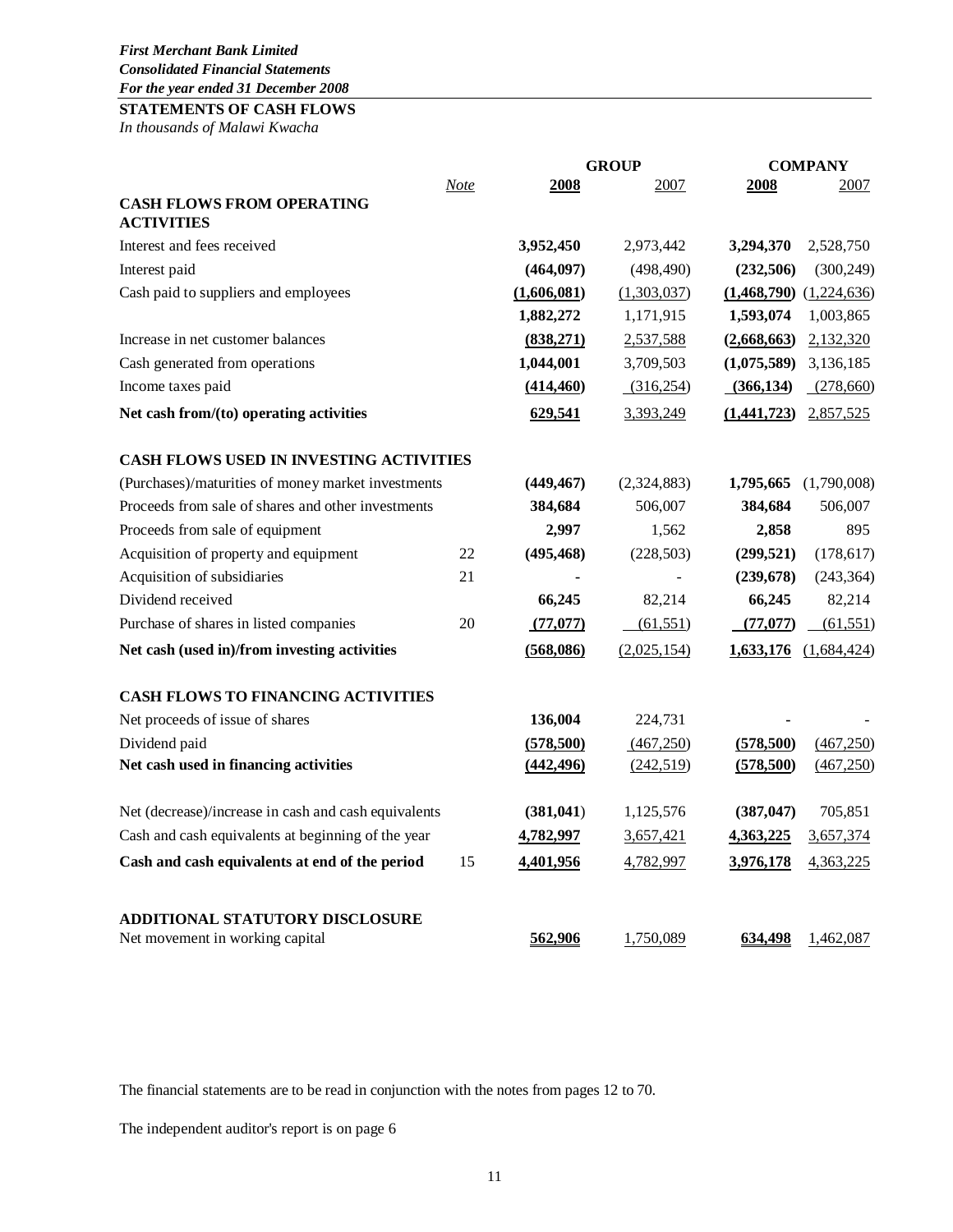# **1. Reporting Entity**

First Merchant Bank Limited is a public limited liability company incorporated in Malawi and is listed on the Malawi Stock Exchange. The consolidated financial statements for the year ended 31 December 2008 comprise the bank and its subsidiaries, The Leasing and Finance Company of Malawi Limited incorporated in Malawi and Capital Bank Limited incorporated in Botswana (together referred to as the "Group"). The Group is involved in corporate and retail banking and asset management services.

# **2. Basis of preparation**

# *(i)* **Statement of compliance**

The consolidated and separate financial statements have been prepared in accordance with International Financial Reporting Standards (IFRS's) as issued by the International Accounting Standards Board (IASB) and provisions of the Malawi Companies Act 1984.

# *(ii)* **Basis of measurement**

The consolidated and separate financial statements are prepared on the historical cost basis except for the following:

- land and buildings which are revalued;
- financial instruments at fair value through profit or loss are measured at fair value;
- available-for-sale financial assets are measured at fair value;

# *(iii)* **Functional and presentation currency**

These consolidated and separate financial statements are presented in Malawi Kwacha, which is the Bank's functional and presentation currency. Except as indicated, financial information presented in Malawi Kwacha, has been rounded to the nearest thousand.

# *(iv)* **Use of estimates and judgements**

The preparation of financial statements requires management to make judgements, estimates and assumptions that affect the application of accounting policies and the reported amounts of assets, liabilities, income and expenses. Actual results may differ from these estimates.

Estimates and underlying assumptions are reviewed on an ongoing basis. Revisions to accounting estimates are recognised in the period in which the estimate is revised and in any future periods affected.

In particular, information about significant areas of estimation, uncertainty and critical judgements in applying accounting policies that have the most significant effect on the amount recognised in the financial statements are described in the following notes.

- Note 17 Loans and advances to customers
- Note 18 Finance leases
- Note 25 Severance pay liabilities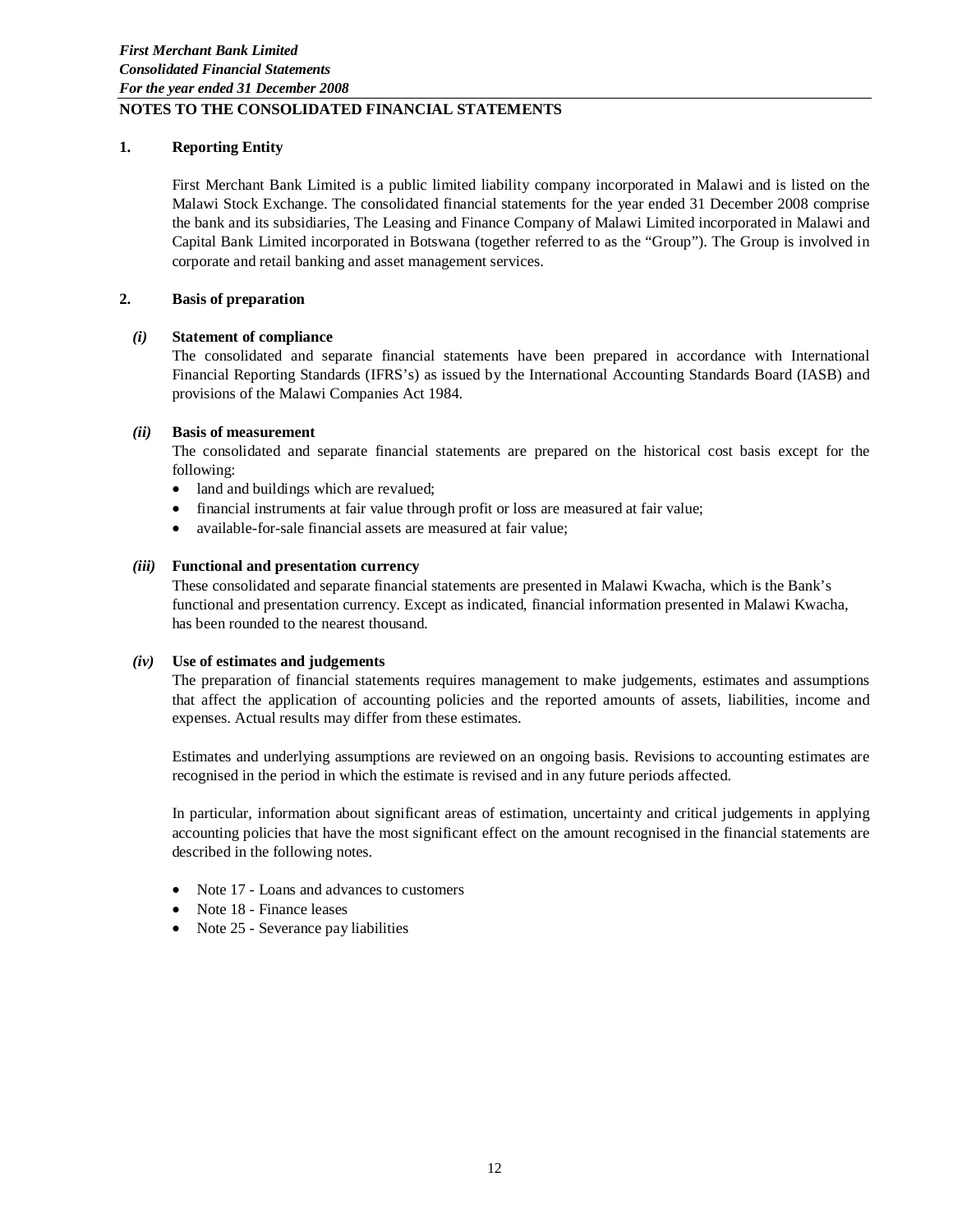# **3. New standards and interpretations not yet adopted**

A number of new standards, amendments to standards and interpretations are not yet effective for the year ended 31 December 2008, and have not been applied in preparing these consolidated financial statements:

- IFRS 8 *Operating Segments* introduces the "management approach" to segment reporting. IFRS 8, which becomes mandatory for the Group's 2009 financial statements, will require the disclosure of segment information based on the internal reports regularly reviewed by the Group's management in order to assess each segment's performance and to allocate resources to them.
- Revised IAS 23 *Borrowing Costs* removes the option to expense borrowing costs and requires that an entity capitalise borrowing costs directly attributable to the acquisition, construction or production of a qualifying asset as part of the cost of that asset. The revised IAS 23 which will become mandatory for the Group's 2009 financial statements is not expected to have any impact on the consolidated financial statements.
- IFRIC 13 *Consumer Loyalty Programmes* addresses the accounting by entities that operate, or otherwise participate in, customer loyalty programmes for their customers. It relates to customer loyalty programmes under which the customer can redeem credits for awards such as free or discounted goods or services. IFRIC 13, which becomes mandatory for the Group's 2009 financial statements, is not expected to have any impact on the consolidated financial statements.
- Revised IAS 1 *Presentation of Financial Statement (2007)* introduces the term "total comprehensive income", which represents changes in equity during a period other than those changes resulting from transactions with owners in their capacity as owners. Total comprehensive income may be presented in either a single statement of comprehensive income (effectively combining both the income statement and all non-owner changes in equity, in a single statement), or in an income statement and a separate statement of comprehensive income. Revised IAS 1, which becomes mandatory for the Group's 2009 financial statements, is expected to have a significant impact on the presentation of the consolidated financial statements.
- Amended IAS 27 *Consolidated Separate Financial Statements (2008)* requires accounting for changes in ownership interests in a subsidiary that occur without loss of control, to be recognised as an equity transaction. When the group loses control of a subsidiary, any interest retained in the former subsidiary will be measured at fair value with the gain or loss recognised in profit or loss. The amendment to IAS 27, which become mandatory for the Group's 2010 consolidated financial statements are not expected to have a significant impact on the consolidated financial statements.
- Amendments to IAS 32 and IAS 1 *Presentation of Financial Statements – Puttable Financial Instruments and Obligations Arising on Liquidation* require puttable instruments and instruments that impose on the entity an obligation to deliver to another party a prorate share of the net assets of the entity only on liquidation be classified as equity if certain conditions are met. The amendments, which become mandatory for the Group's 2009 consolidated financial statements with retrospective application required are not expected to have any significant impact on the consolidated financial statements.
- International Accounting Standards Board made certain amendments to existing standards as part of its annual improvements project. The effective dates for these amendments vary by standard and most will be applicable to the Group's 2009 consolidated financial statements. The Group does not expect these amendments to have any significant impact on the consolidated financial statements.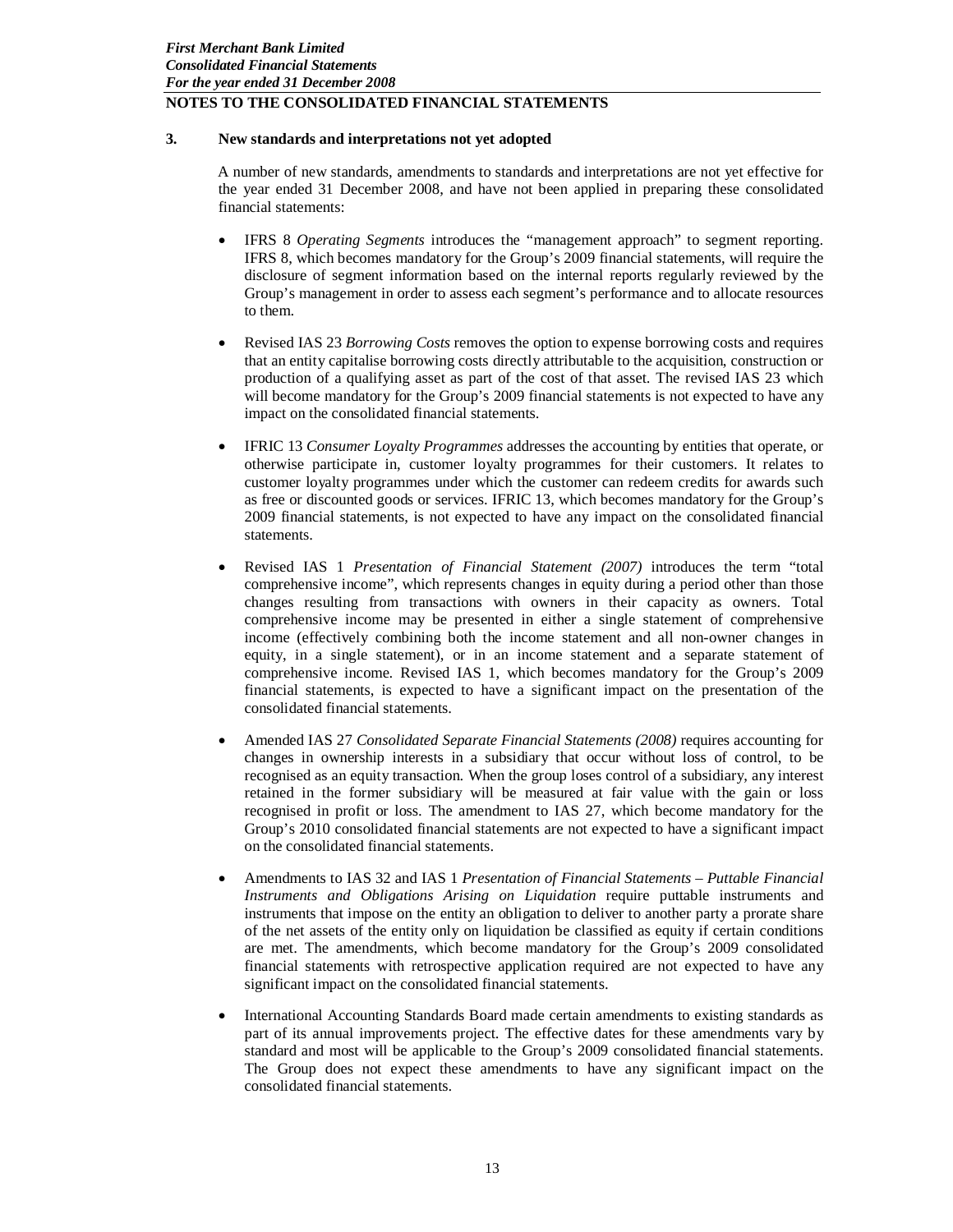# **3. New standards and interpretations not yet adopted (Continued)**

- Amendments to IAS 39; *Financial Instruments: Recognition and Measurement – Eligible Hedged Items* classifies the application of existing principles that determine whether specific risk or portions of cashflows are eligible for designation in a hedging relationship. The amendments will become mandatory for the Group's 2010 consolidated financial statements, with retrospective application required. The Group is currently in the process of evaluating the potential effect of this amendment.
- IFRIC 16 *Hedges of a net investment in a Foreign Operation* clarifies that:
	- net investment hedging can be applied only to foreign exchange differences arising between the functional currency of a foreign operation and the parent entity's functional currency and only in an amount equal to or less than the net assets of the foreign operation;
	- The hedging instrument may be held by an entity within the Group except the foreign operation that is being hedged;
	- On disposal of a hedged operation, the cumulative gain or loss on the hedging instrument that was determined to be effective is classified to profit or loss.

The interpretation allows an entity that uses the step-by-step method of consolidation an accounting policy choice to determine the cumulative currency translation adjustment that is reclassified to profit or loss on disposal of a net investment as if the direct method of consolidation had been used. IFRIC 16, which becomes mandatory for the Group's 2009 consolidated financial statements, applies prospectively to the Group's hedge relationships and net investments. The Group is currently in the process of evaluating the potential effect of this interpretation.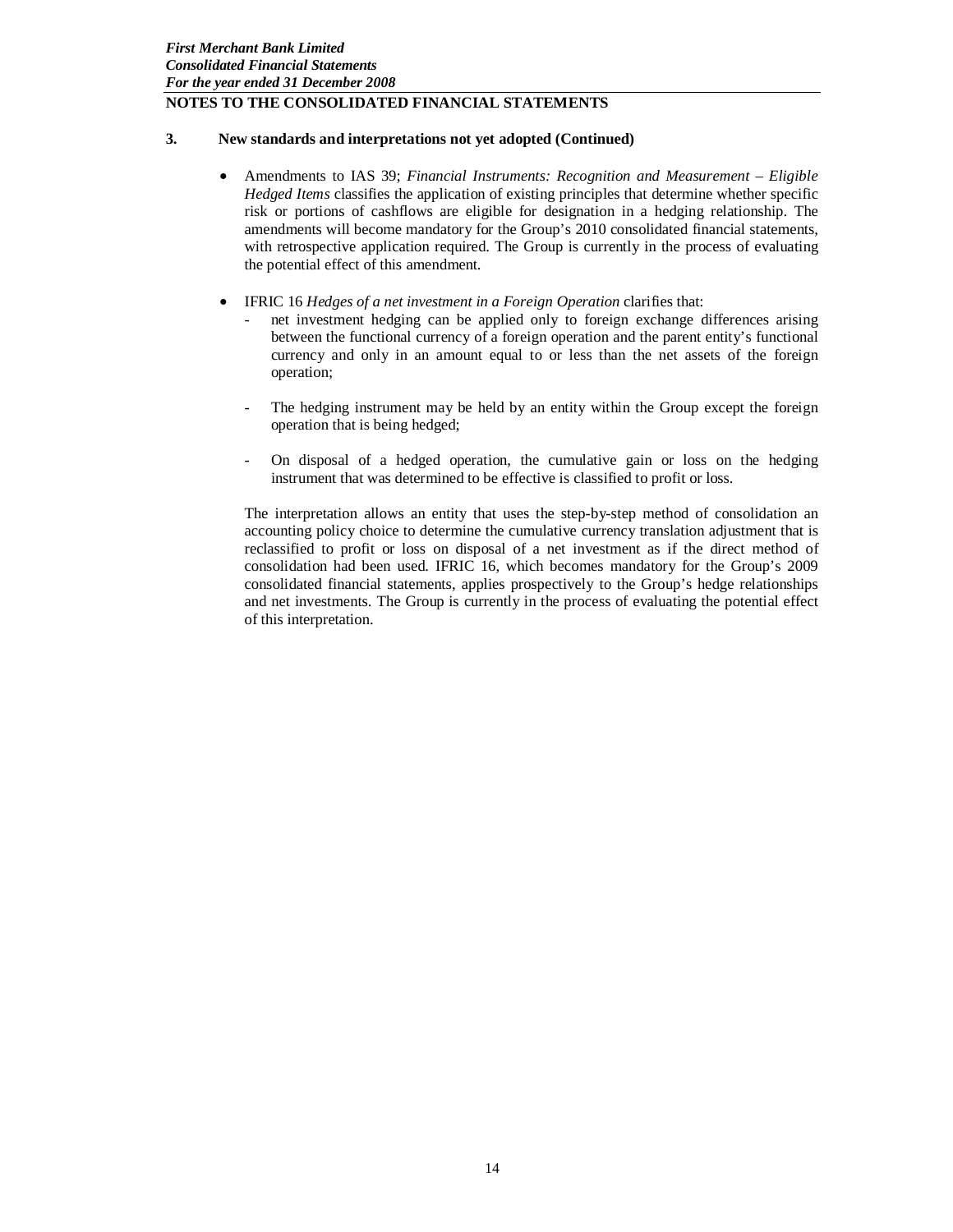# **4. Significant accounting policies**

The accounting policies have been consistently applied by the group and are consistent with those used in the previous year.

## **(a) Basis of consolidation**

The consolidated financial statements incorporate the financial statements of the bank and its subsidiaries, The Leasing and Finance Company of Malawi Limited and Capital Bank Limited (together referred to as 'the Group').

# *(i)* **Subsidiaries**

Subsidiaries are entities controlled by the Group. Control exists when the Group has the power to govern the financial and operating policies of an entity so as to obtain benefits from its activities. In assessing control, potential voting rights that presently are exercisable are taken into account. The financial statements of subsidiaries are included in the consolidated financial statements from the date that control commences until the date that control ceases. The financial statements have been prepared using the uniform accounting policies for like transactions and other events in similar circumstances.

## *(ii)* **Funds management**

The Group manages and administers assets held in investment vehicles on behalf of investors. The financial statements of these entities are not included in these consolidated financial statements except when the Group controls the entity.

## *(iii)* **Transactions eliminated on consolidation**

Intra-group balances and transactions and any unrealised income and expenses arising from intra-group transactions, are eliminated in preparing the consolidated financial statements. Unrealised losses are eliminated in the same way as unrealised gains, but only to the extent that there is no evidence of impairment.

## **(b) Foreign currency**

#### *Foreign currency transactions*

Transactions in foreign currencies are translated to Malawi Kwacha at the foreign exchange rate ruling at the date of the transaction. Monetary assets and liabilities denominated in foreign currencies at the balance sheet date are translated to Malawi Kwacha at the foreign exchange rate (mid-rate) ruling at the reporting date. Foreign exchange differences arising on translation are recognised in the income statement. Non-monetary assets and liabilities denominated in foreign currencies that are stated at fair value are translated to Malawi Kwacha at foreign exchange rates ruling at the dates the fair values were determined.

#### *Foreign operations*

The assets and liabilities of foreign operations, including goodwill and fair value adjustments arising on acquisition, are translated to Malawi Kwacha at exchange rates (mid-rate) ruling at the reporting date. The income and expenses of foreign operations are translated to Malawi Kwacha at exchange rates ruling at the dates of the transactions.

Exchange difference arising on the translation of the assets and liabilities of foreign operations are recognised directly in equity in a foreign currency translation reserve. When a foreign operation is disposed of in part or in full, the relevant amount in the foreign currency translation reserve is transferred to profit or loss.

Foreign exchange gains or losses arising from a monetary items receivable from or payable to a foreign operation, the settlement of which is neither planned nor likely in the foreseeable future and which in substance is considered to from a part of the net investment in foreign operation, are recognised directly in the foreign currency translation reserve.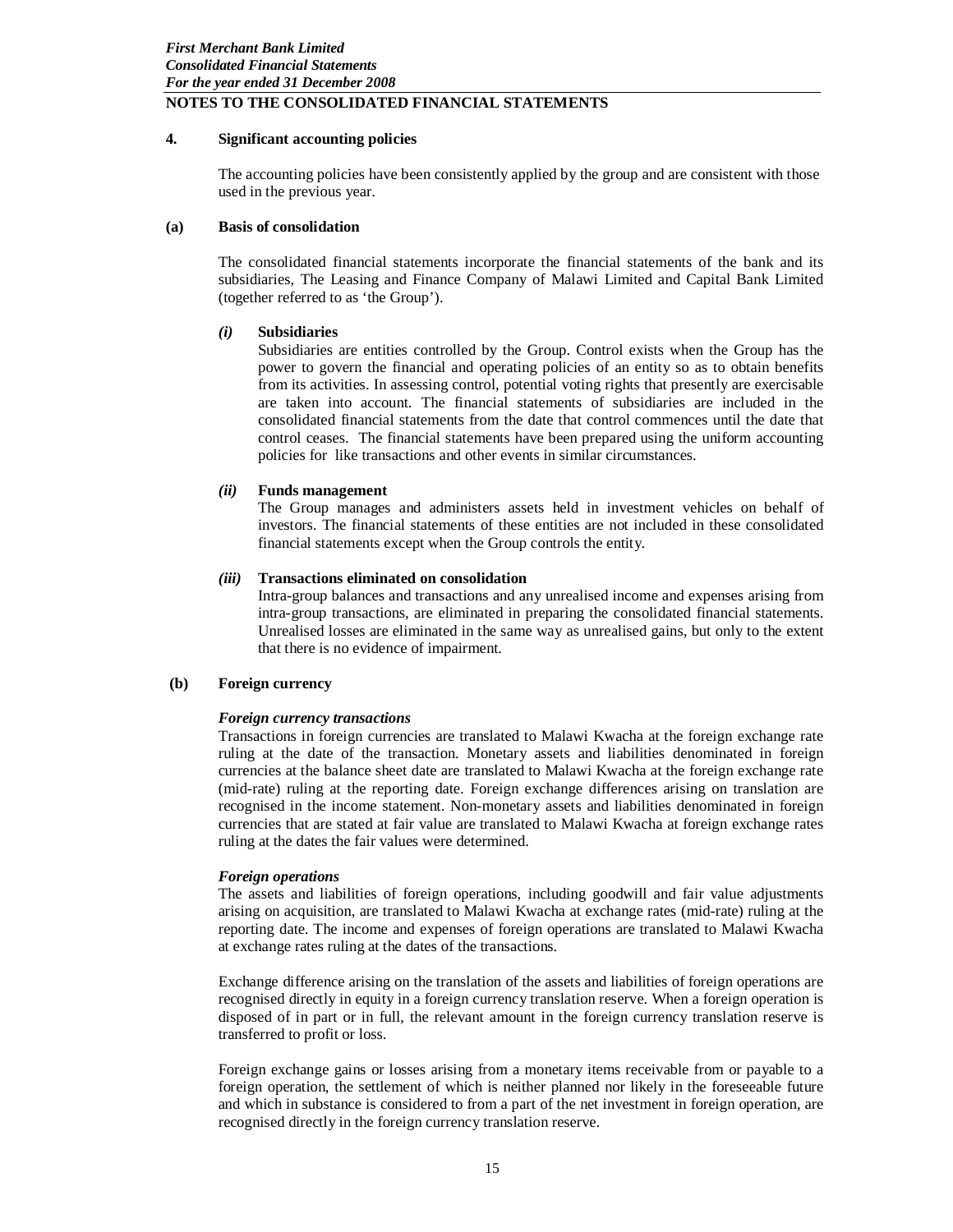## **4. Significant accounting policies (Continued)**

#### **(c) Financial assets and liabilities**

#### *(i) Recognition*

A financial asset or liability is initially measured at fair value plus (for an item not subsequently measured at fair value through profit or loss) transaction costs that are directly attributable to its acquisition or issue.

#### *(ii) Derecognition*

The Group derecognises a financial asset when the contractual rights to the cash flows from the asset expire, or it transfers the rights to receive the contractual cash flows on the financial asset in a transaction in which substantially all the risks and rewards of ownership of the financial asset are transferred. Any interest in transferred financial assets that is created or retained by the Group is recognised as a separate asset or liability.

The Group derecognises a financial liability when its contractual obligations are discharged or cancelled or expire.

The Group also derecognises certain assets when they are deemed to be uncollectible.

#### *(iii) Offsetting*

Financial assets and liabilities are set off and the net amount presented in the balance sheet when, and only when, the Group has a legal right to set off the amounts and intends either to settle on a net basis or to realise the asset and settle the liability simultaneously.

Income and expenses are presented on a net basis only when permitted by accounting standards, or for gains and losses arising from a group of similar transactions within the Group's trading activity.

#### *(iv) Amortised cost measurement*

The amortised cost of a financial asset or liability is the amount at which the financial asset or liability is measured at initial recognition, minus principal repayments, plus or minus the cumulative amortisation using the effective interest method applied to the difference between the initial amount recognised and the maturity amount, minus any reduction for impairment.

#### *(v) Fair value measurement*

The determination of fair values of financial assets and financial liabilities is based on quoted market prices for financial instruments traded in active markets. For all other financial instruments fair value is determined by using valuation techniques. Valuation techniques include net present value techniques, the discounted cash flow method, comparison to similar instruments for which market observable prices exist, and valuation models.

The value produced by a model or other valuation technique is adjusted to allow for a number of factors as appropriate, because valuation techniques cannot appropriately reflect all factors market participants take into account when entering into a transaction. Valuation adjustments are recorded to allow for model risks, bid-ask spreads, liquidity risks, as well as other factors. Management believes that these valuation adjustments are necessary and appropriate to fairly state financial instruments carried at fair value on the balance sheet.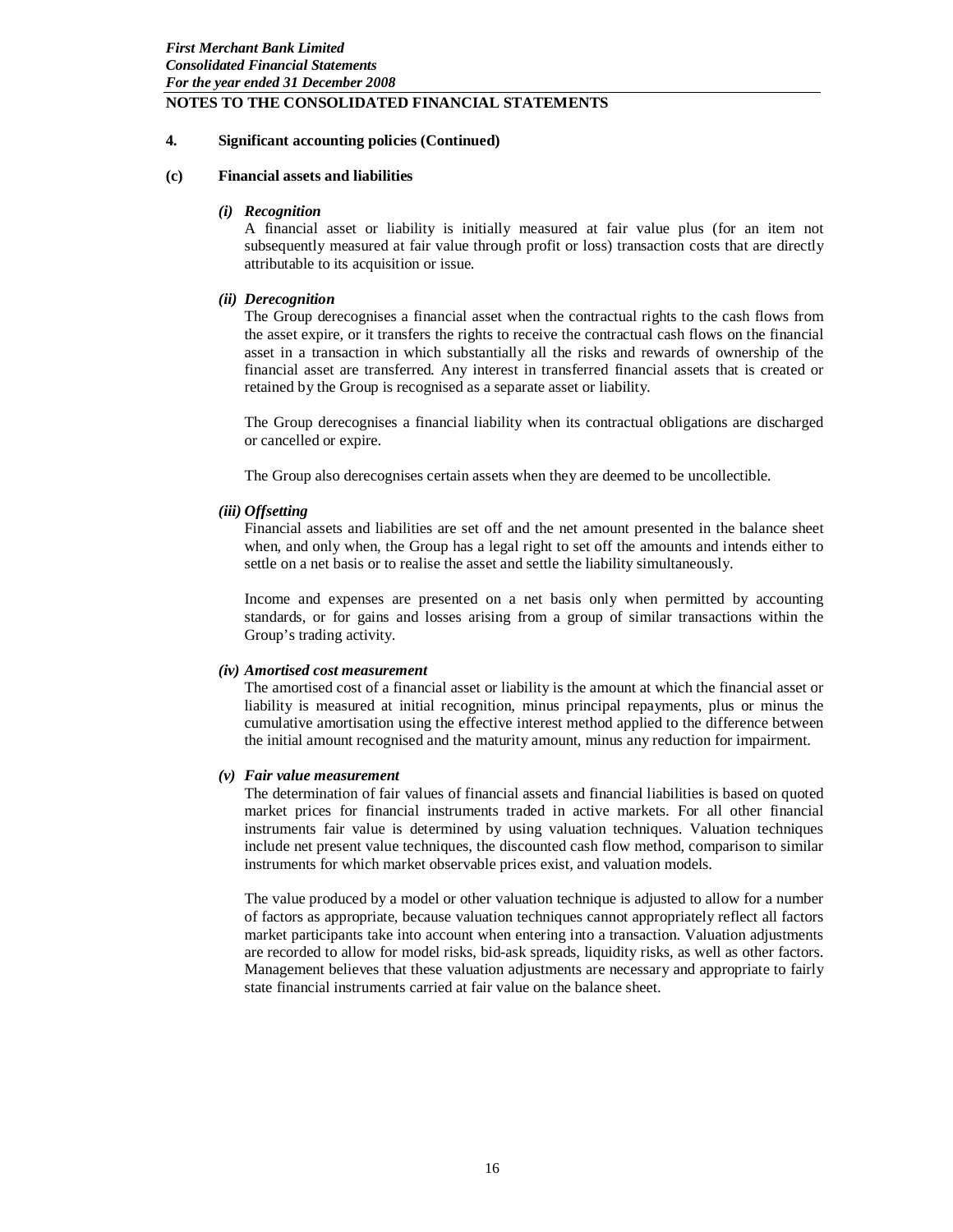# **4. Significant accounting policies (Continued)**

#### **(c) Financial assets and liabilities (Continued)**

#### *(vi) Identification and measurement of impairment*

At each balance sheet date the Group assesses whether there is objective evidence that financial assets not carried at fair value through profit or loss are impaired. Financial assets are impaired when objective evidence demonstrates that a loss event has occurred after the initial recognition of the asset, and that the loss event has an impact on the future cash flows from the asset that can be estimated reliably.

The Group considers evidence of impairment at both a specific asset and collective level. All individually significant financial assets are assessed for specific impairment. All significant assets found not to be specifically impaired are then collectively assessed for any impairment that has been incurred but not yet identified. Assets that are not individually significant are then collectively assessed for impairment by grouping together financial assets (carried at amortised cost) with similar risk characteristics.

Objective evidence that financial assets (including equity securities) are impaired can include default or delinquency by a borrower, restructuring of a loan or advance by the Group on terms that the Group would not otherwise consider, indications that a borrower or issuer will enter bankruptcy, the disappearance of an active market for a security, or other observable data relating to a group of assets such as adverse changes in the payment status of borrowers or issuers in the group, or economic conditions that correlate with defaults in the group.

In assessing collective impairment (if applicable) the Group uses statistical modelling of historical trends of the probability of default, timing of recoveries and the amount of loss incurred, adjusted for management's judgement as to whether current economic and credit conditions are such that the actual losses are likely to be greater or less than suggested by historical modelling. Default rates, loss rates and the expected timing of future recoveries are regularly benchmarked against actual outcomes to ensure that they remain appropriate.

Impairment losses on assets carried at amortised cost are measured as the difference between the carrying amount of the financial assets and the present value of estimated cash flows discounted at the assets' original effective interest rate. Losses are recognised in profit or loss and reflected in an allowance account against loans and advances.

When a subsequent event causes the amount of impairment loss to decrease, the impairment loss is reversed through profit or loss.

Impairment losses on available-for-sale investment securities are recognised by transferring the difference between the amortised acquisition cost and current fair value out of equity to profit or loss. When a subsequent event causes the amount of impairment loss on an available-for-sale debt security to decrease, the impairment loss is reversed through profit or loss.

However, any subsequent recovery in the fair value of an impaired available-for-sale equity security is recognised directly in equity. Changes in impairment provisions attributable to time value are reflected as a component of interest income.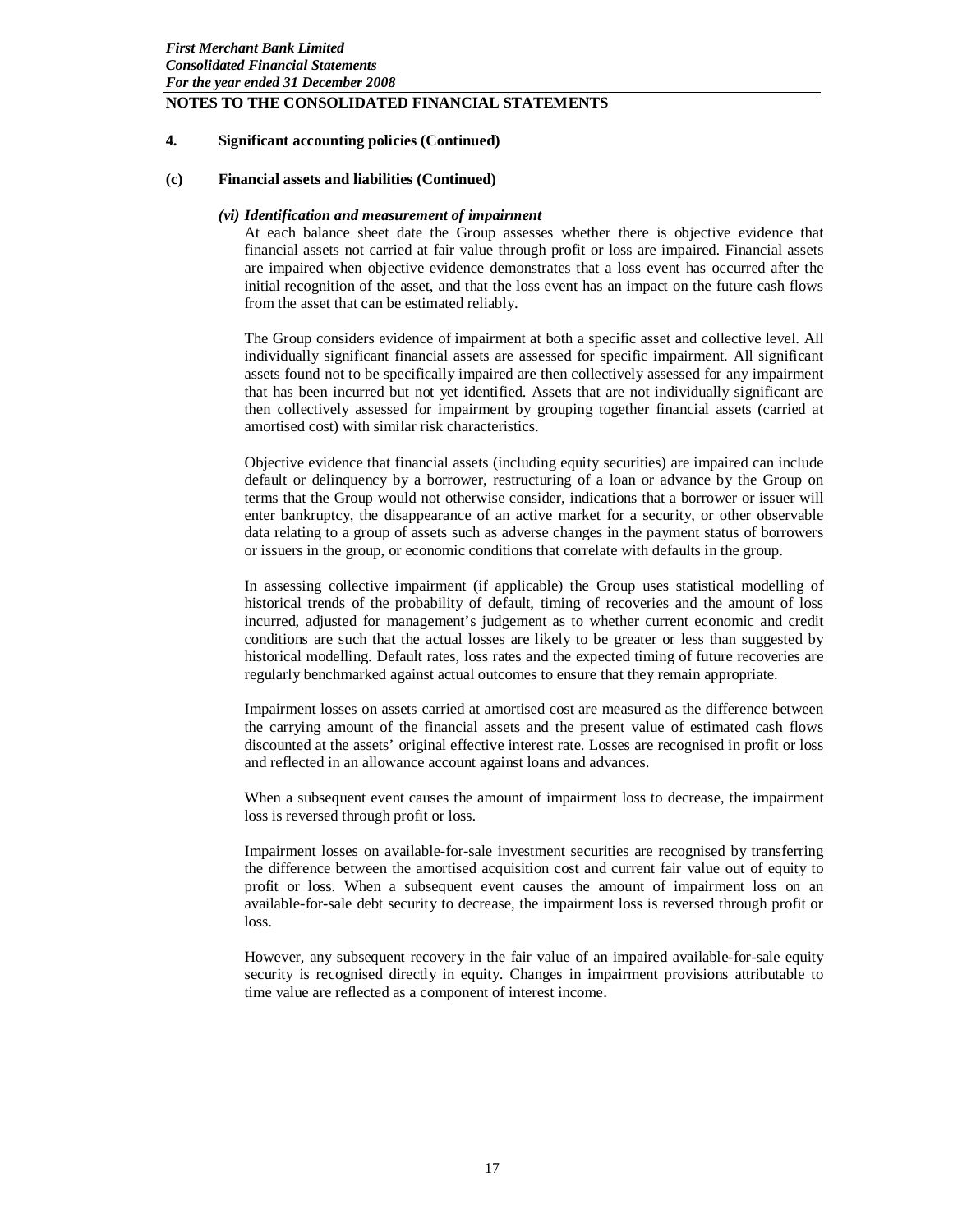# **4. Significant accounting policies (Continued)**

#### **(c) Financial assets and liabilities (Continued)**

#### *(vii) Designation at fair value through profit or loss*

The Group has designated financial assets and liabilities at fair value through profit or loss when either:

- the assets or liabilities are managed, evaluated and reported internally on a fair value basis;
- the designation eliminates or significantly reduces an accounting mismatch which would otherwise arise.

Investments in listed companies (see note 20) have been designated at fair value through profit or loss.

#### **(d) Cash and cash equivalents**

Cash and cash equivalents comprise cash on hand and other short-term highly liquid investments that are readily convertible to a known amount of cash and are subject to an insignificant risk of changes in value. Cash and cash equivalents are carried at amortised cost in the balance sheet.

#### **(e) Other assets**

Other assets are subsequently measured at amortised cost using the effective interest method less impairment losses.

Other assets comprise interbranch accounts, interest receivables, prepayments, staff advances and office assets.

#### **(f) Loans receivables**

Loans and advances are non-derivative financial assets with fixed or determinable payments that are not quoted in an active market and that the Group does not intend to sell immediately or in the near term.

When the Group purchases a financial asset and simultaneously enters into an agreement to resell the asset (or a substantially similar asset) at a fixed price on a future date ("reverse repo or stock borrowing"), the arrangement is accounted for as a borrowing from or a loan to the other party, and the underlying asset is not recognised in the Group's financial statements.

Loans and advances are initially measured at fair value, and subsequently measured at their amortised cost using the effective interest method, except when the Group chooses to carry the loans and advances at fair value through profit or loss as described in accounting policy (c).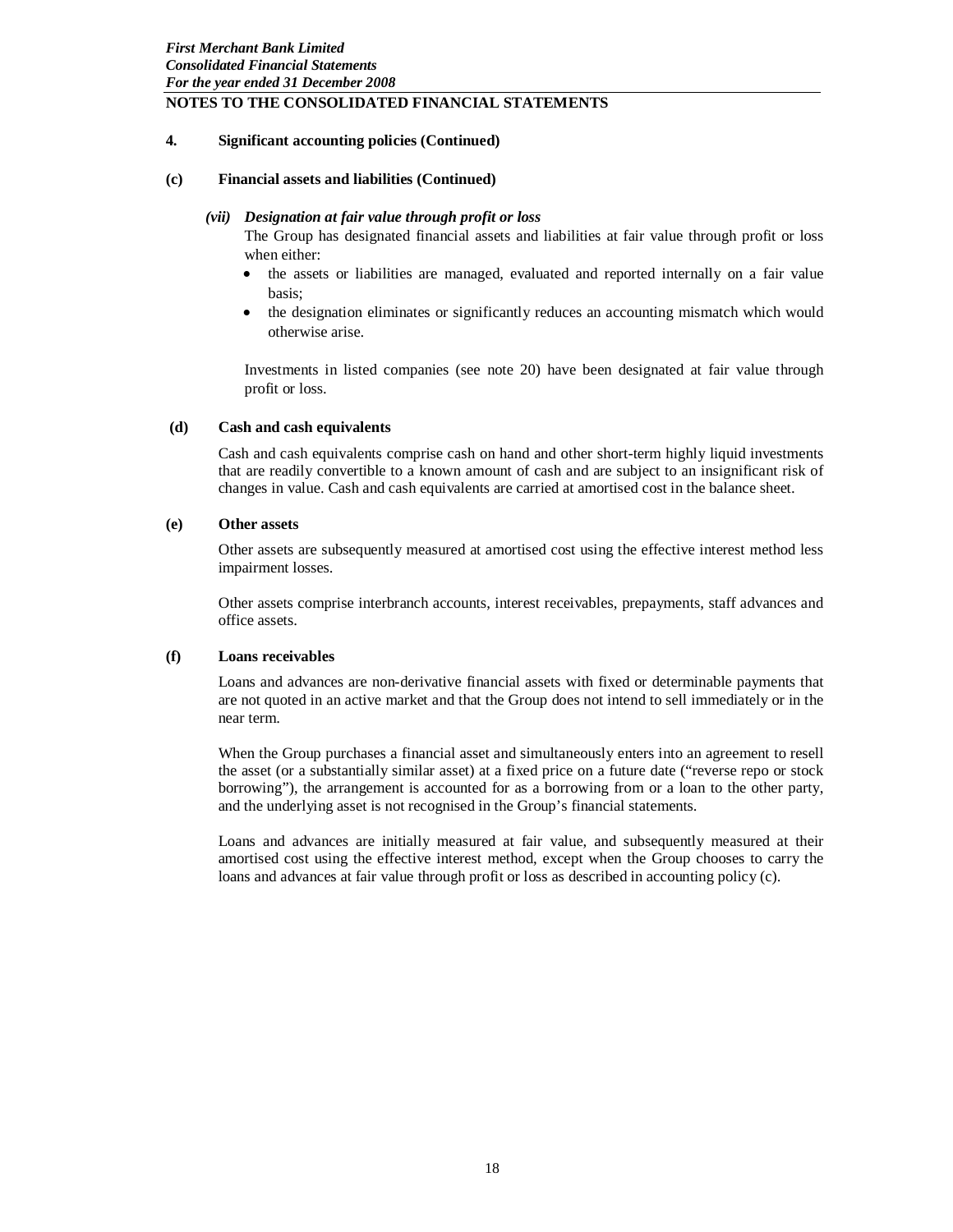## **4. Significant accounting policies (Continued)**

#### **(g) Investments (Continued)**

#### *(i) Held-to-maturity*

Investment securities are initially measured at fair value plus incremental direct transaction costs and subsequently accounted for depending on their classification as either held-tomaturity, fair value through profit or loss, or available-for-sale.

Held-to-maturity investments are non-derivative assets with fixed or determinable payments and fixed maturity that the Group has the positive intent and ability to hold to maturity, and which are not designated at fair value through profit or loss or available-for-sale.

Held-to-maturity investments are carried at amortised cost using the effective interest method. Any sale or reclassification of a significant amount of held-to-maturity investments not close to their maturity would result in the reclassification of all held-to-maturity investments as available- for-sale, and prevent the Group from classifying investment securities as held-tomaturity for the current and the following two financial years.

## *(ii) Fair value through profit or loss*

The Group recognises some investment securities at fair value, with fair value changes recognised immediately in profit or loss as described in accounting policy (c).

#### *(iii) Available for sale*

Available-for-sale investments are non-derivative investments that are not designated as another category of financial assets. Unquoted equity securities whose fair value cannot be reliably measured are carried at cost. All other available-for-sale investments are carried at fair value.

Other fair value changes are recognised directly in equity until the investment is sold or impaired and the balance in equity is recognised in profit or loss.

#### **(h) Investment in subsidiaries**

Investments in subsidiaries are recognised at cost in the company financial statements.

## **(i) Property and equipment**

#### *(i) Owned assets*

Items of property and equipment are stated at cost except for freehold property and leasehold improvements which are stated at latest valuation less accumulated depreciation and impairment losses as described in accounting policy (k).

Where an item of property and equipment comprises major components having different useful lives, they are accounted for as separate items of property and equipment.

All properties are subject to revaluation every two years, with surpluses on revaluation being transferred to a non-distributable property revaluation reserve. On disposal of the asset, the appropriate portion of the non-distributable reserve is transferred to retained earnings.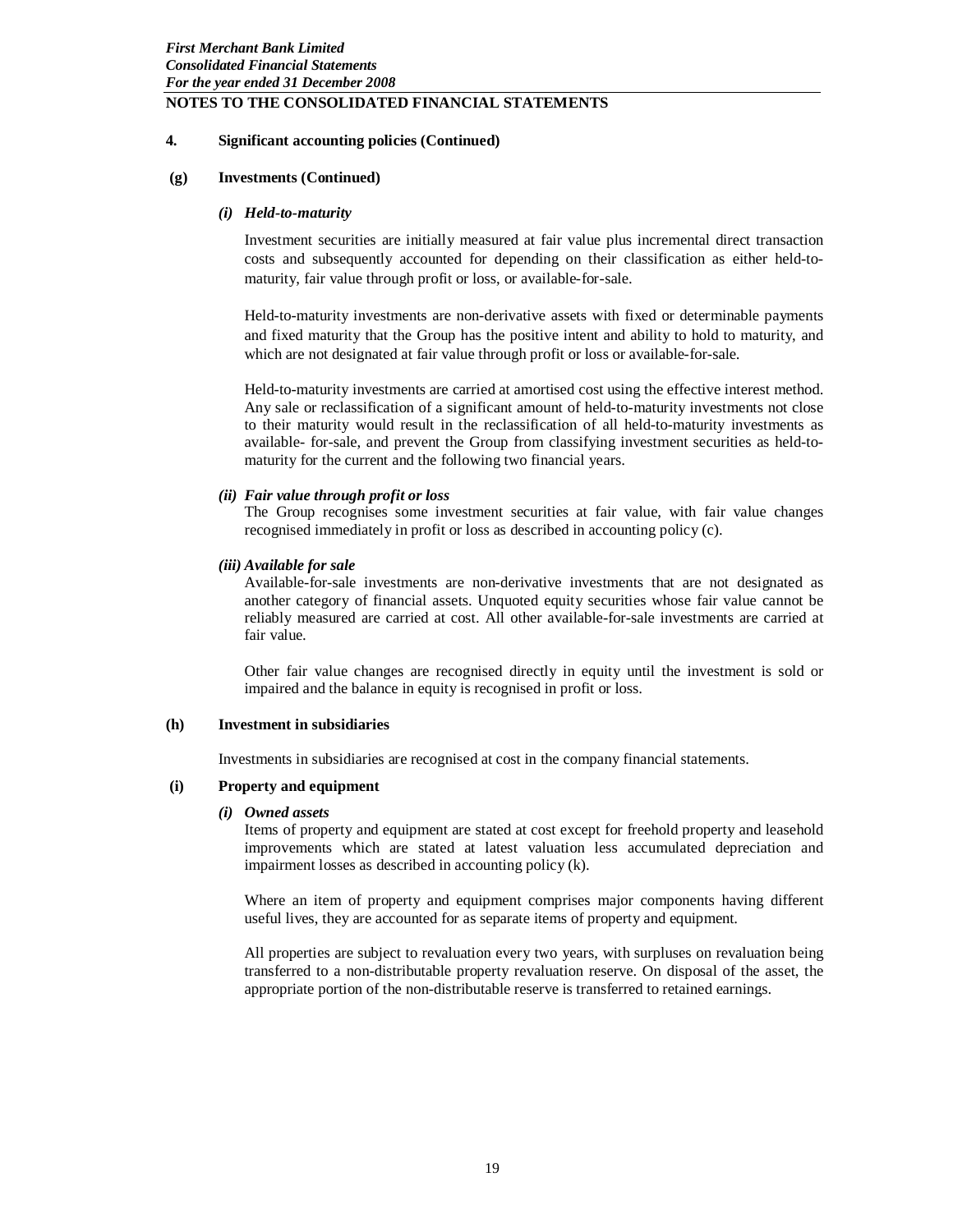# **4. Significant accounting policies (Continued)**

#### **(i) Property and equipment (Continued)**

## *(ii) Subsequent expenditure*

Expenditure incurred to replace a component of an item of property and equipment that is accounted for separately, including major inspection and overhaul expenditure, is capitalised. Other subsequent expenditure is capitalised only when it increases the future economic benefits embodied in the item of property and equipment. All other expenditure is recognised in the income statement as an expense as incurred.

## *(iii) Depreciation*

Property and equipment are depreciated on the straight-line basis at rates that would reduce book amounts to residual values, estimated at purchase, over the initially anticipated useful lives of the assets. The group re-assesses both the useful lives and the residual values of the assets at the reporting date. Any changes in either useful lives or estimated residual values is accounted for prospectively as a change in accounting estimate in accordance with IAS 16 *Property, Plant and Equipment* (revised).

Depreciation is recognised in profit or loss. The depreciation rates for the current period are:

|                | leasehold properties                         | 2.5% (or period of lease if |
|----------------|----------------------------------------------|-----------------------------|
|                |                                              | shorter)                    |
| ٠              | freehold properties                          | 2.5%                        |
| $\blacksquare$ | motor vehicles                               | 25%                         |
| л.             | furniture, fixtures and fittings, computers, |                             |
|                | office equipment                             | 20%                         |
|                |                                              |                             |

Freehold land is not depreciated.

#### **(j) Capital work in progress**

Capital work in progress represent gross amount spent to date in carrying out work of capital in nature. It is measured at cost recognised to date. Cost includes all expenditure related directly to the specific project.

Capital work in progress is presented as part of property and equipment in the balance sheet. If the project is completed the expenditure is capitalised to the various items of plant and equipment. Capital work in progress is not depreciated.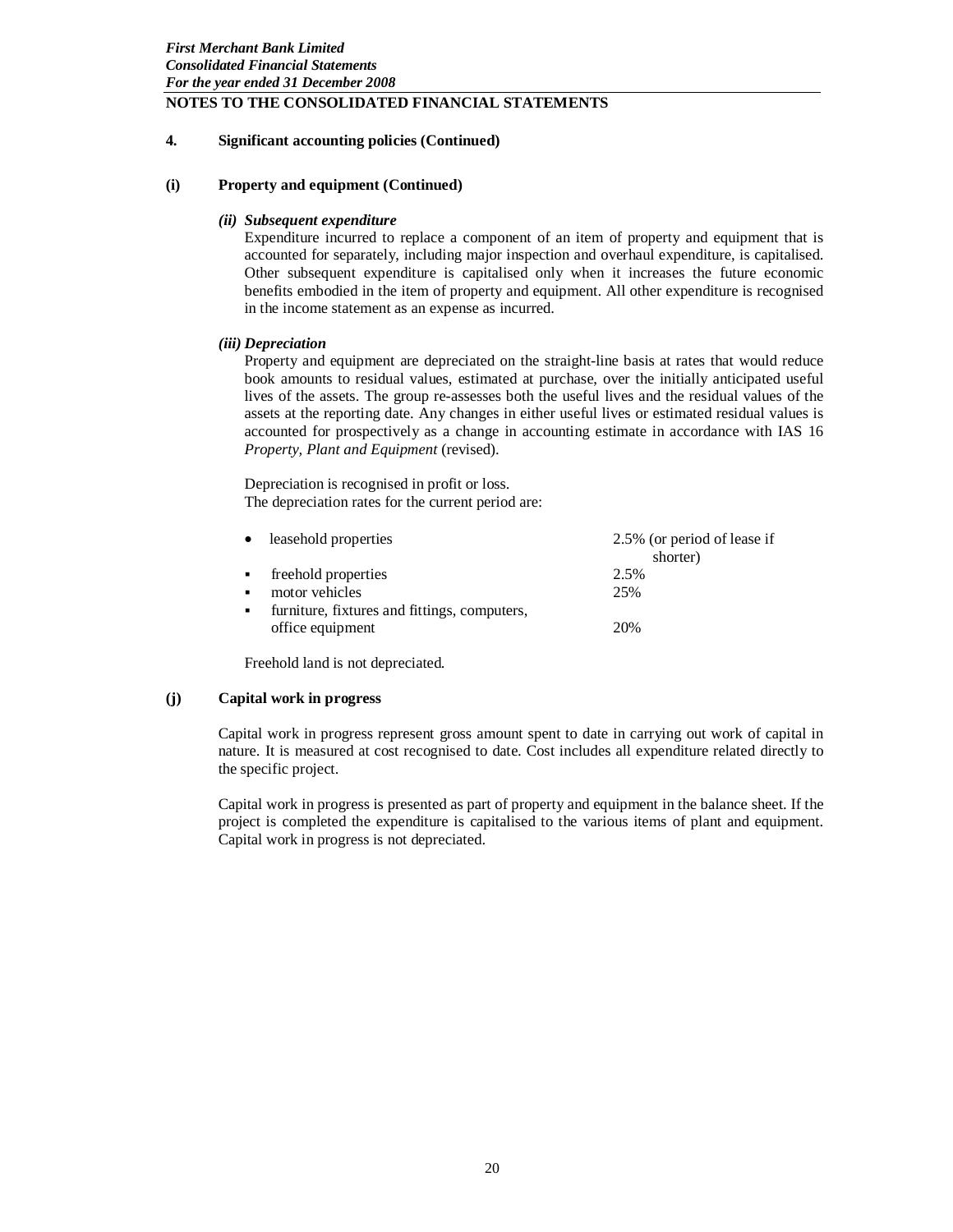## **4. Significant accounting policies (Continued)**

#### **(k) Impairment of non-financial assets**

The carrying amounts of the Group's non-financial assets, other than deferred tax assets, are reviewed at each reporting date to determine whether there is any indication of impairment. If any such indication exists then the asset's recoverable amount is estimated.

An impairment loss is recognised if the carrying amount of an asset or its cash-generating unit exceeds its recoverable amount. A cash-generating unit is the smallest identifiable asset group that generates cash flows that largely are independent from other assets and groups of assets. Impairment losses recognised in respect of cash-generating units are allocated first to reduce the carrying amount of any goodwill allocated to the units and then to reduce the carrying amount of the other assets in the units on a pro rata basis.

The recoverable amount of an asset or cash-generating unit is the greater of its value in use and its fair value less costs to sell. In assessing value in use, the estimated future cash flows are discounted to their present value using a pre-tax discount rate that reflects current market assessments of the time value of money and the risks specific to the asset.

Impairment losses recognised in prior periods are assessed at each reporting date for any indications that the loss has decreased or no longer exists. An impairment loss is reversed if there has been a change in the estimates used to determine the recoverable amount. An impairment loss is reversed only to the extent that the asset's carrying amount does not exceed the carrying amount that would have been determined, net of depreciation or amortisation, if no impairment loss had been recognised.

An impairment loss is recognised in profit or loss unless it concerns property carried at revalued amount in which case it is treated as a revaluation decrease. If the impairment loss exceeds the revaluation reserve in respect of the impaired asset, the excess is recognised in profit or loss.

A reversal of an impairment loss is recognised in profit or loss, unless it concerns property carried at revalued amounts, in which case the reversal of the impairment loss is treated as a revaluation increase.

## **(l) Liabilities to customers and other banks**

Liabilities to customers and other banks are the Group's sources of debt funding.

When the Group sells a financial asset and simultaneously enters into a "repo" or "stock lending" agreement to repurchase the asset (or a similar asset) at a fixed price on a future date, the arrangement is accounted for as a deposit, and the underlying asset continues to be recognised in the Group's financial statements.

Deposits are initially measured at fair value plus transaction costs, and subsequently measured at their amortised cost using the effective interest method, except where the Group chooses to carry the liabilities at fair value through profit or loss.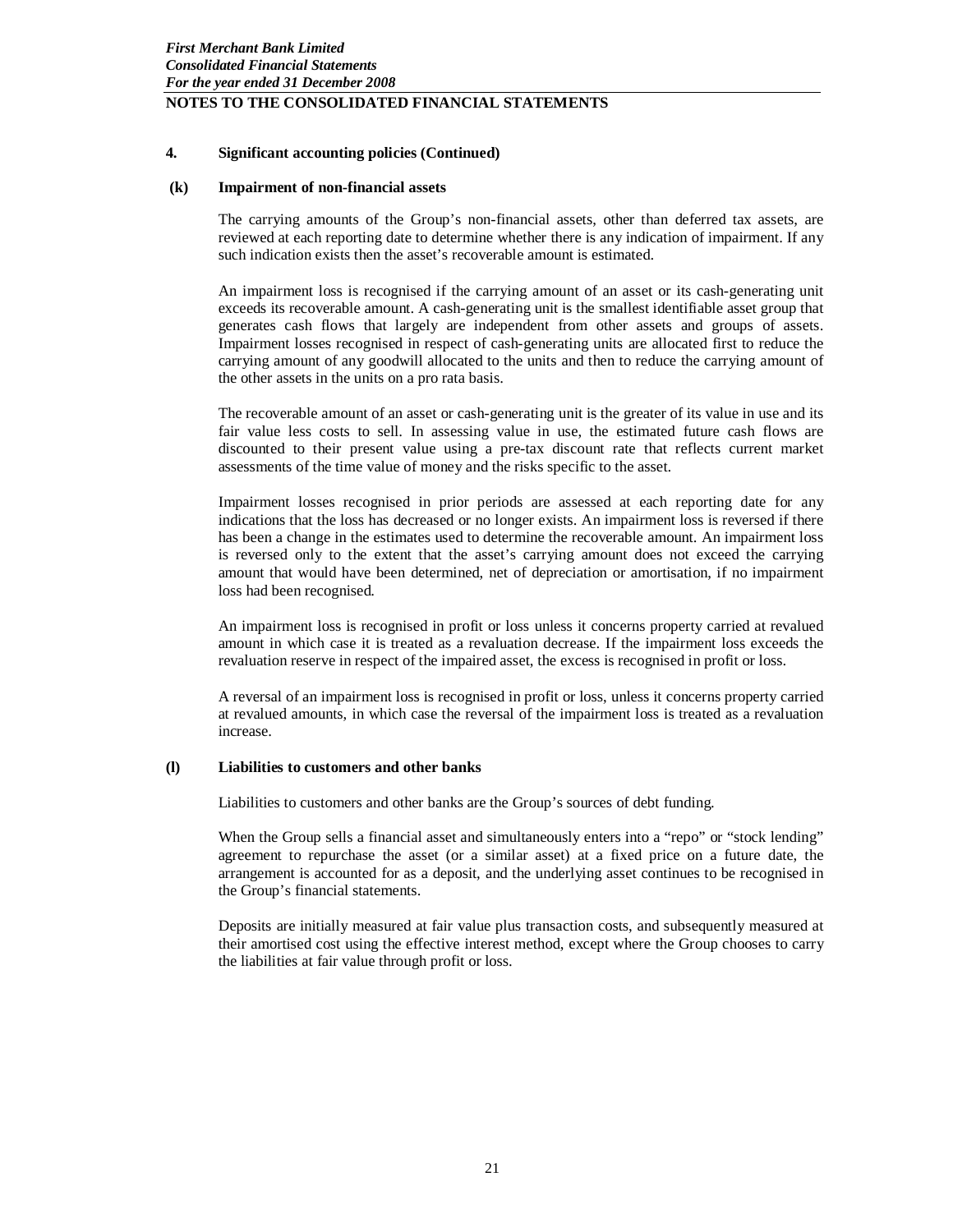## **4. Significant accounting policies (Continued)**

#### **(m) Provisions**

A provision is recognised if, as a result of a past event, the Group has a present legal or constructive obligation that can be estimated reliably, and it is probable that an outflow of economic benefits will be required to settle the obligation. Provisions are determined by discounting the expected future cash flows at a pre-tax rate that reflects current market assessments of the time value of money and, where appropriate, the risks specific to the liability.

A provision for onerous contracts is recognised when the expected benefits to be derived by the Group from a contract are lower than the unavoidable cost of meeting its obligations under the contract. The provision is measured at the present value of the lower of the expected cost of terminating the contract and the expected net cost of continuing with the contract. Before a provision is established, the Group recognises any impairment loss on the assets associated with that contract.

#### **(n) Other payables**

Other payables are initially measured at fair value, and are subsequently measured at amortised cost, using the effective interest method.

## **(o) Share capital**

#### *Share issue costs*

Incremental costs directly attributable to the issue of an equity instrument are deducted from the initial measurement of the equity instruments.

#### **(p) Employee benefits**

#### *(i) Defined contribution plans*

Obligations for contributions to defined contribution pension plans are recognised as an expense in profit or loss when they are due.

#### *(ii) Other long-term employee benefits*

The Group's net obligation in respect of long-term employee benefits other than pension plans is the amount of future benefit that employees have earned in return for their service in the current and prior periods; that benefit is discounted to determine its present value, and the fair value of any related assets is deducted.

#### *(iii) Short-term benefits*

Short-term employee benefit obligations are measured on an undiscounted basis and are expensed as the related service is provided.

A provision is recognised for the amount expected to be paid under short-term cash bonus or profit sharing plans if the Group has a present legal or constructive obligation to pay this amount as a result of past service provided by the employee and the obligation can be estimated reliably.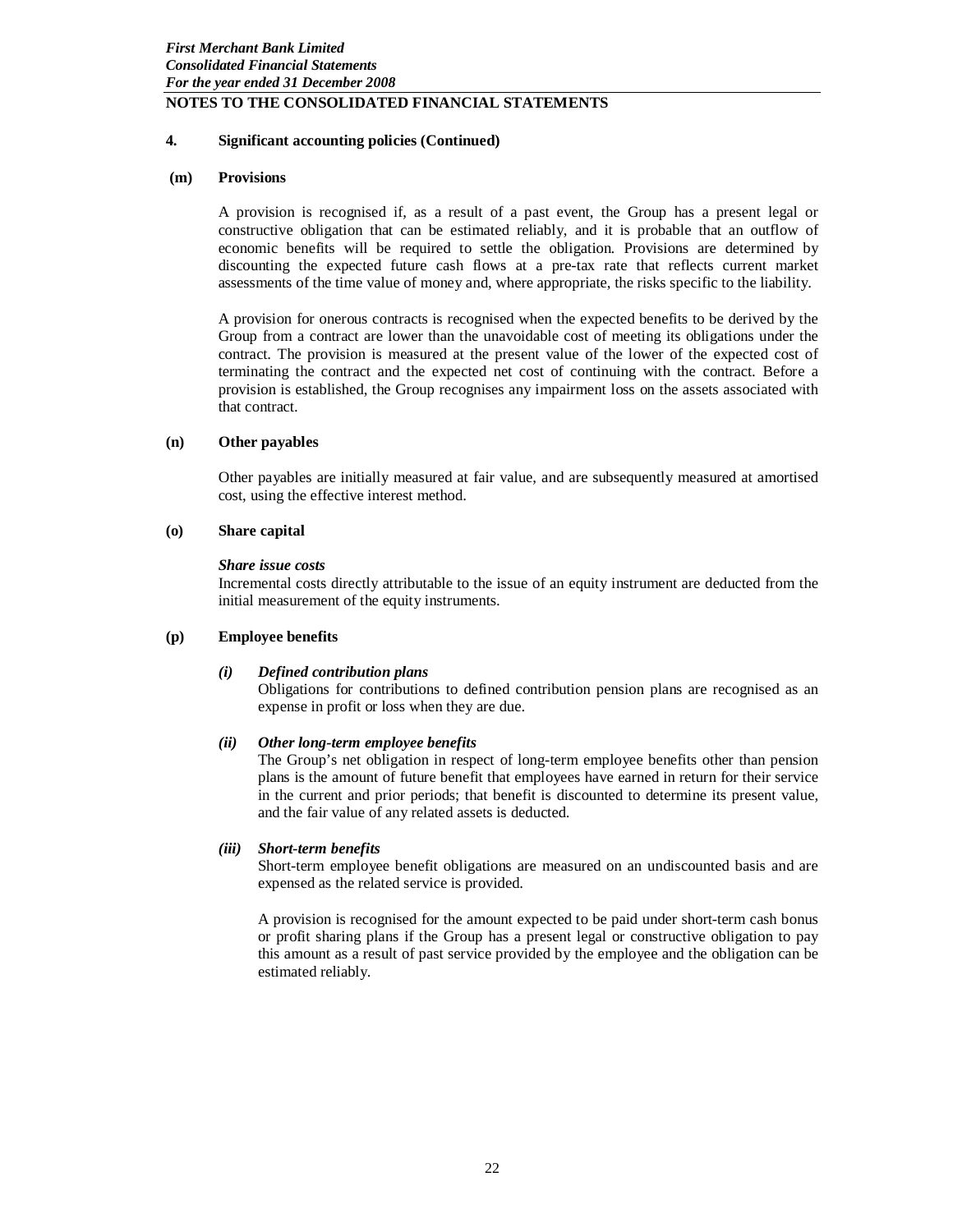# **4. Significant accounting policies (Continued)**

#### **(q) Segment reporting**

A segment is a distinguishable component of the Group that is engaged either in providing products or services (business segment), or in providing products or services within a particular economic environment (geographical segment), which is subject to risks and rewards that are different from those of other segments. The Group's primary format for segment reporting is based on business segments.

## **(r) Net interest income**

Interest income and expense are recognised in the income statement using the effective interest method. The effective interest rate is the rate that exactly discounts the estimated future cash payments and receipts through the expected life of the financial asset or liability (or, where appropriate, a shorter period) to the carrying amount of the financial asset or liability.

When calculating the effective interest rate, the Group estimates future cash flows considering all contractual terms of the financial instrument but not future credit losses.

The calculation of the effective interest rate includes all fees and points paid or received transaction costs and discounts or premiums that are an integral part of the effective interest rate. Transaction costs are incremental costs that are directly attributable to the acquisition, issue or disposal of a financial asset or liability.

Interest income and expense presented in the income statement include:

- interest on financial assets and liabilities at amortised cost on an effective interest rate basis
- interest on available-for-sale investment securities on an effective interest rate basis.

Interest income is suspended and hence not included in net interest income when the collection of loans becomes doubtful.

Income from leasing is included in net interest income as further described in accounting policy (s).

#### **(s) Leases**

Leases are classified as finance leases whenever the terms of the lease transfer substantially all the risks and rewards of ownership to the lessee. All other leases are classified as operating leases.

#### *(i) The group as a lessor*

Amounts due from lessees under finance leases are recorded as receivables at the amount of the group's net investment in the leases. Finance lease income is allocated to accounting periods so as to reflect a constant periodic rate of return on the Group's net investment outstanding in respect of the leases.

# *(ii) The group as a lessee*

Rentals payable under operating leases are charged to income statement on a straight-line basis over the term of the relevant lease. Benefits received and receivable as an incentive to enter into an operating lease are also spread on a straight-line basis over the lease term.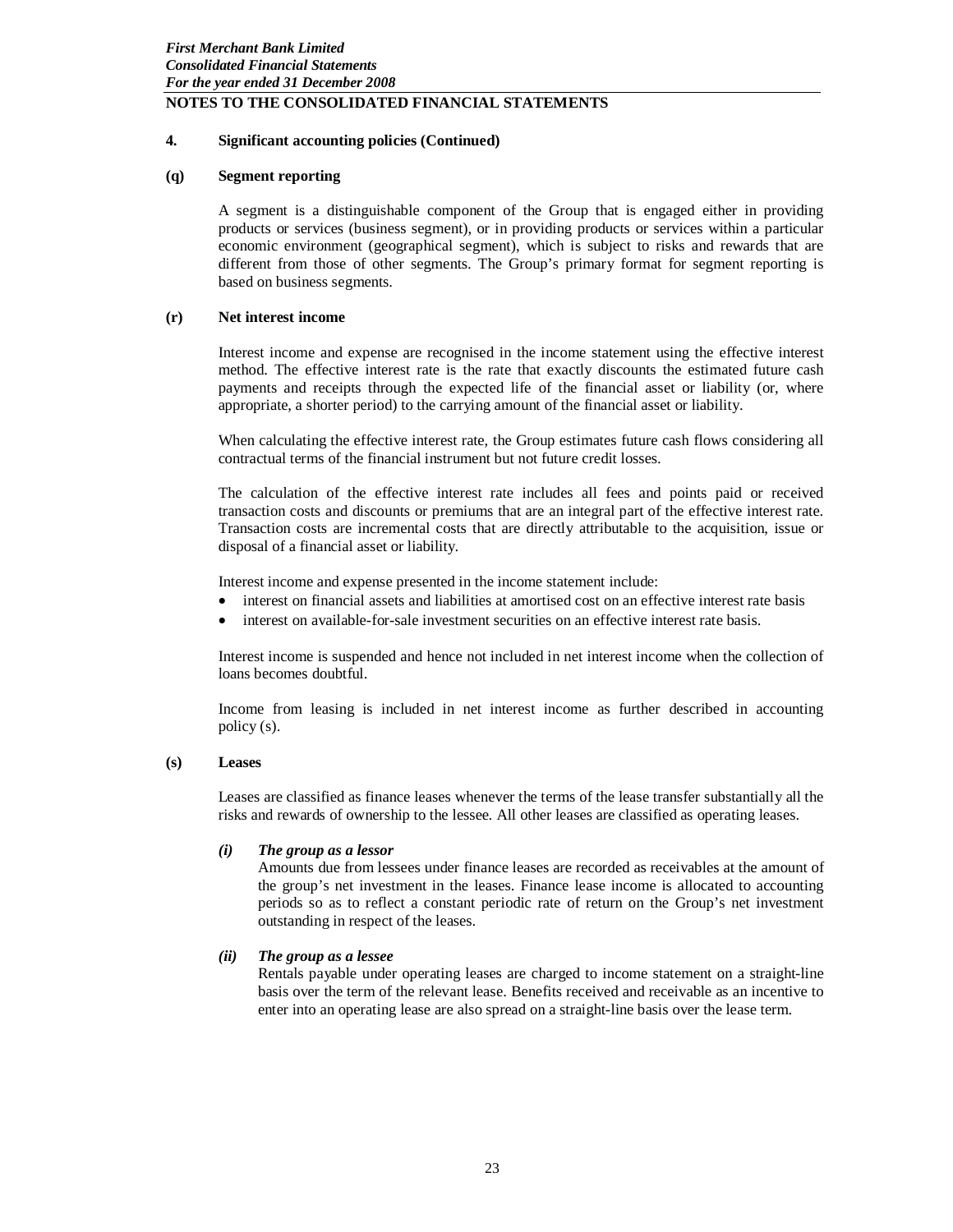## **4. Significant accounting policies (Continued)**

#### **(t) Fees and commissions income**

Fees and commission income and expenses that are integral to the effective interest rate on a financial asset or liability are included in the measurement of the effective interest rate.

Other fees and commission income, including account servicing fees, investment management fees, sales commission, placement fees and syndication fees, are recognised as the related services are performed.

### **(u) Income from investments**

Income from investments includes dividend income and increase in fair value of investments.

Dividend income is recognised when the right to receive income is established. Usually this is the ex-dividend date for equity securities.

Increase in fair value of investments designated at fair value through profit or loss includes all realised and unrealised fair value changes.

## **(v) Other income**

Other income includes rentals receivable and net gains on the sale of assets and is recognised on the accruals basis.

#### **(w) Income tax**

Income tax expense comprises current and deferred tax. Income tax expense is recognised in the income statement except to the extent that it relates to items recognised directly in equity, in which case it is recognised in equity.

Current tax is the expected tax payable on the taxable income for the year, using tax rates enacted or substantively enacted at the balance sheet date, and any adjustment to tax payable in respect of previous years.

Deferred tax is provided using the balance sheet method, providing for temporary differences between the carrying amounts of assets and liabilities for financial reporting purposes and the amounts used for taxation purposes. Deferred tax is recognised for all temporary differences. Deferred tax is measured at the tax rates that are expected to be applied to the temporary differences when they reverse, based on the laws that have been enacted or substantively enacted by the reporting date.

A deferred tax asset is recognised only to the extent that it is probable that future taxable profits will be available against which the asset can be utilised. Deferred tax assets are reviewed at each reporting date and are reduced to the extent that it is no longer probable that the related tax benefit will be realised.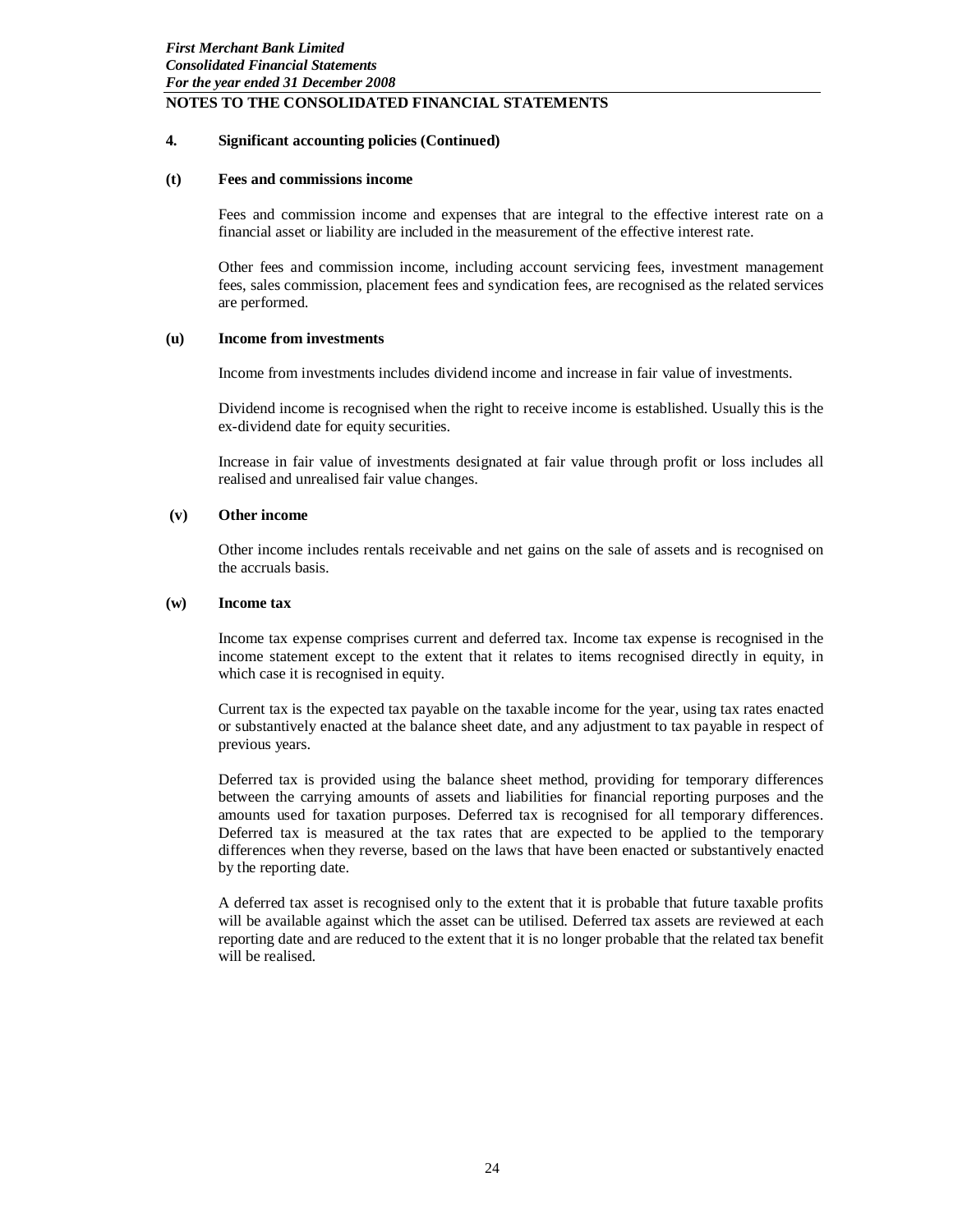*In thousands of Malawi Kwacha*

## **4. Significant accounting policies (Continued)**

## **(x) Earnings per share**

The Group presents basic and diluted earnings per share (EPS) data for its ordinary shares. Basic EPS is calculated by dividing the profit or loss attributable to ordinary shareholders of the Group by the weighted average number of ordinary shares outstanding during the period. Diluted EPS is determined by adjusting the profit or loss attributable to ordinary shareholders and the weighted average number of ordinary shares outstanding after adjusting for the effects of all dilutive potential ordinary shares.

## **(y) Financial guarantees**

Financial guarantee contracts require the Group to make specified payments to reimburse the holder for a loss it incurs because a specified debtor fails to make payment when due in accordance with the original or modified terms of a debt instrument.

These financial guarantee contracts are classified as insurance contracts as defined in IFRS 4 *Insurance Contracts*. A liability is recognised when it is probable that an outflow of resources embodying economic benefits will be required to settle the contract and a reliable estimate can be made of the amount of the obligation. The amount recognised is the best estimate of the expenditure required to settle the contract at the balance sheet date. Where the effect of discounting is material, the liability is discounted. The discount rate used is a pre-tax rate that reflects current market assessments of the time value of money and, where appropriate, the risks specific to the liability.

# **(z) Determination of fair values**

- Investment in listed companies fair values are derived from price ruling at reporting date.
- Property fair values are estimated by a qualified valuer on a market basis.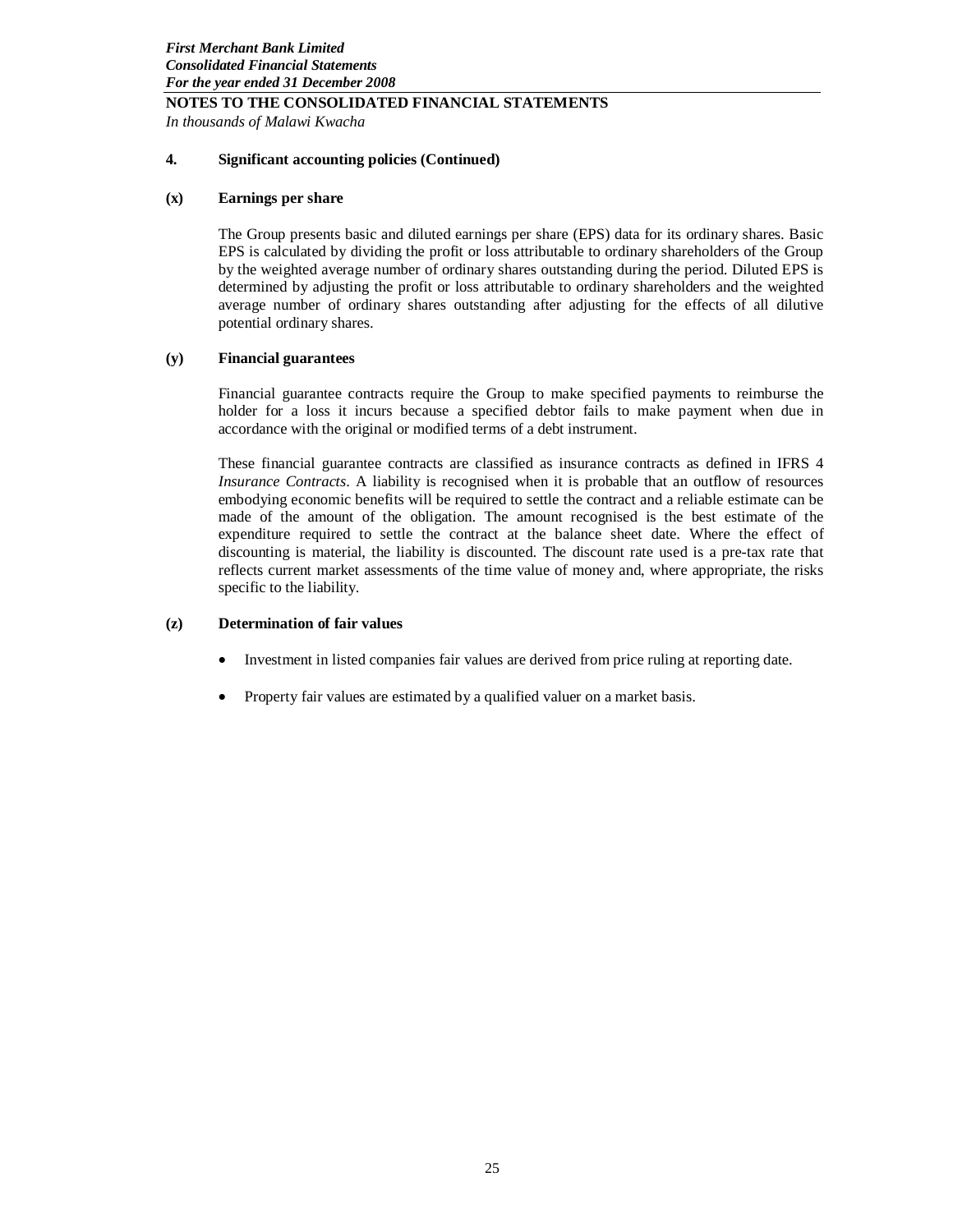*In thousands of Malawi Kwacha*

## **5. Financial risk management**

The board of directors of the bank has ultimate responsibility for the level of risk taken by the bank and accordingly they have approved the overall business strategies and significant policies of the bank, including those related to managing and taking risk. Senior management in the bank is responsible for implementing strategies in a manner that limits risks associated with each strategy and that ensures compliance with rule and regulation, both on a long term and day to day basis. The bank has a risk management department, which is independent of those who accept risks in the bank. The risk management department is tasked to:-

- identify current and emerging risks
- develop risk assessment and measurement systems
- establish policies, practices and other control mechanisms to manage risks
- develop risk tolerance limits for senior management and board approval
- monitor positions against approved risk tolerance limits
- report results of risk monitoring to senior management and the board.

To ensure that risk management is properly explained to and understood by all business lines the board has established the following risk management policies:-

- Credit Risk Management Policy
- Liquidity Risk Management Policy
- Operational Risk Management Policy
- Capital Risk Management Policy
- Market Risk Policy
	- **Equity**
	- **Interest Rate**
	- Foreign Exchange

#### **5(a) Credit risk**

Credit risk is the risk of financial loss to the group if a customer or counterparty to a financial instrument fails to meet its contractual obligations, and arises principally from the group's loans and advances to customers and other banks and its investment in securities. For risk management reporting purposes, the group considers and consolidates all elements of credit risk exposure (such as individual obligor default risk, country and sector risk).

#### *Management of credit risk*

The Boards of Directors of the group have delegated responsibility for the management of credit risk to their Credit Committees. Separate Credit departments, reporting to the Credit Committees are responsible for oversight of the credit risk, including:-

- *Formulating credit policies*, covering collateral requirements, credit assessment, risk grading and reporting, documentary and legal procedures, and compliance with regulatory and statutory requirements.
- *Establishing the authorisation structure* for the approval and renewal of credit facilities. Authorisation limits are allocated to Branch Managers. Larger facilities require approval by Head Office Management, The Credit Committee or the Board of Directors as appropriate.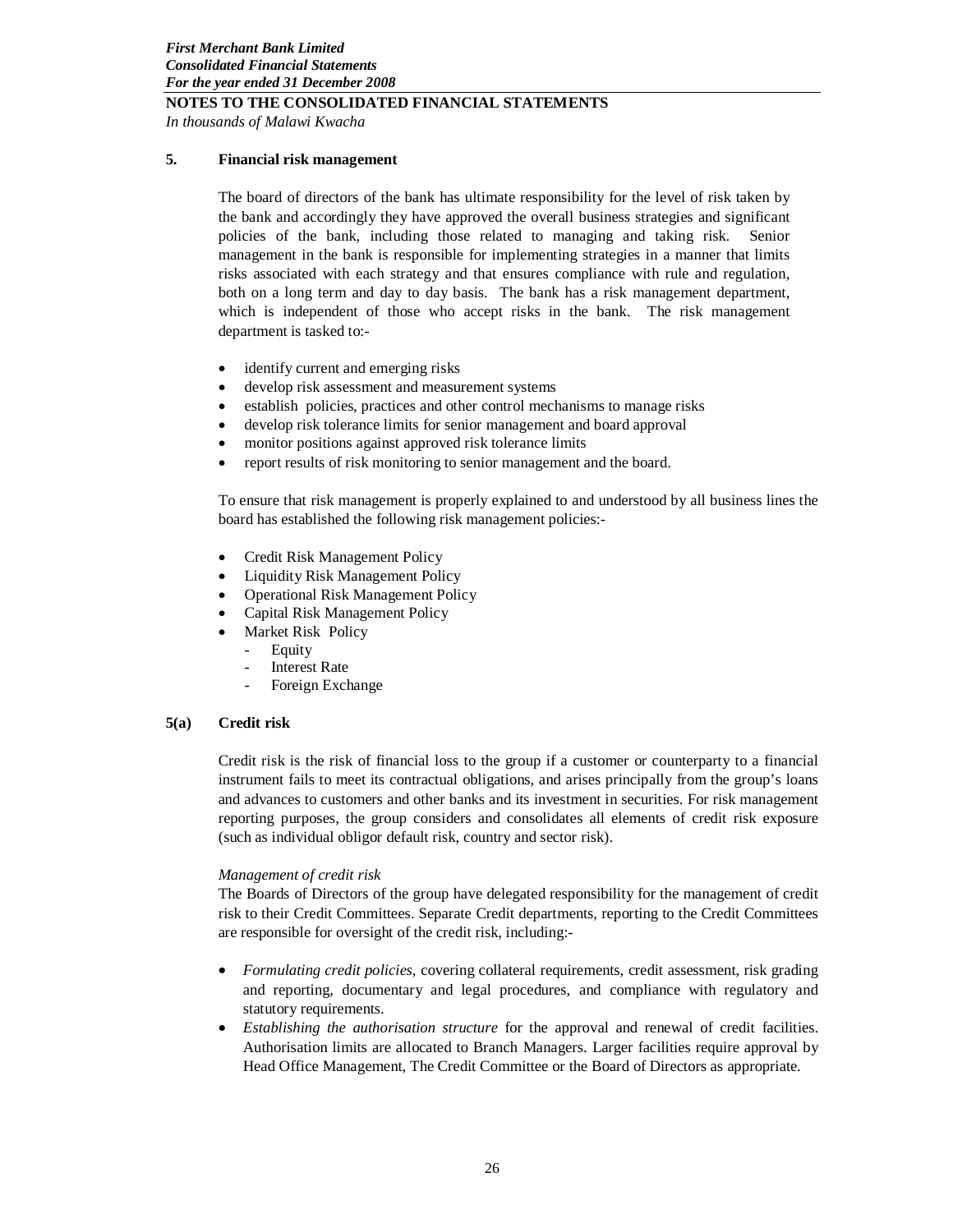*In thousands of Malawi Kwacha*

## **5. Financial risk management (Continued)**

## **5(a) Credit risk (Continued)**

- *Reviewing and assessing credit risk.* The Credit Department assesses all credit exposures in excess of designated limits, prior to facilities being committed to customers by the branches concerned. Renewals and reviews of facilities are subject to the same review process.
- *Limiting concentrations of exposure* to counterparties, geographies and industries (for loans and advances), and by issuer, credit rating band, market liquidity and country (for investment securities).
- *Reviewing compliance* of business units with agreed exposure limits.

#### *Exposure to credit risk*

The Group's exposure to credit risk comprises loans and advances to customers and finance leases receivable analysed as follows:

|                                                                                                                         |                | Group      | Company           |            |  |
|-------------------------------------------------------------------------------------------------------------------------|----------------|------------|-------------------|------------|--|
|                                                                                                                         | 2008           | 2007       | 2008              | 2007       |  |
| Standard (fully performing)                                                                                             | 10,773,461     | 6,799,590  | 8,090,647         | 5,529,306  |  |
| Past due but not impaired                                                                                               | 431,870        | 236,154    | 217,358           | 134,209    |  |
| Impaired                                                                                                                | 250,594        | 409,325    | 188,461           | 382,987    |  |
|                                                                                                                         |                |            |                   |            |  |
|                                                                                                                         | 11,455,925     | 7,445,069  | 8,496,466         | 6,046,502  |  |
| Past due but not impaired loans and<br>advances comprise:                                                               |                |            |                   |            |  |
| $30-60$ days                                                                                                            | 87,698         | 112,522    | 56,783            | 51,222     |  |
| 61-90 days                                                                                                              | 344,172        | 123,632    | 160,575           | 82,987     |  |
|                                                                                                                         | <u>431,870</u> | 236,154    | 217,358           | 134,209    |  |
| An estimate of the fair value of collateral<br>held<br>against loans and<br>advances<br>to<br>customers is shown below: |                |            |                   |            |  |
| <b>Against individually impaired</b>                                                                                    |                |            |                   |            |  |
| Property                                                                                                                | 249,140        | 484,772    | 238,640           | 467,922    |  |
| Others                                                                                                                  | 10,945         | 13,089     | 4,595             | 9,189      |  |
| Against past due but not impaired                                                                                       |                |            |                   |            |  |
| Property                                                                                                                | 1,107,121      | 542,950    | 324,928           | 349,450    |  |
| Others                                                                                                                  | 749,580        | 209,509    | 146,976           | 104,487    |  |
| Against neither past due nor impaired                                                                                   |                |            |                   |            |  |
| Property                                                                                                                | 13,424,706     | 10,525,671 | 12,691,756        | 10,079,271 |  |
| Others                                                                                                                  | 7,677,197      | 3,246,469  | 5,157,849         | 2,006,343  |  |
|                                                                                                                         | 23,218,689     | 15,022,460 | <u>18,564,744</u> | 13,016,662 |  |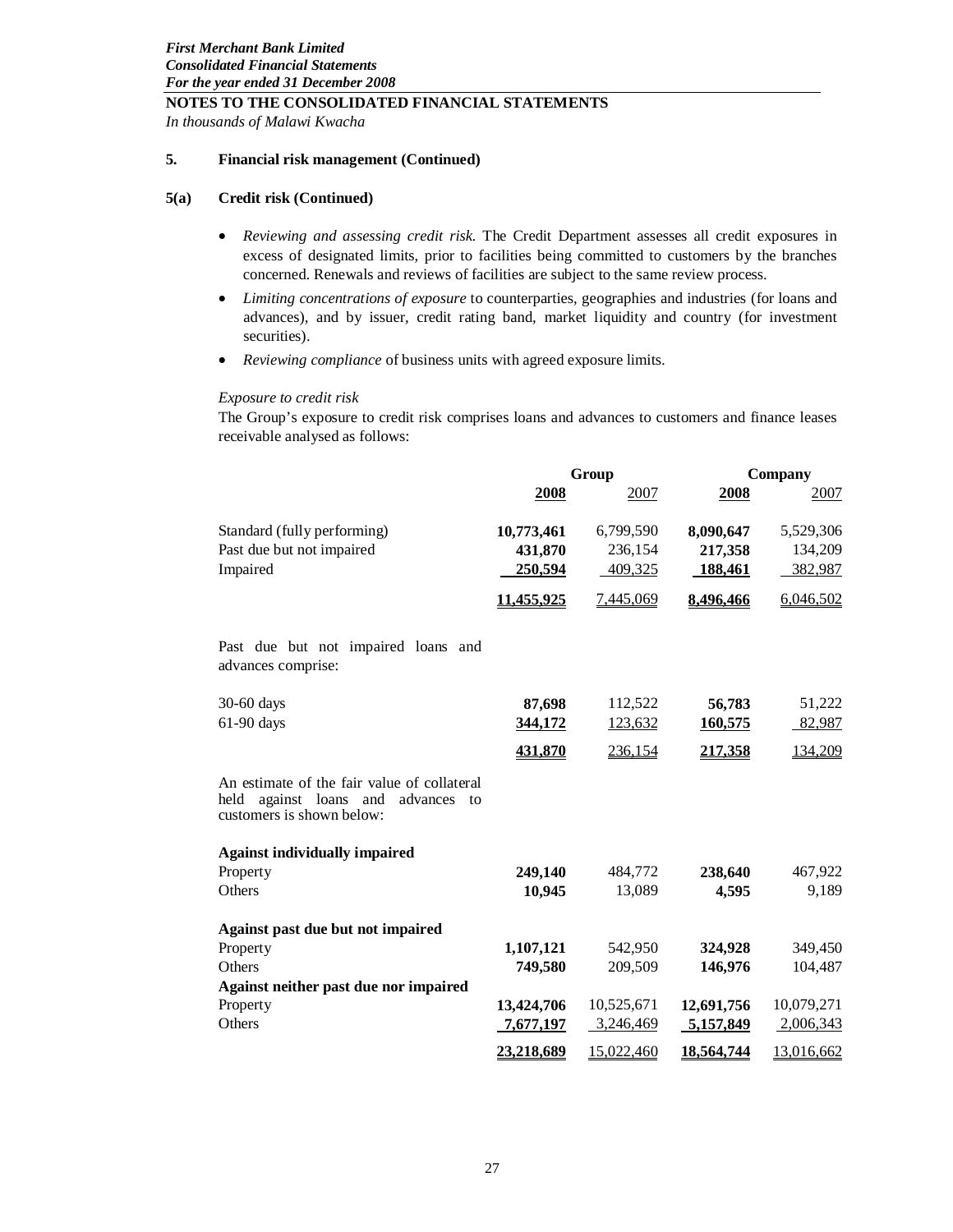*In thousands of Malawi Kwacha*

#### **5. Financial risk management (Continued)**

#### **5(a) Credit risk (Continued)**

#### **Impaired loans and securities**

Impaired loans and securities are loans and securities for which the Bank determines that it is probable that it will be unable to collect all principal and interest due according to the contractual terms of the loan / securities agreements.

#### **Past due but not impaired loans**

Loans and securities where contractual interest or principal payments are past due but the Bank believes that impairment is not appropriate on the basis of the level of security / collateral available and / or the stage of collection of amounts owed to the Bank.

#### **Loans with renegotiated terms**

Loans with renegotiated terms are loans that have been restructured due to deterioration in the borrower's financial position and where the Bank has made concessions that it would not otherwise consider. Once the loan is restructured it remains in this category independent of satisfactory performance after restructuring.

#### **Allowances for impairment**

The Bank establishes an allowance for impairment losses that represents its estimate of incurred losses in its loan portfolio. The main components of this allowance are a specific loss component that relates to individually significant exposures, and a collective loan loss allowance established for Banks of homogeneous assets in respect of losses that have been incurred but have not been identified on loans subject to individual assessment for impairment.

#### **Impairment policy**

The Bank writes off a loan / security balance (and any related allowances for impairment losses) when Bank Credit determines that the loans / securities are uncollectible. This determination is reached after considering information such as the occurrence of significant changes in the borrower / issuer's financial position such that the borrower / issuer can no longer pay the obligation, or that proceeds from collateral will not be sufficient to pay back the entire exposure.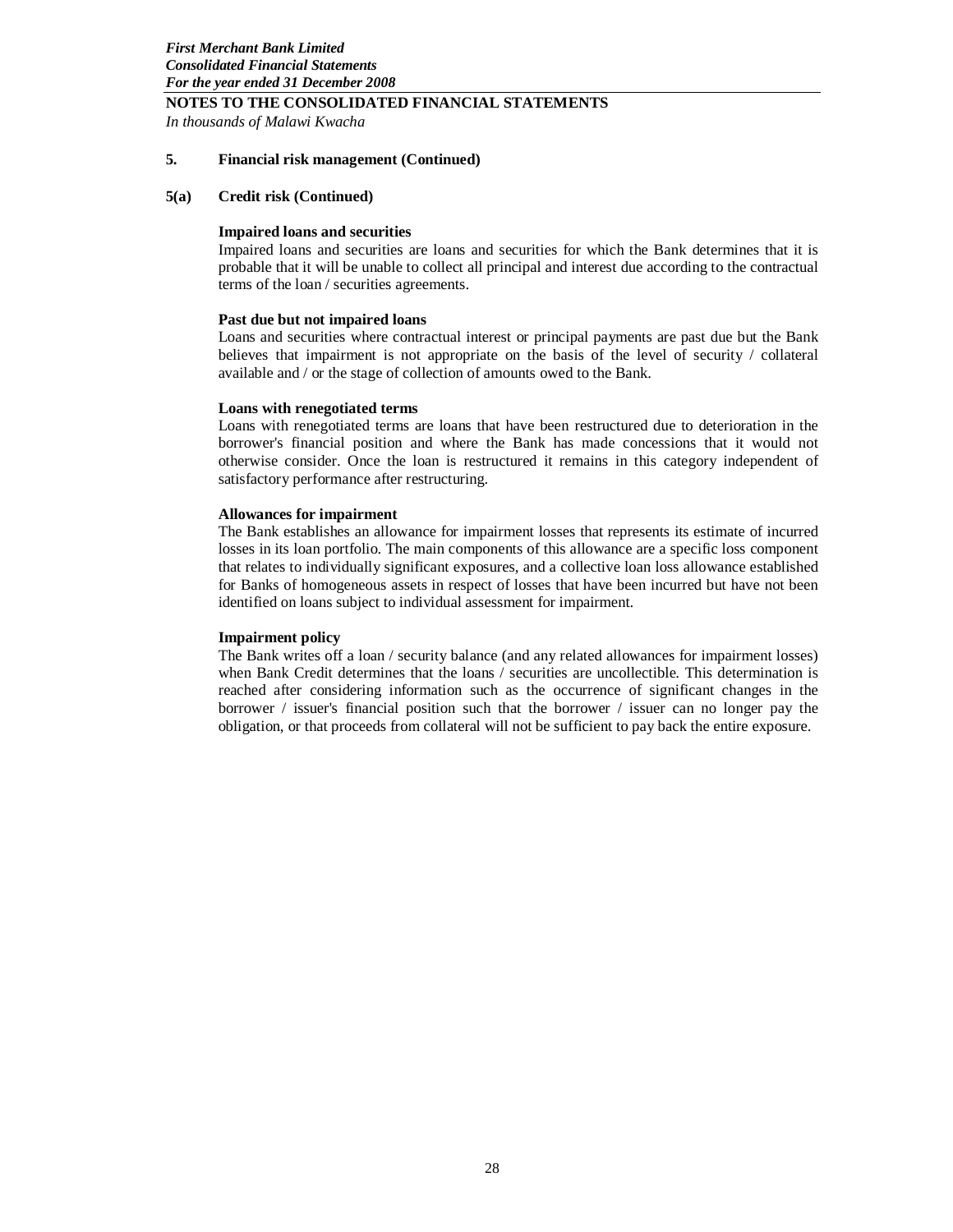*In thousands of Malawi Kwacha*

#### **5. Financial risk management (Continued)**

#### **5(a) Credit risk (Continued)**

The Bank monitors concentrations of credit risk by sector. An analysis of concentrations of credit risk at the reporting date is shown below:

Economic sector risk concentrations within the customer loan portfolio were as follows:

|                                         |           | Group     | Company   |           |  |
|-----------------------------------------|-----------|-----------|-----------|-----------|--|
|                                         | 2008      | 2007      | 2008      | 2007      |  |
| Agriculture                             | 1,454,200 | 571,148   | 1,317,940 | 571,148   |  |
| Construction                            | 336,794   | 208,085   | 308,843   | 208,085   |  |
| Energy                                  | 39,745    | 25,950    | 39,745    | 25,950    |  |
| Finance, real estate and other business |           |           |           |           |  |
| services                                | 192,777   | 179,666   | 461.306   | 302,055   |  |
| Individuals                             | 1,287,310 | 451,286   | 690.114   | 451,286   |  |
| Manufacturing                           | 1,706,555 | 1,332,894 | 1,644,098 | 1,332,894 |  |
| Mining                                  | 20,614    | 235,403   | 20,614    | 41,876    |  |
| <b>Transport</b>                        | 1,073,277 | 228,568   | 929,729   | 228,568   |  |
| Wholesale                               | 3,128,824 | 2,884,640 | 3,084,077 | 2,884,640 |  |
|                                         | 9,240,096 | 6,117,640 | 8,496,466 | 6,046,502 |  |

The risk that counterparties to trading instruments might default on their obligations is monitored on an on-going basis. In monitoring credit risk exposure, consideration is given to trading instruments with a positive fair value and the volatility of the fair value of trading instruments.

To manage the level of credit risk, the Bank deals with counter-parties of good credit standing, enters into master netting agreements whenever possible, and when appropriate, obtains collateral. Master netting agreements provide for the net settlement of contracts with the same counterparty in the event of default.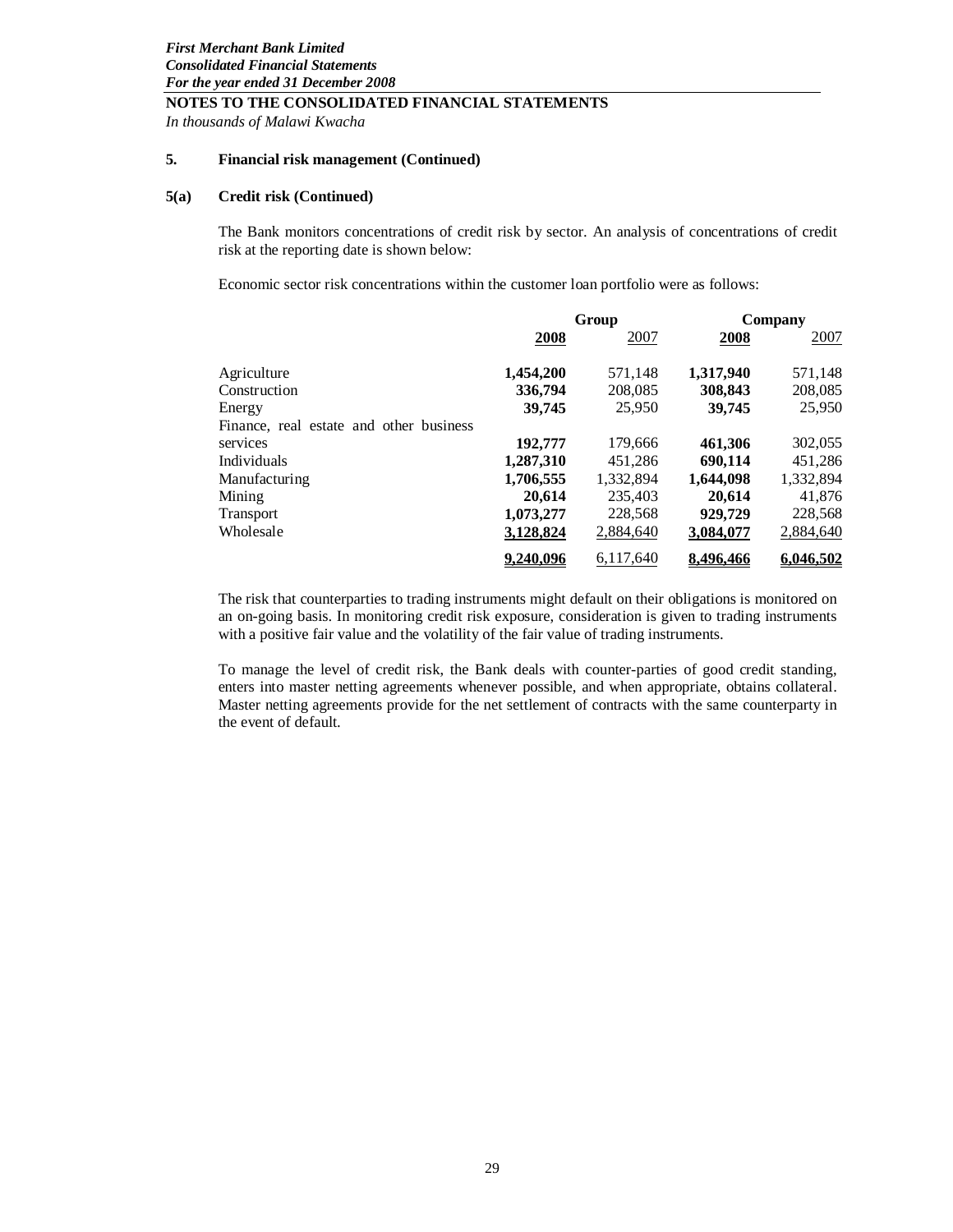*In thousands of Malawi Kwacha*

# **5. Financial risk management (Continued)**

# **5(a) Credit risk (Continued)**

## **Credit quality per class of financial assets**

| <b>GROUP</b>                                  | <b>Performing Loans</b> |                                  | <b>Non - Performing Loans</b> |                 |             |              | <b>Security</b><br>against | <b>Net</b>        |
|-----------------------------------------------|-------------------------|----------------------------------|-------------------------------|-----------------|-------------|--------------|----------------------------|-------------------|
| 2008<br><b>Credit quality</b>                 | <b>Standard</b>         | <b>Special</b><br><b>Mention</b> | Sub-<br><b>Standard</b>       | <b>Doubtful</b> | <b>Loss</b> | <b>Total</b> | impaired<br>loans          | impaired<br>loans |
| Loans and advances to customers               | 880,813                 |                                  |                               |                 |             | 880,813      |                            |                   |
| Personal and Business Banking                 |                         |                                  |                               |                 |             |              |                            |                   |
| - Mortgage Lending                            | 170,352                 | ◠                                | 63,836                        |                 |             | 234,190      |                            |                   |
| - Finance leases                              | 1.768.661               | 30,913                           | 101,822                       | 17,939          | 62,303      | 1,981,638    | 16,850                     | 45,458            |
| - Other loans and advances                    | 5,994,930               | 115,271                          | 114,068                       | 217,358         | 188,815     | 6,630,442    | 243,235                    | 187,796           |
| Corporate and Investment Banking              |                         |                                  |                               |                 |             |              |                            |                   |
| - Corporate lending                           | ,619,286                | 108,890                          |                               |                 | 495         | 1,728,671    |                            | <u>495</u>        |
| <b>Total recognized financial instruments</b> | 10,434,042              | 255,076                          | 279,726                       | 235,297         | 251,613     | 11,455,754   | 260,085                    | 233,749           |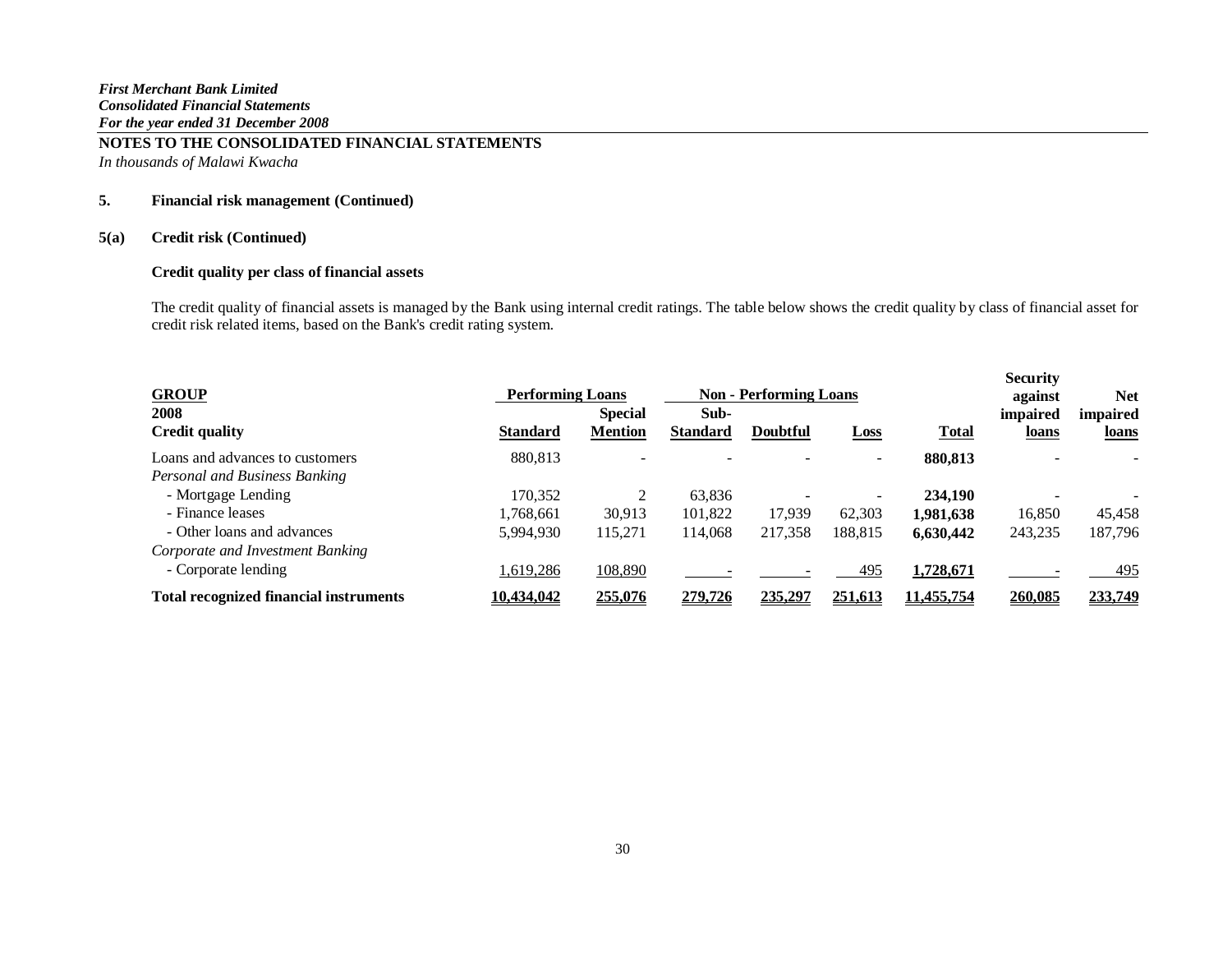*In thousands of Malawi Kwacha*

# **5. Financial risk management (Continued)**

# **5(a) Credit risk (Continued)**

# **Credit quality per class of financial assets**

| <b>COMPANY</b>                                                                                  | <b>Performing Loans</b> |                                  | <b>Non - Performing Loans</b> |          |                |              |                   |                          |  |  | <b>Security</b><br>against | <b>Net</b> |
|-------------------------------------------------------------------------------------------------|-------------------------|----------------------------------|-------------------------------|----------|----------------|--------------|-------------------|--------------------------|--|--|----------------------------|------------|
| 2008<br><b>Credit quality</b>                                                                   | Standard                | <b>Special</b><br><b>Mention</b> | Sub-<br><b>Standard</b>       | Doubtful | <b>Loss</b>    | <b>Total</b> | impaired<br>loans | impaired<br><u>loans</u> |  |  |                            |            |
| Loans and advances to customers<br>Personal and Business Banking:<br>- Other loans and advances | 6.132.283               | 115.271                          | 114,068                       | 217,358  | 188.815        | 6,767,795    | 243,235           | 187,796                  |  |  |                            |            |
| Corporate and Investment Banking<br>- Corporate lending                                         | 1,619,286               | 108,890                          |                               |          | 495            | 1,728,671    |                   | 495                      |  |  |                            |            |
| <b>Total recognized financial instruments</b>                                                   | <u>7,751,569</u>        | 224,161                          | 14,068                        | 217,358  | <u>189,310</u> | 8,496,466    | 243,235           | 188,291                  |  |  |                            |            |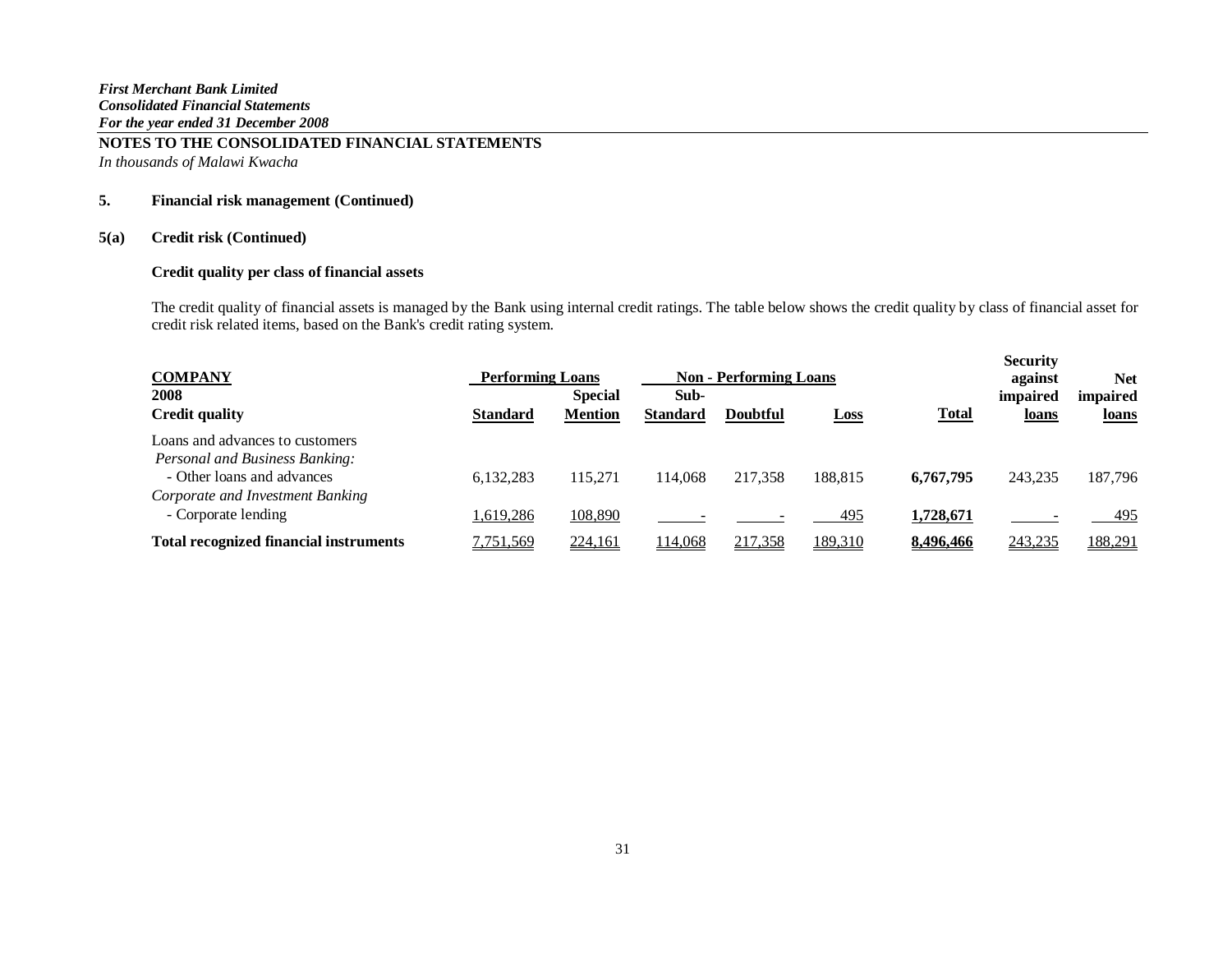*In thousands of Malawi Kwacha*

## **5. Financial risk management (Continued)**

# **5(a) Credit risk (Continued)**

# **Credit quality per class of financial assets**

| <b>GROUP</b>                                  | <b>Performing Loans</b> |                                  |                         | <b>Non – Performing Loans</b> |             |              | <b>Security</b><br>against | <b>Net</b>               |
|-----------------------------------------------|-------------------------|----------------------------------|-------------------------|-------------------------------|-------------|--------------|----------------------------|--------------------------|
| 2007<br><b>Credit quality</b>                 | <b>Standard</b>         | <b>Special</b><br><b>Mention</b> | Sub-<br><b>Standard</b> | <b>Doubtful</b>               | <b>Loss</b> | <b>Total</b> | impaired<br>loans          | <i>impaired</i><br>loans |
| Loans and advances to customers               | 89,157                  |                                  |                         |                               |             | 89,157       |                            |                          |
| Personal and Business Banking                 |                         |                                  |                         |                               |             |              |                            |                          |
| - Instalment sales and finance leases         | 1,199,147               | 61,300                           | 40,645                  | -                             | 26,338      | 1,327,430    | 20,750                     | 19,360                   |
| - Other loans and advances                    | 4,280,888               | 51,222                           | 82,987                  | 232,036                       | 150,588     | 4,797,721    | 477,111                    | 279,908                  |
| Corporate and Investment Banking              |                         |                                  |                         |                               |             |              |                            |                          |
| - Corporate lending                           | 1,230,398               |                                  |                         | 363                           |             | 1,230,761    |                            |                          |
| <b>Total recognized financial instruments</b> | 6,799,590               | 112,522                          | <u>123,632</u>          | 232,399                       | 176,926     | 7,445,069    | 497,861                    | 299,268                  |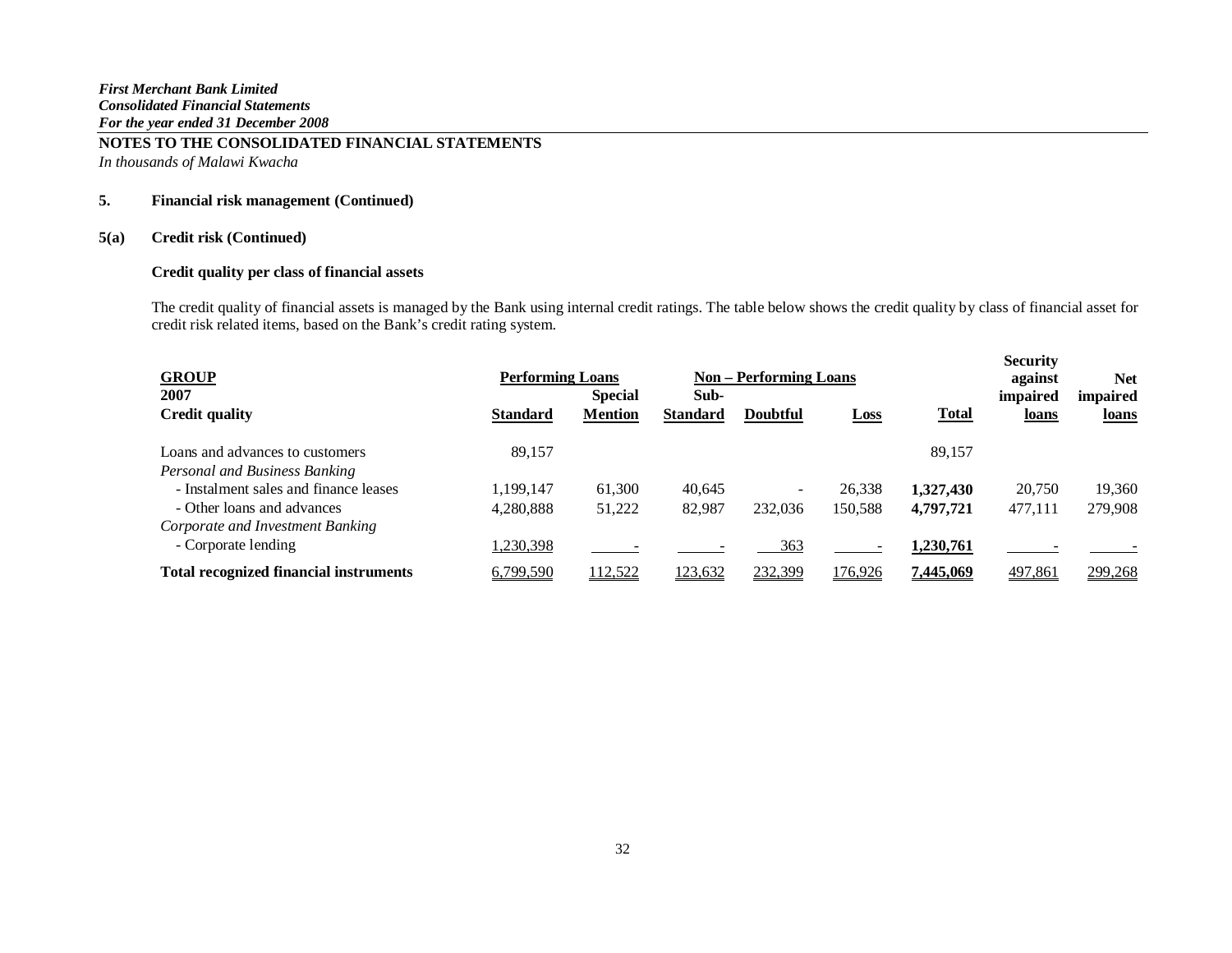*In thousands of Malawi Kwacha*

# **5. Financial risk management (Continued)**

# **5(a) Credit risk (Continued)**

# **Credit quality per class of financial assets**

| <b>COMPANY</b>                                |                 | <b>Performing Loans</b>          |                         | <b>Non - Performing Loans</b> |             |              | <b>Security</b><br>against | <b>Net</b>               |
|-----------------------------------------------|-----------------|----------------------------------|-------------------------|-------------------------------|-------------|--------------|----------------------------|--------------------------|
| 2007<br><b>Credit quality</b>                 | <b>Standard</b> | <b>Special</b><br><b>Mention</b> | Sub-<br><b>Standard</b> | <b>Doubtful</b>               | <u>Loss</u> | <b>Total</b> | impaired<br>loans          | <i>impaired</i><br>loans |
| Loans and advances to customers               |                 |                                  |                         |                               |             |              |                            |                          |
| Personal and Business Banking                 |                 |                                  |                         |                               |             |              |                            |                          |
| - Other loans and advances                    | 4,298,908       | 51,222                           | 82,987                  | 232,036                       | 150,588     | 4,815,741    | 477,111                    | 279,908                  |
| Corporate and Investment Banking              |                 |                                  |                         |                               |             |              |                            |                          |
| - Corporate lending                           | ,230,398        |                                  |                         | 363                           |             | 1,230,761    |                            |                          |
| <b>Total recognized financial instruments</b> | 5,529,306       | 51,222                           | 82,987                  | 232,399                       | 150,588     | 6,046,502    | 477,111                    | 279,908                  |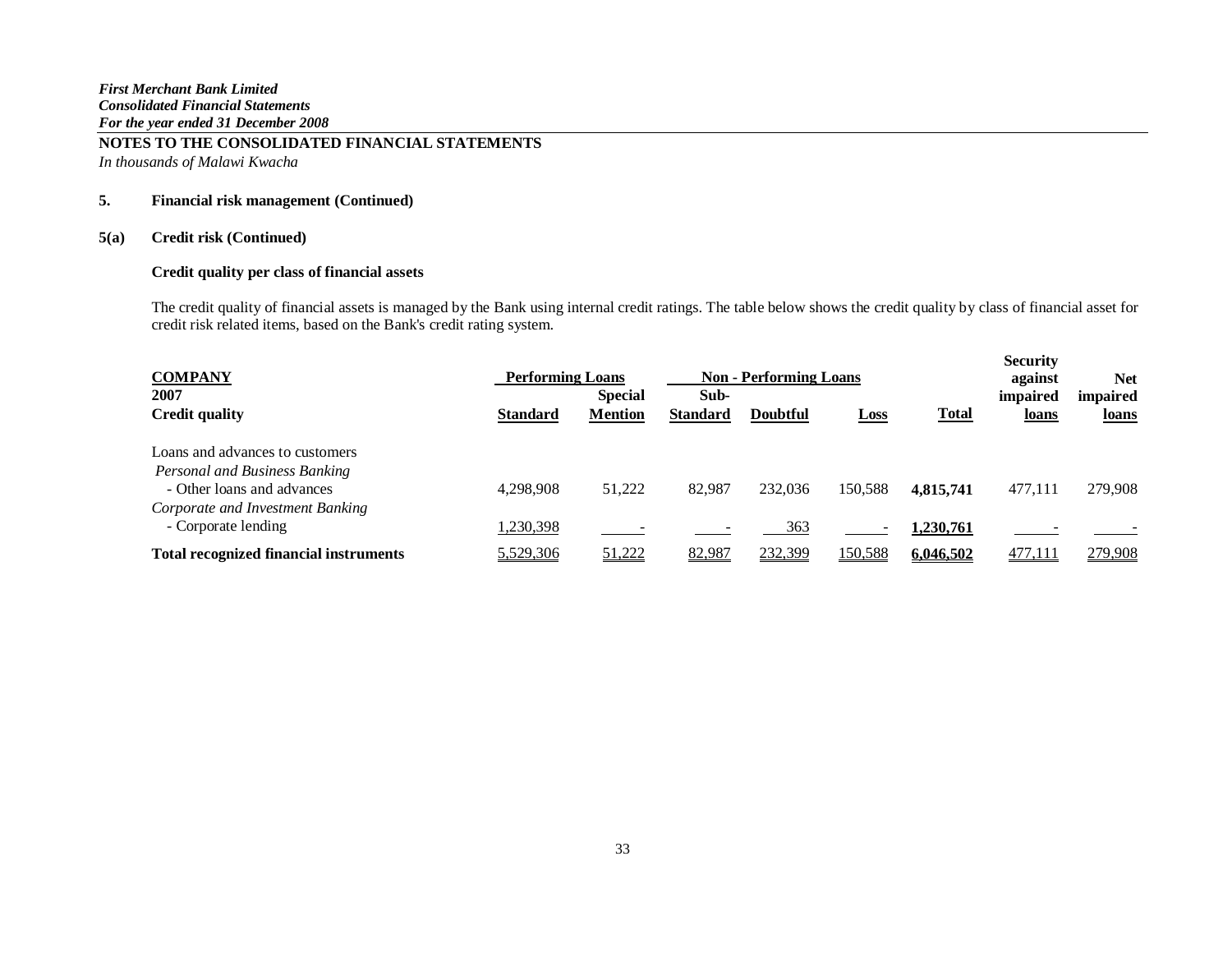*In thousands of Malawi Kwacha*

### **5. Financial risk management (Continued)**

## **5(a) Credit risk (Continued)**

#### **Maximum exposure to credit risk without taking into account any collateral or other credit enhancements.**

The table below shows the maximum exposure to credit risk by class of financial instrument. Financial instruments include financial instruments defined and recognised under IAS 39 Financial Instruments: recognition and measurement as well as other financial instruments not recognised. The maximum exposure is shown gross, before the effect of mitigation through the use of master netting and collateral agreements.

| <b>GROUP</b>                                    | Gross maximum exposure |            |  |  |  |
|-------------------------------------------------|------------------------|------------|--|--|--|
| Gross maximum exposure                          | 2008                   | 2007       |  |  |  |
|                                                 |                        |            |  |  |  |
| Cash and balances with central banks            | 186,101                | 355,112    |  |  |  |
| Investment in BOB Certificates                  | 1,830,289              |            |  |  |  |
| Personal and Business Banking                   |                        |            |  |  |  |
| - Mortgage Lending                              | 234,190                |            |  |  |  |
| - Instalment sales and finance leases           | 1,981,638              | 1,327,430  |  |  |  |
| - Other loans and advances                      | 6,630,442              | 4,797,721  |  |  |  |
| Corporate and Investment Banking\               |                        |            |  |  |  |
| - Corporate lending                             | 1,728,671              | 1,230,761  |  |  |  |
| <b>Total recognised financial instruments</b>   | <u>12,591,331</u>      | 7,711,024  |  |  |  |
| Letters of credit                               | 1,010,408              | 785,330    |  |  |  |
| Financial guarantees                            | 2,138,524              | 3,339,511  |  |  |  |
| <b>Total unrecognised financial instruments</b> | 3,148,932              | 4,124,841  |  |  |  |
| Total credit risk exposure                      | 15,740,263             | 11,835,865 |  |  |  |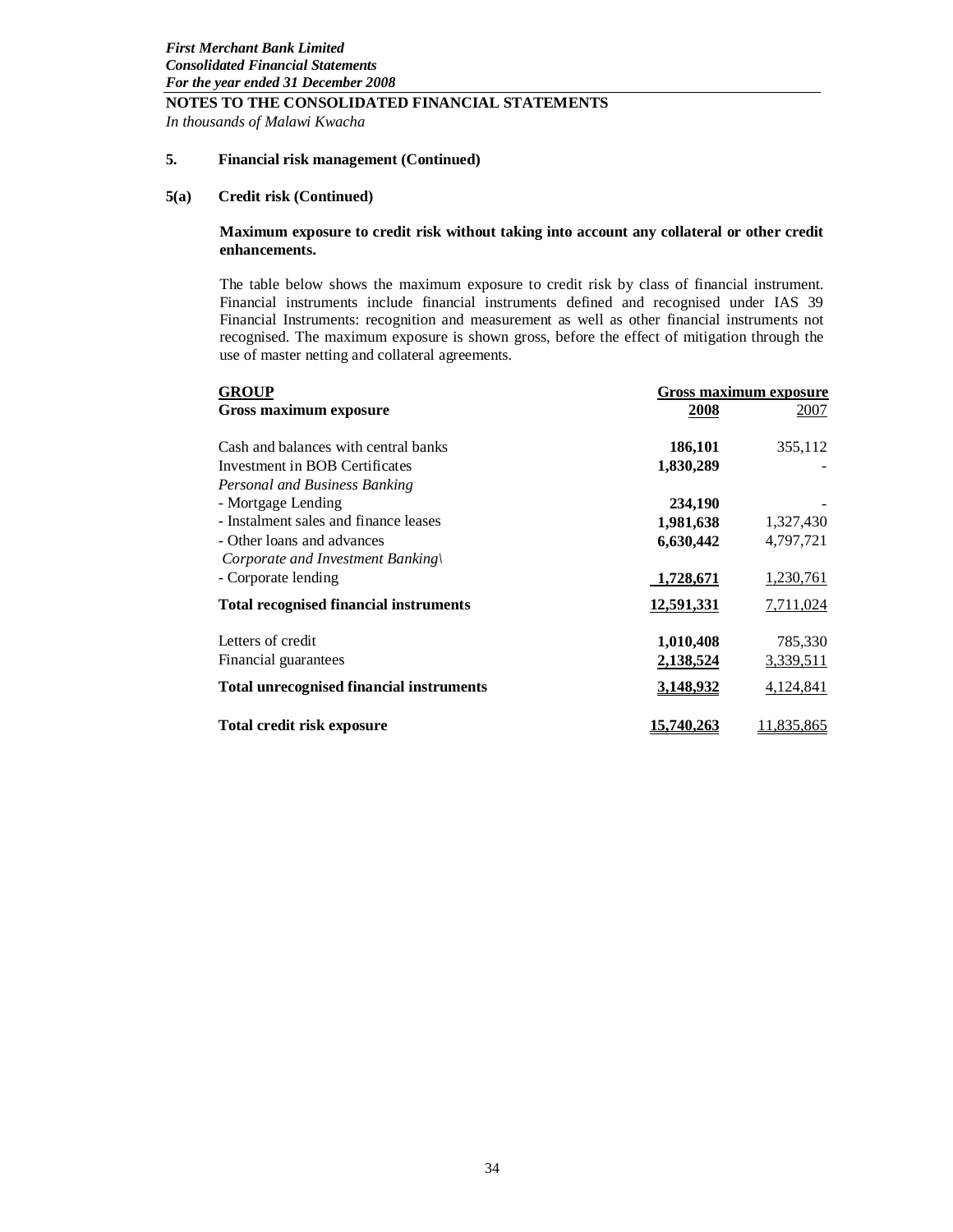*In thousands of Malawi Kwacha*

# **5. Financial risk management (Continued)**

# **5(a) Credit risk (Continued)**

Maximum exposure to credit risk without taking into account any collateral or other credit enhancements.

| <b>COMPANY</b>                                  |            | Gross maximum exposure |
|-------------------------------------------------|------------|------------------------|
| Gross maximum exposure                          | 2008       | 2007                   |
|                                                 |            |                        |
| Cash and balances with central banks            | 148,393    | 355,112                |
| Personal and Business Banking                   |            |                        |
| - Other loans and advances                      | 6,767,795  | 4,815,741              |
| Corporate and Investment Banking                |            |                        |
| - Corporate lending                             | 1,728,671  | 1,230,761              |
| <b>Total recognised financial instruments</b>   | 8,644,859  | 6,401,614              |
|                                                 |            |                        |
| Letters of credit                               | 805,023    | 785,330                |
| Financial guarantees                            | 2,138,524  | 3,339,511              |
| <b>Total unrecognised financial instruments</b> | 2,943,547  | 4,124,841              |
| <b>Total credit risk exposure</b>               | 11.588.406 | 10,526,455             |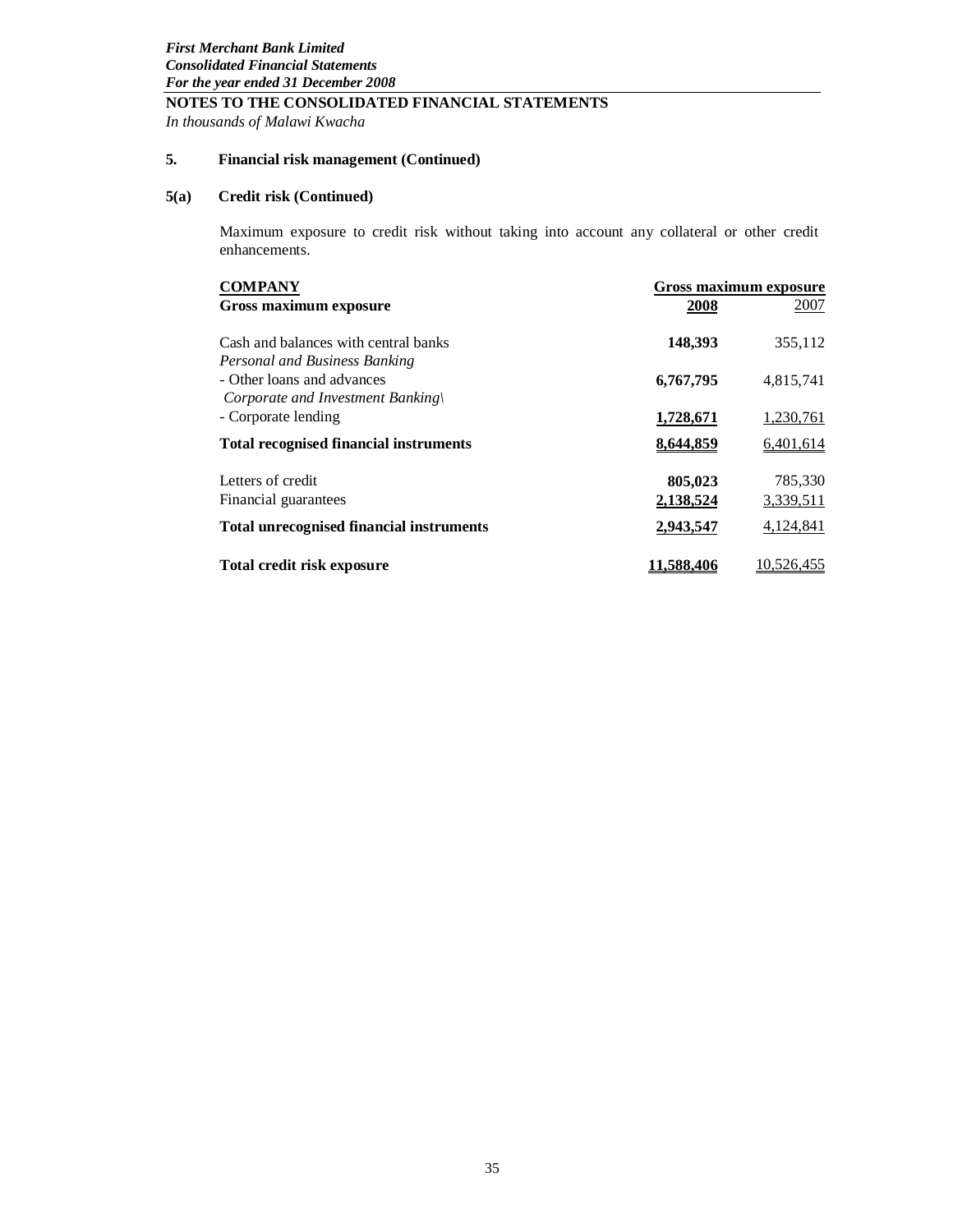*In thousands of Malawi Kwacha*

#### **5 Financial risk management (Continued)**

#### **5(a) Credit risk (Continued)**

#### **Description of collateral held as security and other credit enhancements, in respect of the exposure above**

The Bank holds mortgages over property, registered securities and guarantees as collateral within the following classes:

|                                       | Group      |            | Company    |            |
|---------------------------------------|------------|------------|------------|------------|
|                                       | 2008       | 2007       | 2008       | 2007       |
| Personal and Business Banking         |            |            |            |            |
| - Mortgage Lending                    | 234,190    |            |            |            |
| - Instalment sales and finance leases | 1,981,639  | 1,327,430  |            |            |
| - Other loans and advances            | 16,457,744 | 11,539,271 | 16,457,744 | 11,539,271 |
| Corporate and Investment Banking      |            |            |            |            |
| - Corporate lending                   | 2,107,000  | 1,477,391  | 2,107,000  | 1,477,391  |
|                                       | 20,780,573 | 14,344,092 | 18,564,744 | 13,016,662 |
| <b>Collateral repossessed</b>         |            |            |            |            |
| <b>Nature of assets</b>               |            |            |            |            |
| Residential property                  | (1,500)    | 4,800      | (1,500)    | 4,800      |
| Commercial property                   | (11,500)   |            | (11,500)   |            |
|                                       | (13,000)   | 4.800      | (13,000)   | 4,800      |

It is the Bank's policy to dispose of repossessed properties in an orderly fashion. The proceeds are used to reduce or repay the outstanding claim. In general, the Bank does not occupy repossessed properties for business use.

#### **Net exposure to credit risk without taking into account any collateral or other credit enhancements**

In respect of certain financial assets, the Bank has legally enforceable rights to offset them with financial liabilities. However, in normal circumstances, there would be no intention of settling net, or of realising the financial assets and settling the financial liabilities simultaneously. Consequently, the financial assets are not offset against the respective financial liabilities for financial reporting purposes. However, the exposure to credit risk relating to the respective financial assets is mitigated as follows:

#### **GROUP At 31 December 2008**

|                                 | Carrying<br>amount | <b>Offset</b> | Net exposure to<br>credit risk |  |  |  |
|---------------------------------|--------------------|---------------|--------------------------------|--|--|--|
| Cash and balances with banks    | 1,907,498          | ۰             | 1,907,498                      |  |  |  |
| Trading assets                  | 1,830,289          | ۰             | 1,830,289                      |  |  |  |
| Loans and advances to banks     | 1,300,000          | ۰             | 1,300,000                      |  |  |  |
| Loans and advances to customers | 9,240,096          |               | 9,240,096                      |  |  |  |
|                                 | 14,277,883         |               | 14,277,883                     |  |  |  |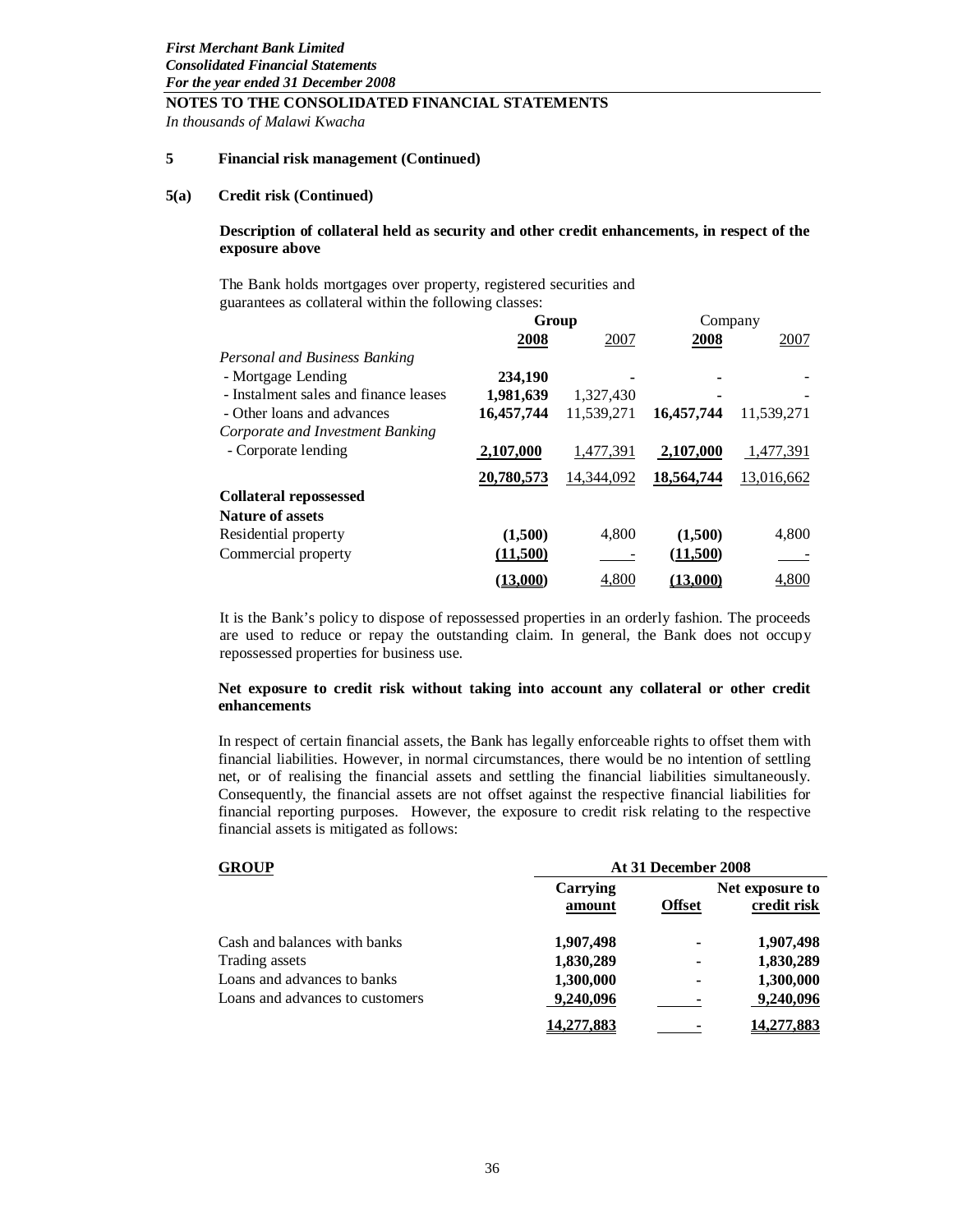*In thousands of Malawi Kwacha*

# **5. Financial risk management (Continued)**

# **5(a) Credit risk (Continued)**

|                                 | At 31 December 2007 |        |                                |  |  |
|---------------------------------|---------------------|--------|--------------------------------|--|--|
|                                 | Carrying<br>amount  | Offset | Net exposure<br>to credit risk |  |  |
| Cash and balances with banks    | 1,239,723           |        | 1,239,723                      |  |  |
| Loans and advances to banks     | 1,865,115           |        | 1,865,115                      |  |  |
| Loans and advances to customers | 6,117,639           |        | 6,117,639                      |  |  |
|                                 | 9.222.477           |        | .222.477                       |  |  |

| <b>COMPANY</b>                  |                    | At 31 December 2008 |                                |
|---------------------------------|--------------------|---------------------|--------------------------------|
|                                 | Carrying<br>amount | <b>Offset</b>       | Net exposure to<br>credit risk |
| Cash and balances with banks    | 1,761,584          | -                   | 1,761,584                      |
| Trading assets                  |                    |                     |                                |
| Loans and advances to banks     | 1,300,000          |                     | 1,300,000                      |
| Loans and advances to customers | 8,496,466          |                     | 8,496,466                      |
|                                 | 11,558,050         |                     | 11,558,050                     |

|                                 |                    | At 31 December 2007 |                                |
|---------------------------------|--------------------|---------------------|--------------------------------|
|                                 | Carrying<br>amount | Offset              | Net exposure to<br>credit risk |
| Cash and balances with banks    | 1,239,723          |                     | 1,239,723                      |
| Loans and advances to banks     | 1,865,115          |                     | 1,865,115                      |
| Loans and advances to customers | 6,046,502          |                     | 6,046,502                      |
|                                 | 9.151.340          |                     |                                |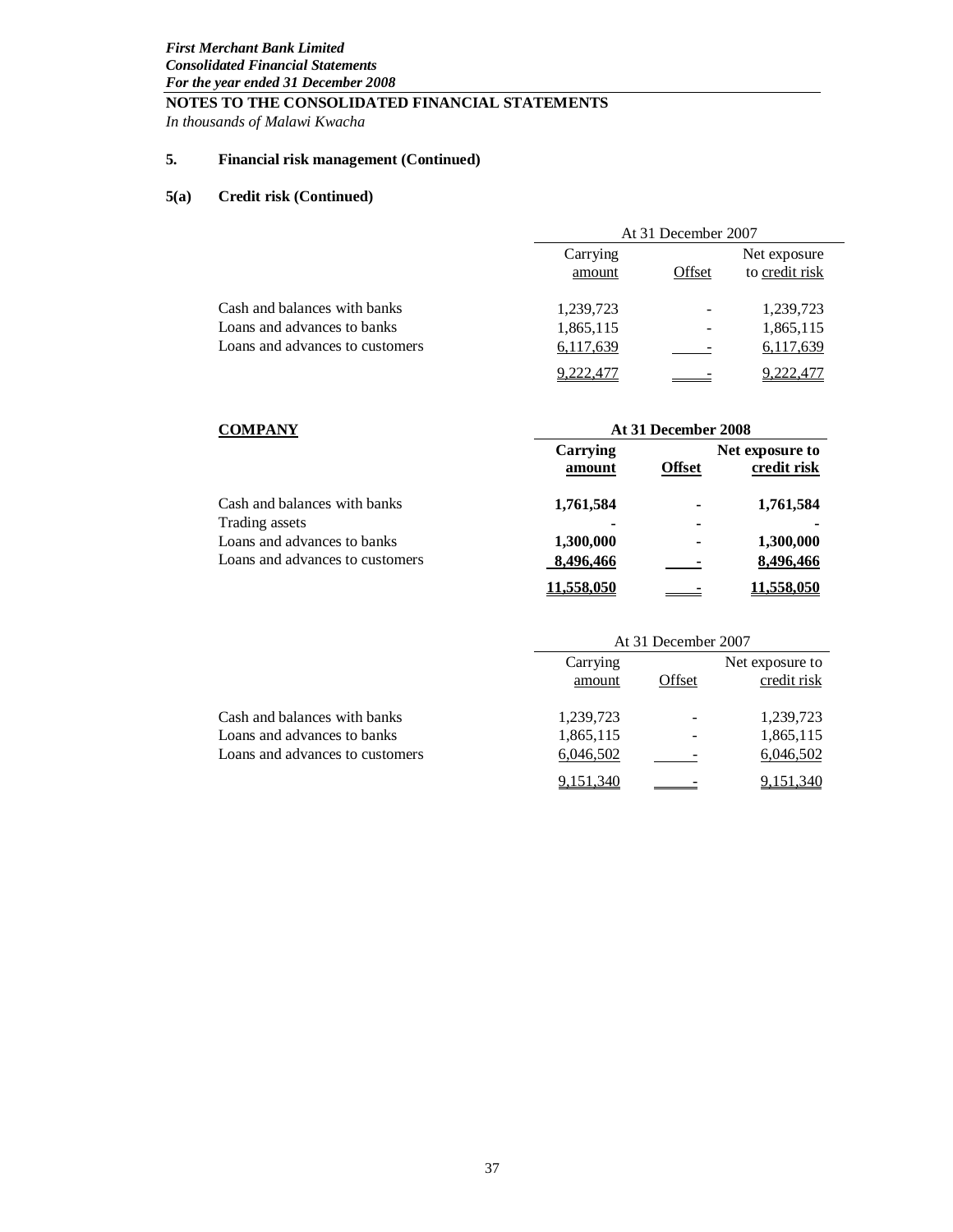*In thousands of Malawi Kwacha*

# **5. Financial risk management (Continued)**

#### **5 (b) Liquidity risk**

Liquidity risk is the risk that the group will encounter difficulty in meeting obligations from its financial liabilities.

#### *Management of liquidity risk*

The group's approach to managing liquidity is to ensure as far as possible that it will always have sufficient liquidity to meet its liabilities when due, both under stressed and normal conditions, without causing damage to the group's reputation.

The daily liquidity position is monitored and regular stress testing is done under normal and severe, market conditions. However, it is assumed that under normal circumstances customer demand deposits will remain stable or increase in value and unrecognized loan/ overdraft commitments are not expected to be immediately drawn down in their entirety.

All liquidity policies and procedures are subject to review and approval by the Asset Liability Committees (ALCO). These are management committees which meet once a month or more often if necessary. The daily monitoring of liquidity is the responsibility of an integrated treasury department which monitors the level of mismatches in the maturity positions of assets and liabilities. The maturity gap analyses as at 31 December 2008 and 31 December 2007 are given below:-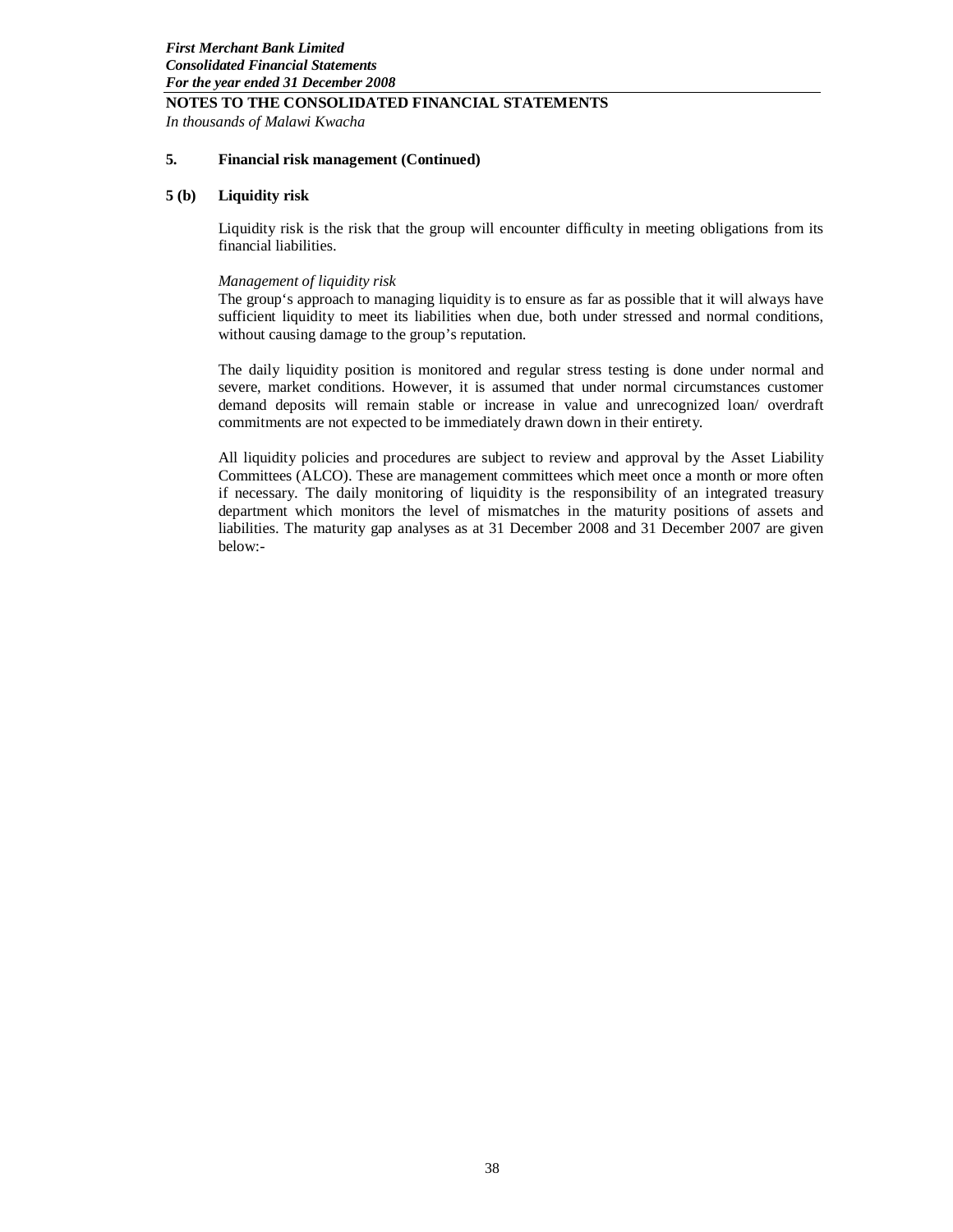# **NOTES TO THE CONSOLIDATED FINANCIAL STATEMENTS**

*In thousands of Malawi Kwacha*

# **5. Financial risk management (Continued)**

# **5 (b) Liquidity risk (Continued)**

# **Group - 31 December 2008**

|                                 | Carrying<br>amount | Up to<br>1 month | 1-3 months  | 3-6 months | $6 - 12$<br>months | 1-3 years  | Over 5<br>vears | <b>Nominal</b><br>inflow/<br>(outflow) |
|---------------------------------|--------------------|------------------|-------------|------------|--------------------|------------|-----------------|----------------------------------------|
| <b>ASSETS</b>                   |                    |                  |             |            |                    |            |                 |                                        |
| Cash and cash equivalents       | 4,401,956          | 4,401,956        |             |            |                    |            |                 | 4,401,956                              |
| Money market investments        | 5,507,307          | 2,735,923        | 1,384,611   | 549,999    | 330,624            | 461.150    | 45,000          | 5,507,307                              |
| Loans, advances and leases      | 11,028,563         | 612,593          | 1,256,681   | 6,774,667  | 290,804            | 1,713,456  | 380,362         | 11,028,563                             |
| Investment in listed companies  | 1,602,650          |                  |             |            |                    |            | 1,602,650       | 1,602,650                              |
| Property, plant and equipment   | 1,484,079          |                  |             |            |                    |            | 1,484,079       | 1,484,079                              |
| Other assets                    | 106,491            | 83,858           |             |            |                    | 22,292     | 341             | 106,491                                |
| <b>Total assets</b>             | 24,131,046         | 7,834,330        | 2,641,292   | 7,324,666  | 621,428            | 2,196,898  | 3,512,432       | 24,131,046                             |
| <b>LIABILITIES</b>              |                    |                  |             |            |                    |            |                 |                                        |
| Current and savings account     | (8,678,934)        | (1,720,825)      |             |            |                    |            | (6,958,109)     | (8,678,934)                            |
| Foreign currency accounts       | (2,412,388)        | (482, 478)       |             |            |                    |            | (1,929,910)     | (2,412,388)                            |
| Term deposit accounts           | (6,022,345)        | (2,332,926)      | (3,051,182) | (545, 864) | (92, 373)          |            |                 | (6,022,345)                            |
| Total liabilities to customers  | (17, 113, 667)     | (4,536,229)      | (3,051,182) | (545, 864) | (92, 373)          |            | (8,888,019)     | (17, 113, 667)                         |
| Income tax payable              | (120, 230)         |                  | (120, 230)  |            |                    |            |                 | (120, 230)                             |
| Other payables                  | (997,770)          | (997,770)        |             |            |                    |            | (997, 770)      | (997,770)                              |
| Provisions                      | (170, 521)         |                  |             |            |                    |            | (170, 521)      | (170, 521)                             |
| <b>Total liabilities</b>        | (18, 402, 188)     | (5,533,999)      | (3,171,412) | (545, 864) | (92, 373)          |            | (9,058,540)     | (18, 402, 188)                         |
| <b>Net Liquidity Gap</b>        | 5,728,858          | 2,300,331        | (530, 120)  | 6,778,802  | 529,055            | 2,196,898  | (5,546,108)     | 5,728,858                              |
| <b>Cumulative Liquidity Gap</b> | 5,728,858          | 2,300,331        | 1,770,211   | 8,549,013  | 9,078,068          | 11,274,966 | 5,728,858       |                                        |

 **Gross**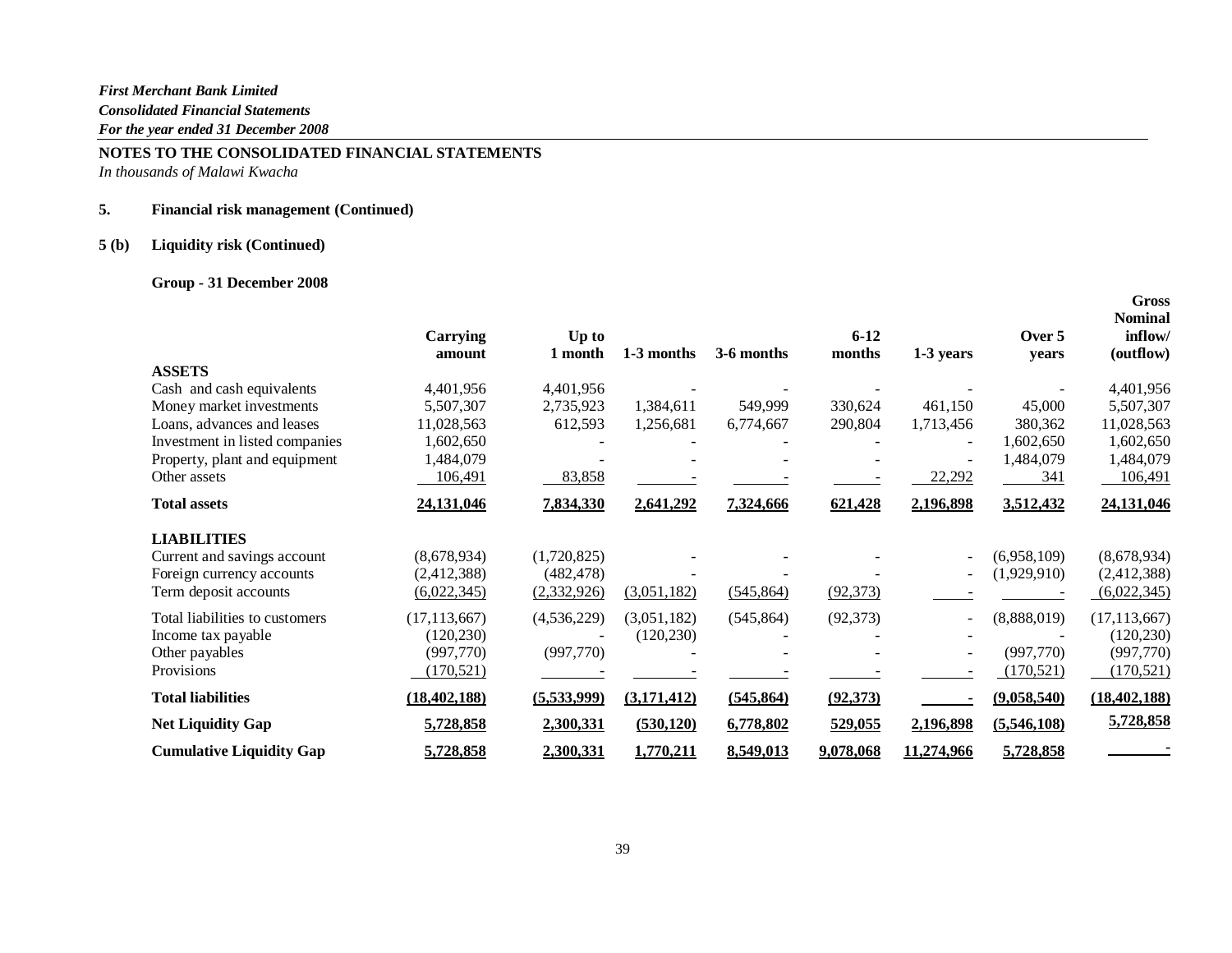*In thousands of Malawi Kwacha*

# **5. Financial risk management (Continued)**

# **5 (b) Liquidity risk (Continued)**

# **Company - 31 December 2008**

|                                 | <b>Carrying</b><br>amount | Up to<br>1 month | 1-3 months  | 3-6 months | $6 - 12$<br>months | 1-3 years                | Over 5<br>years | nominal<br>inflow/<br>(outflow) |
|---------------------------------|---------------------------|------------------|-------------|------------|--------------------|--------------------------|-----------------|---------------------------------|
| <b>ASSETS</b>                   |                           |                  |             |            |                    |                          |                 |                                 |
| Cash and cash equivalents       | 3,976,178                 | 3,976,178        |             |            |                    |                          |                 | 3,976,178                       |
| Money market investments        | 2,131,877                 | 848,520          | 777,207     |            |                    | 461,150                  | 45,000          | 2,131,877                       |
| Loans, advances and leases      | 8,131,407                 | 172,225          | 1,058,602   | 6,669,635  |                    | 91,454                   | 139,491         | 8,131,407                       |
| Investment in listed companies  | 1,602,650                 |                  |             |            |                    |                          | 1,602,650       | 1,602,650                       |
| Investment in subsidiaries      | 548,953                   |                  |             |            |                    |                          | 548,953         | 548,953                         |
| Property, plant and equipment   | 1,209,017                 |                  |             |            |                    |                          | 1,209,017       | 1,209,017                       |
| Other assets                    | 83,858                    | 83,858           |             |            |                    |                          |                 | 83,858                          |
| Total assets                    | 17,683,940                | 5,080,781        | 1,835,809   | 6,669,635  |                    | 552,604                  | 3,545,111       | 17,683,940                      |
| <b>LIABILITIES</b>              |                           |                  |             |            |                    |                          |                 |                                 |
| Current and savings account     | (8,120,944)               | (1,624,189)      |             |            |                    |                          | (6, 496, 755)   | (8,120,944)                     |
| Foreign currency accounts       | (2,346,451)               | (469,291)        |             |            |                    |                          | (1,877,160)     | (2,346,451)                     |
| Term deposit accounts           | (1,072,118)               |                  | (1,040,077) | (32,041)   |                    |                          |                 | (1,072,118)                     |
| Total liabilities to customers  | (11, 539, 513)            | (2,093,480)      | (1,040,077) | (32,041)   |                    | $\overline{\phantom{0}}$ | (8,373,915)     | (11, 539, 513)                  |
| Income tax payable              | (80,799)                  |                  | (80,799)    |            |                    |                          |                 | (80,799)                        |
| Deposits from other banks       |                           |                  |             |            |                    |                          |                 |                                 |
| Other payables                  | (874, 587)                | (874, 587)       |             |            |                    |                          |                 | (874, 587)                      |
| Provisions                      | (122, 320)                |                  |             |            | $\sim$             | (122, 320)               |                 | (122, 320)                      |
| <b>Total liabilities</b>        | (12, 617, 219)            | (2,968,067)      | (1,120,876) | (32,041)   |                    |                          | (8,496,235)     | (12, 617, 219)                  |
| <b>Net Liquidity Gap</b>        | 5,066,721                 | 2,112,714        | 714,933     | 6,637,594  |                    | 430,284                  | (4,828,804)     | 5,066,721                       |
| <b>Cumulative Liquidity Gap</b> | 5,066,721                 | 2,112,714        | 2,827,647   | 9,465,241  | 9,465,241          | 9,895,525                | 5,066,721       |                                 |

 **Gross**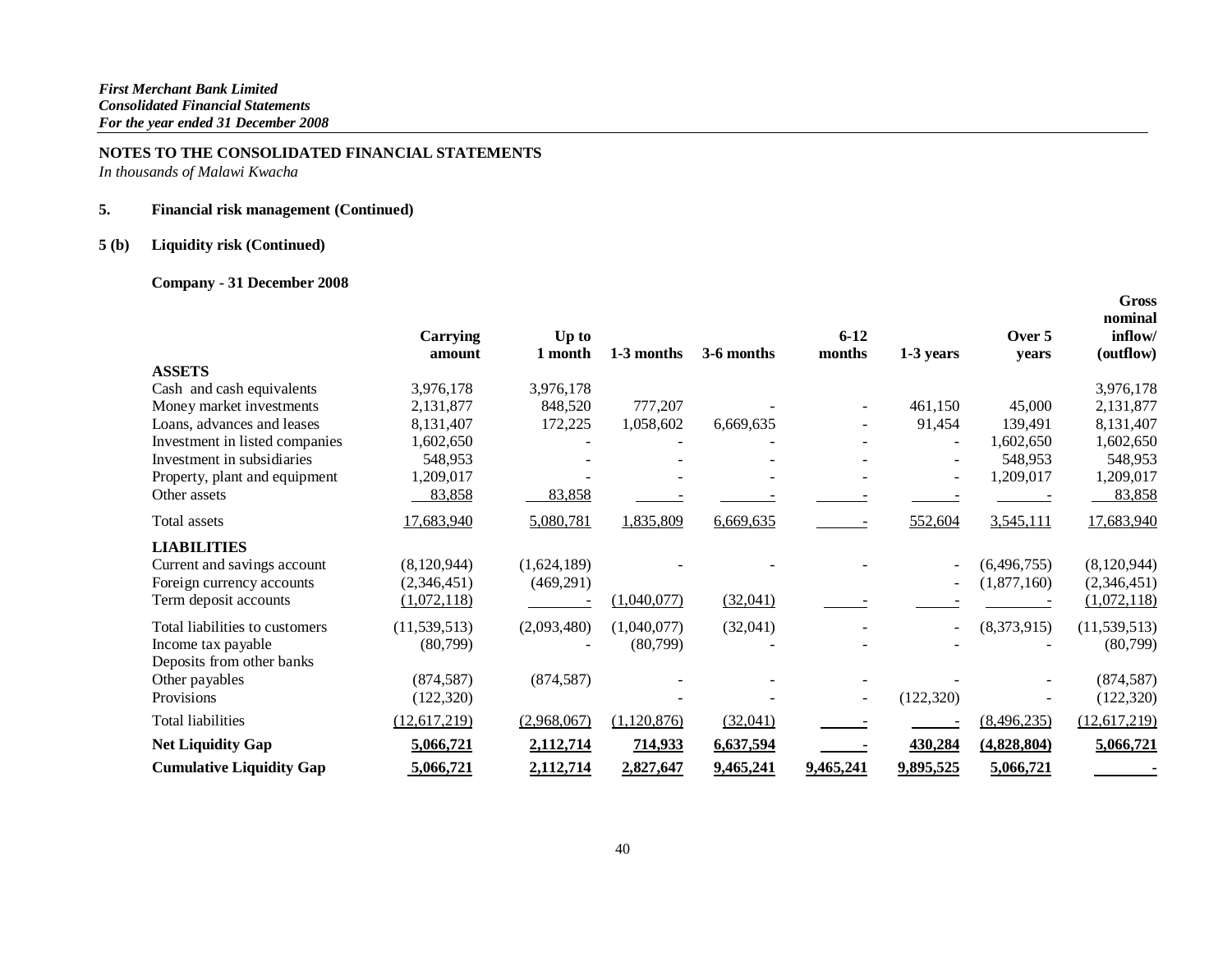*In thousands of Malawi Kwacha*

# **5. Financial risk management (Continued)**

# **5 (b) Liquidity risk (Continued)**

# **Group - 31 December 2007**

|                                 | Carrying<br>amount | Up to<br>1 month | 1-3 months    | 3-6 months | $6 - 12$<br>months | 1-3 years  | Over 5<br>vears | <b>Gross</b><br><b>Nominal</b><br>inflow/<br>(outflow) |
|---------------------------------|--------------------|------------------|---------------|------------|--------------------|------------|-----------------|--------------------------------------------------------|
| <b>ASSETS</b>                   |                    |                  |               |            |                    |            |                 |                                                        |
| Cash and cash equivalents       | 4,782,997          | 4,782,997        |               |            |                    |            |                 | 4,782,997                                              |
| Money market investments        | 5,059,572          |                  | 3,047,878     | 1,916,362  |                    | 45,332     | 50,000          | 5,059,572                                              |
| Loans, advances and leases      | 7,127,139          | 537,128          | 4,469,532     | 495,737    | 799,202            | 825,540    |                 | 7,127,139                                              |
| Investment in listed companies  | 1,625,683          |                  |               |            |                    |            | 1,625,683       | 1,625,683                                              |
| Property, plant and equipment   | 1,215,898          |                  |               |            |                    |            | 1,215,898       | 1,215,898                                              |
| Other assets                    | 87,231             | 87,231           |               |            |                    |            |                 | 87,231                                                 |
| Total assets                    | 19,898,520         | 5,407,356        | 7,517,410     | 2,412,099  | 799,202            | 870,872    | 2,891,581       | 19,898,520                                             |
| <b>LIABILITIES</b>              |                    |                  |               |            |                    |            |                 |                                                        |
| Current and savings account     | (7,429,028)        | (1,485,806)      |               |            |                    |            | (5,943,222)     | (7,429,028)                                            |
| Foreign currency accounts       | (2,906,151)        | (581, 230)       |               |            |                    |            | (2,324,921)     | (2,906,151)                                            |
| Term deposit accounts           | (3,553,314)        | (134,062)        | (3,198,832)   | (220, 420) |                    |            |                 | (3,553,314)                                            |
| Total liabilities to customers  | (13,888,493)       | (2,201,098)      | (3, 198, 832) | (220, 420) |                    |            | (8,268,143)     | (13,888,493)                                           |
| Income tax payable              | (90, 783)          |                  | (90, 783)     |            |                    |            |                 | (90, 783)                                              |
| Deposits from other banks       | (152)              | (152)            |               |            |                    |            |                 | (152)                                                  |
| Other payables                  | (883, 885)         | (883, 885)       |               |            |                    |            |                 | (883, 885)                                             |
| Provisions                      | (106, 610)         |                  |               |            |                    |            | (106,610)       | (106, 610)                                             |
| <b>Total liabilities</b>        | (14,969,923)       | (3,085,135)      | (3,289,615)   | (220, 420) |                    |            | (8,374,753)     | (14,969,923)                                           |
| <b>Net Liquidity Gap</b>        | 4,928,597          | 2,322,221        | 4,227,795     | 2,191,679  | 799,202            | 870,872    | (5,483,172)     | 4,928,597                                              |
| <b>Cumulative Liquidity Gap</b> | 4,928,597          | 2,322,221        | 6,550,016     | 8,741,695  | 9,540,897          | 10,411,769 | 4,928,597       |                                                        |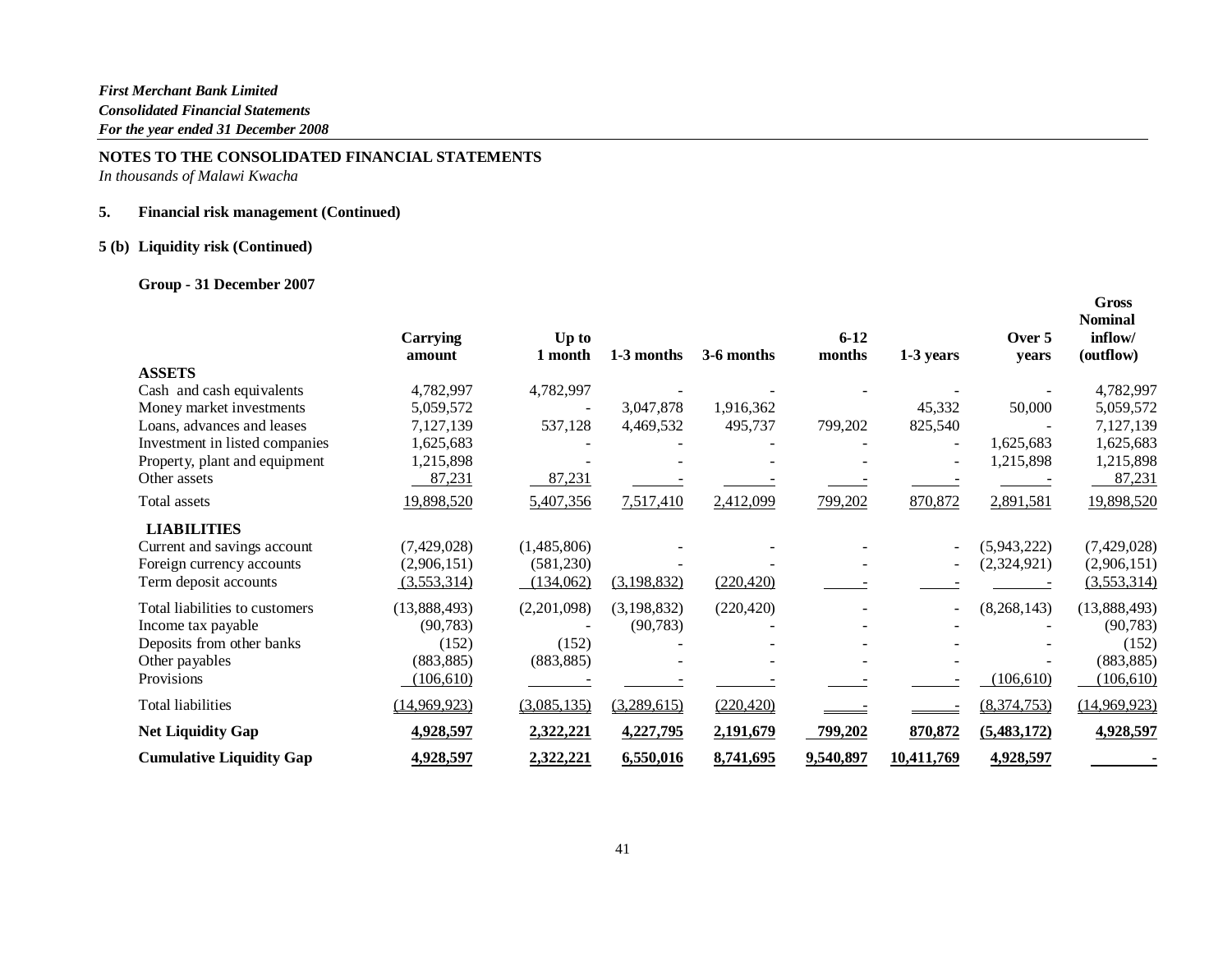*In thousands of Malawi Kwacha*

# **5. Financial risk management (Continued)**

# **5 (b) Liquidity risk (Continued)**

# **Company - 31 December 2007**

|                                 | Carrying<br>amount | Up to<br>1 month | 1-3 months  | 3-6 months | $6 - 12$<br>months | 1-3 years                | Over 5 years | <b>Gross</b><br>nominal<br>inflow/<br>(outflow) |
|---------------------------------|--------------------|------------------|-------------|------------|--------------------|--------------------------|--------------|-------------------------------------------------|
| <b>ASSETS</b>                   |                    |                  |             |            |                    |                          |              |                                                 |
| Cash and cash equivalents       | 4,363,225          | 4,363,225        |             |            |                    |                          |              | 4,363,225                                       |
| Money market investments        | 3,929,274          | 1,917,912        | 1,916,362   |            |                    | 45,000                   | 50,000       | 3,929,274                                       |
| Loans, advances and leases      | 5,754,910          | 1,518            | 5,720,421   | 32,971     |                    |                          |              | 5,754,910                                       |
| Investment in listed companies  | 1,625,683          |                  |             |            |                    |                          | 1,625,683    | 1,625,683                                       |
| Investment in subsidiaries      | 309,275            |                  |             |            |                    |                          | 309,275      | 309,275                                         |
| Property, plant and equipment   | 1,115,672          |                  |             |            |                    | $\overline{\phantom{0}}$ | 1,115,672    | 1,115,672                                       |
| Other assets                    | 81,819             | 81,819           |             |            |                    |                          |              | 81,819                                          |
| Total assets                    | 17,179,858         | 6,364,474        | 7,636,783   | 32,971     |                    | 45,000                   | 3,100,630    | 17,179,858                                      |
| <b>LIABILITIES</b>              |                    |                  |             |            |                    |                          |              |                                                 |
| Current and savings account     | (7,435,955)        | (1,487,191)      |             |            |                    |                          | (5,948,764)  | (7,435,955)                                     |
| Foreign currency accounts       | (2,906,151)        | (581, 230)       |             |            |                    |                          | (2,324,921)  | (2,906,151)                                     |
| Term deposit accounts           | (1,436,900)        | (134,062)        | (1,273,291) | (29, 547)  |                    |                          |              | (1,436,900)                                     |
| Total liabilities to customers  | (11,779,006)       | (2,202,483)      | (1,273,291) | (29, 547)  |                    | ۰                        | (8,273,685)  | (11,779,006)                                    |
| Income tax payable              | (76, 561)          | (76, 561)        |             |            |                    |                          |              | (76, 561)                                       |
| Deposits from other banks       |                    |                  |             |            |                    |                          |              |                                                 |
| Other payables                  | (863,093)          | (863,093)        |             |            |                    |                          |              | (863,093)                                       |
| Provisions                      | (95,240)           |                  |             |            |                    |                          | (95,240)     | (95,240)                                        |
| <b>Total liabilities</b>        | (12, 813, 900)     | (3, 142, 137)    | (1,273,291) | (29, 547)  |                    |                          | (8,368,925)  | (12, 813, 900)                                  |
| <b>Net Liquidity Gap</b>        | 4,365,958          | 3,222,337        | 6,363,492   | 3,424      |                    | 45,000                   | (5,268,295)  | 4,365,958                                       |
| <b>Cumulative Liquidity Gap</b> | 4,365,958          | 3,222,337        | 9,585,829   | 9,589,253  | 9,589,253          | 9,634,253                | 4,365,958    |                                                 |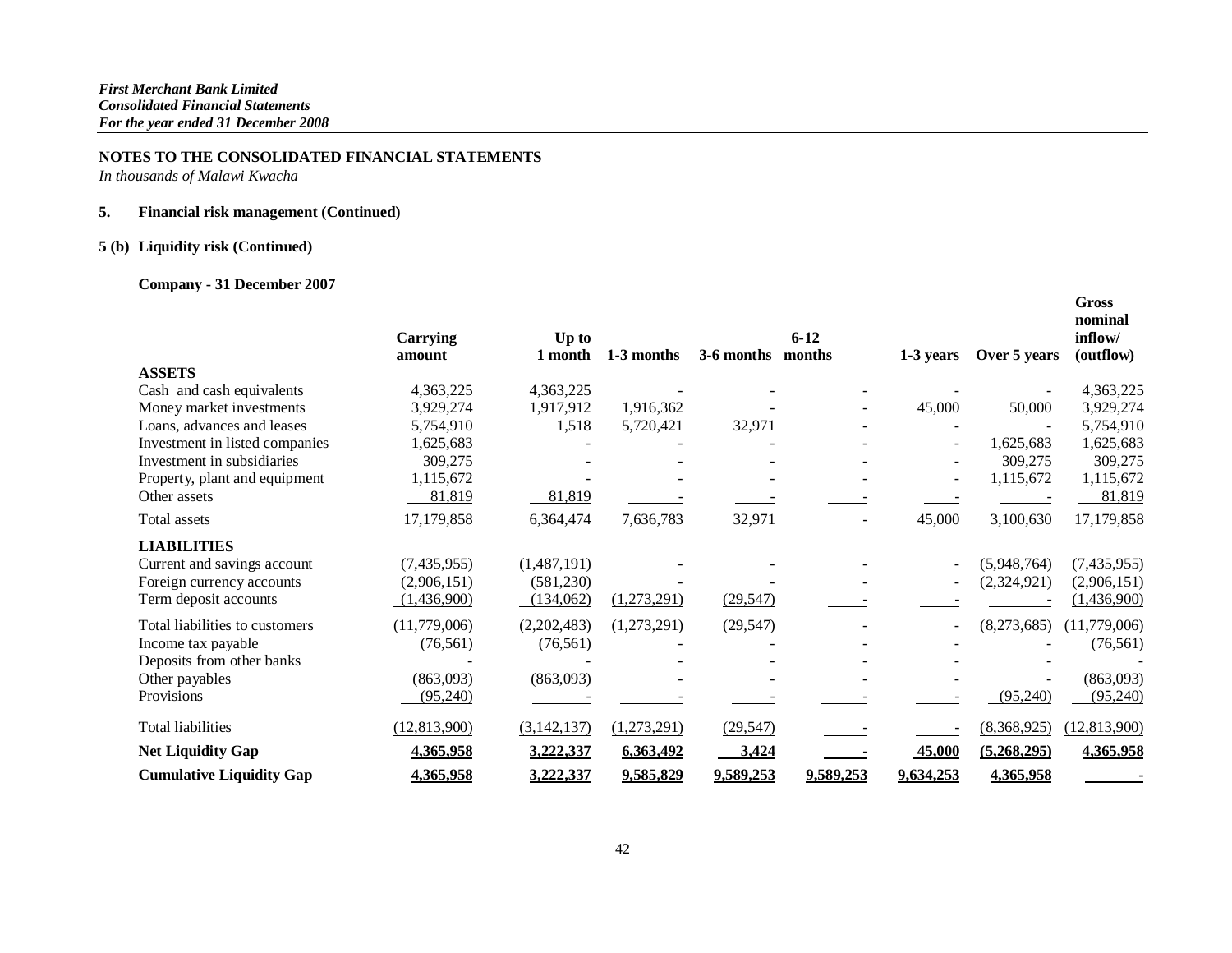**NOTES TO THE CONSOLIDATED FINANCIAL STATEMENTS**  *In thousands of Malawi Kwacha*

# **5. Financial risk management (Continued)**

#### **5 (b) Liquidity risk (Continued)**

# **Analysis of financial assets and liabilities by remaining contractual maturities**

The table below summarises the remaining contractual maturities of the Bank's financial assets and liabilities based on undiscounted cash flows:

# **GROUP**

|                                                 | Redeemable on<br>demand | <b>Maturing</b><br>within 1<br>month | <b>Maturing</b><br>after 1<br>month but<br>within 6<br>months | <b>Maturing</b><br>after 6<br>months but<br>within 12<br>months | <b>Maturing</b><br>after 12<br>months but<br>within 5<br>years | <b>Total</b> |
|-------------------------------------------------|-------------------------|--------------------------------------|---------------------------------------------------------------|-----------------------------------------------------------------|----------------------------------------------------------------|--------------|
| 2008                                            |                         |                                      |                                                               |                                                                 |                                                                |              |
| <b>Financial assets</b>                         |                         |                                      |                                                               |                                                                 |                                                                |              |
| Cash and balances with Central Bank             | 37,708                  | 148,393                              |                                                               |                                                                 | $\overline{\phantom{a}}$                                       | 186,101      |
| <b>BOB</b> Financial Investments                | 1,830,289               | $\overline{\phantom{a}}$             | $\overline{\phantom{0}}$                                      |                                                                 | $\overline{\phantom{a}}$                                       | 1,830,289    |
| Loans and advances to banks                     |                         | 1,395,455                            |                                                               |                                                                 | $\blacksquare$                                                 | 1,395,455    |
| Loans and advances to customers                 | 365,714                 | 177,328                              | 1,077,941                                                     | 6,705,777                                                       | 548,277                                                        | 8,875,037    |
| <b>Financial liabilities</b>                    |                         |                                      |                                                               |                                                                 |                                                                |              |
| Deposits from customers                         | 13,871,946              | 48,028                               | 2,554,664                                                     | 113,861                                                         | 525,168                                                        | 17,113,667   |
| <b>Total recognised financial instruments</b>   | 16, 105, 657            | 1,769,204                            | 3,632,605                                                     | 6,819,638                                                       | 1,073,445                                                      | 29,400,549   |
| Letters of credit                               | 205,385                 | 805,023                              |                                                               |                                                                 | $\overline{\phantom{a}}$                                       | 1,010,408    |
| Financial guarantees                            |                         | 4,153,553                            |                                                               |                                                                 |                                                                | 4,153,553    |
| <b>Total unrecognised financial instruments</b> | 205,385                 | 4,958,576                            |                                                               |                                                                 |                                                                | 5,163,961    |
| <b>Total</b>                                    | 16,311,042              | 6,727,780                            | 3,632,605                                                     | 6,819,638                                                       | 1,073,445                                                      | 34,564,510   |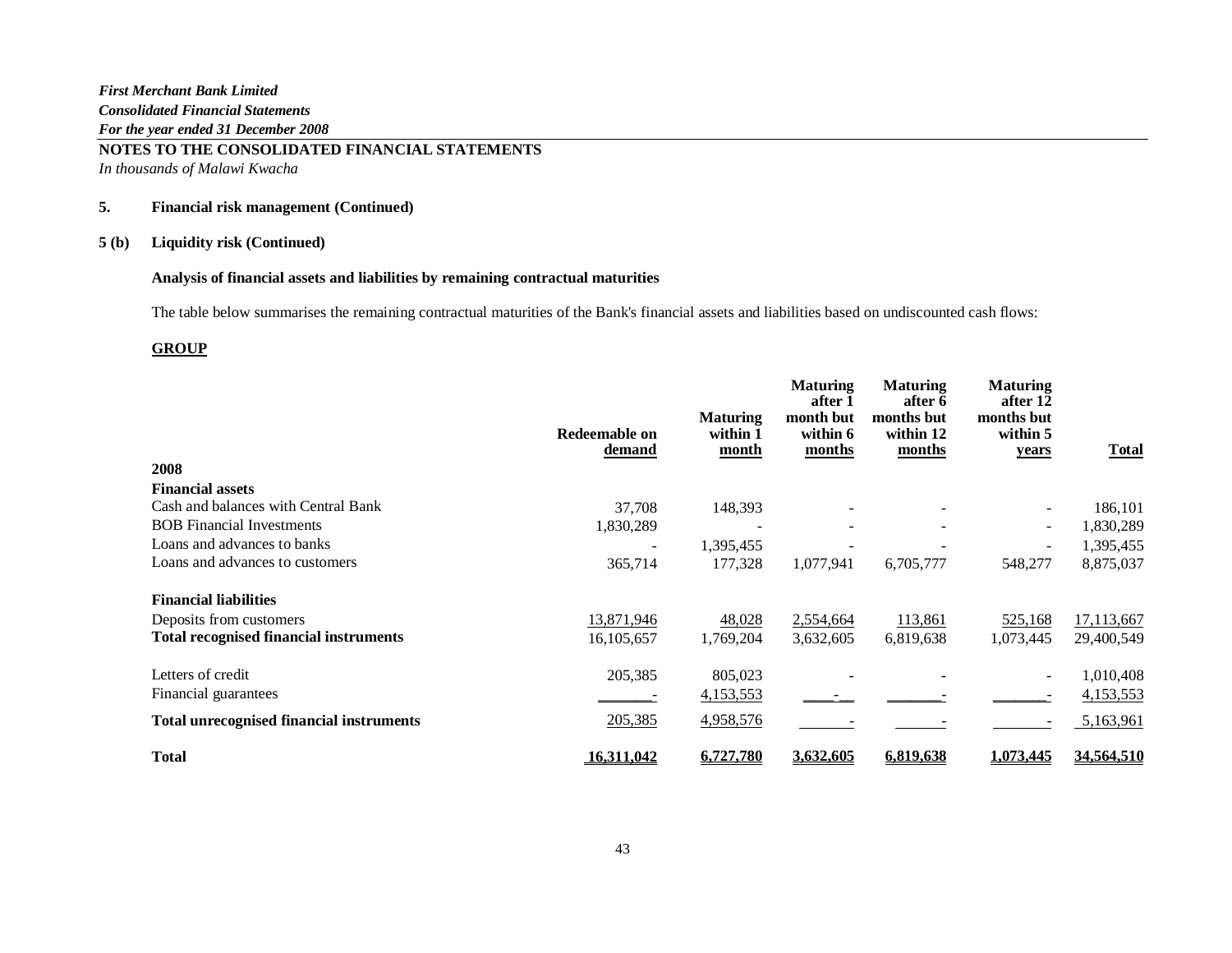*In thousands of Malawi Kwacha*

# **5. Financial risk management (Continued)**

# **5 (b) Liquidity risk (Continued)**

# **Analysis of financial assets and liabilities by remaining contractual maturities**

The table below summarises the remaining contractual maturities of the Bank's financial assets and liabilities based on undiscounted cash flows:

#### **COMPANY**

|                                                 | Redeemable<br>on demand      | <b>Maturing</b><br>within 1<br>month | <b>Maturing</b><br>after 1<br>month but<br>within 6<br>months | <b>Maturing</b><br>after 6<br>months<br>but within<br>12 months | <b>Maturing</b><br>after 12<br>months<br>but within<br>5 years | <b>Total</b> |
|-------------------------------------------------|------------------------------|--------------------------------------|---------------------------------------------------------------|-----------------------------------------------------------------|----------------------------------------------------------------|--------------|
| 2008                                            |                              |                                      |                                                               |                                                                 |                                                                |              |
| <b>Financial assets</b>                         |                              |                                      |                                                               |                                                                 |                                                                |              |
| Cash and balances with Central Bank             |                              |                                      | 148,393                                                       |                                                                 | $\qquad \qquad -$                                              | 148,393      |
| Loans and advances to banks                     | $\overline{\phantom{a}}$     | 1,300,000                            |                                                               |                                                                 | $\qquad \qquad -$                                              | 1,300,000    |
| Loans and advances to customers                 |                              | 172,225                              | 1,058,601                                                     | 6,669,636                                                       | 230,945                                                        | 8,131,407    |
| <b>Financial liabilities</b>                    |                              |                                      |                                                               |                                                                 |                                                                |              |
| Deposits from customers                         | 10,435,354                   |                                      | 1,072,118                                                     | 32,041                                                          |                                                                | 11,539,513   |
| <b>Total recognised financial instruments</b>   | 10,435,354                   | 1,472,225                            | 2,279,112                                                     | 6,701,677                                                       | 230,945                                                        | 21,119,313   |
| Letters of credit and financial guarantees      | $\overline{\phantom{a}}$     | 805,023                              |                                                               |                                                                 | $\overline{\phantom{a}}$                                       | 805,023      |
| Financial guarantees                            | $\qquad \qquad \blacksquare$ | 4,153,553                            |                                                               |                                                                 |                                                                | 4,153,553    |
| <b>Total unrecognised financial instruments</b> |                              | 4,958,576                            |                                                               |                                                                 |                                                                | 4,958,576    |
| <b>Total</b>                                    | 10.435.354                   | <u>6,430,801</u>                     | 2,279,112                                                     | 6,701,677                                                       | 230,945                                                        | 26,077,889   |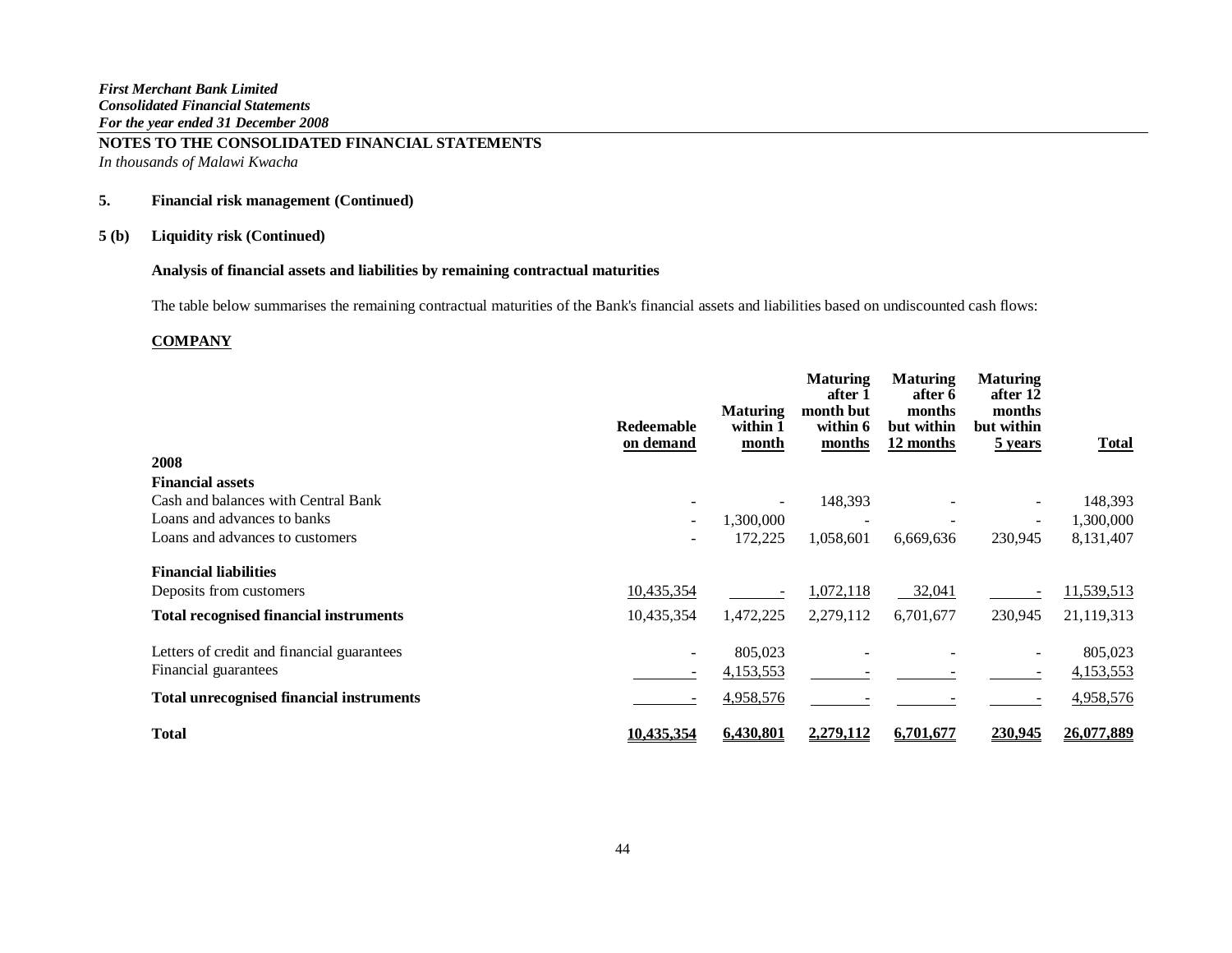*In thousands of Malawi Kwacha*

# **5. Financial risk management (Continued)**

#### **5 (b) Liquidity risk (Continued)**

#### **Analysis of financial assets and liabilities by remaining contractual maturities**

The table below summarises the remaining contractual maturities of the Bank's financial assets and liabilities based on undiscounted cash flows:

# **GROUP**

| 2007                                            | <b>Redeemable</b><br>on demand | <b>Maturing</b><br>within 1<br><u>month</u> | <b>Maturing</b><br>after 1<br>month but<br>within 6<br><u>months</u> | <b>Total</b>      |
|-------------------------------------------------|--------------------------------|---------------------------------------------|----------------------------------------------------------------------|-------------------|
| <b>Financial assets</b>                         |                                |                                             |                                                                      |                   |
| Cash and balances with Central Bank             |                                | 355,112                                     |                                                                      | 355,112           |
| Loans and advances to banks                     |                                | 1,865,115                                   |                                                                      | 1,865,115         |
| Loans and advances to customers                 | 5,793,076                      |                                             | 32,971                                                               | 5,826,047         |
| <b>Financial liabilities</b>                    |                                |                                             |                                                                      |                   |
| Deposits from customers                         | 12,451,593                     | 1,407,353                                   | 29,547                                                               | 13,888,493        |
| <b>Total recognised financial instruments</b>   | 18,244,669                     | 3,627,580                                   | 62,518                                                               | 21,934,767        |
| Letters of credit and financial guarantees      |                                | 785,330                                     |                                                                      | 785,330           |
| Financial guarantees                            | $\overline{\phantom{a}}$       | 3,339,511                                   |                                                                      | 3,339,511         |
| <b>Total unrecognised financial instruments</b> | -                              | 4,124,841                                   |                                                                      | 4,124,841         |
| <b>Total</b>                                    | 18,244,669                     | <u>7,752,421</u>                            | <u>62,518</u>                                                        | <u>26,059,608</u> |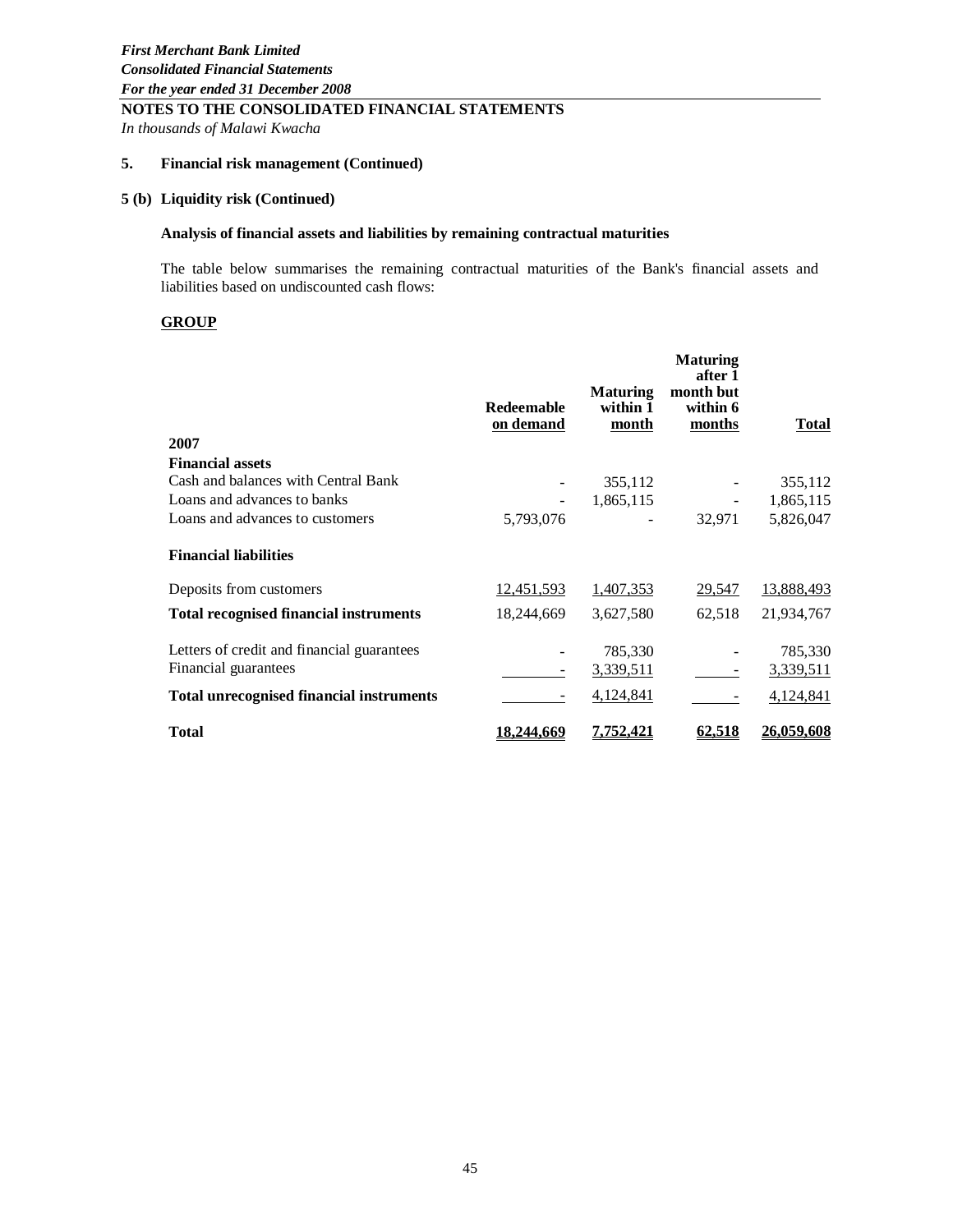*In thousands of Malawi Kwacha*

# **5. Financial risk management (Continued)**

# **5 (b) Liquidity risk (Continued)**

#### **Analysis of financial assets and liabilities by remaining contractual maturities**

The table below summarises the remaining contractual maturities of the Bank's financial assets and liabilities based on undiscounted cash flows:

# **COMPANY**

|                                                 | <b>Redeemable</b><br>on demand | <b>Maturing</b><br>within 1<br>month | <b>Maturing</b><br>after 1<br>month but<br>within 6<br>months | Total             |
|-------------------------------------------------|--------------------------------|--------------------------------------|---------------------------------------------------------------|-------------------|
| 2007                                            |                                |                                      |                                                               |                   |
| <b>Financial assets</b>                         |                                |                                      |                                                               |                   |
| Cash and balances with Central Bank             |                                | 355,112                              |                                                               | 355,112           |
| Loans and advances to banks                     |                                | 1,865,115                            |                                                               | 1,865,115         |
| Loans and advances to customers                 | 5,721,939                      |                                      | 32,971                                                        | 5,754,910         |
| <b>Financial liabilities</b>                    |                                |                                      |                                                               |                   |
| Deposits from customers                         | 10,342,106                     | 1,407,353                            | 29,547                                                        | 11,779,006        |
| <b>Total recognised financial instruments</b>   | 16,064,045                     | 3,627,580                            | 62,518                                                        | 19,754,143        |
| Letters of credit and financial guarantees      |                                | 785,330                              |                                                               | 785,330           |
| Financial guarantees                            |                                | 3,339,511                            |                                                               | 3,339,511         |
| <b>Total unrecognised financial instruments</b> |                                | 4,124,841                            |                                                               | 4,124,841         |
| <b>Total</b>                                    | 16.064.045                     | 7.752.421                            | 62.518                                                        | <u>23.878.984</u> |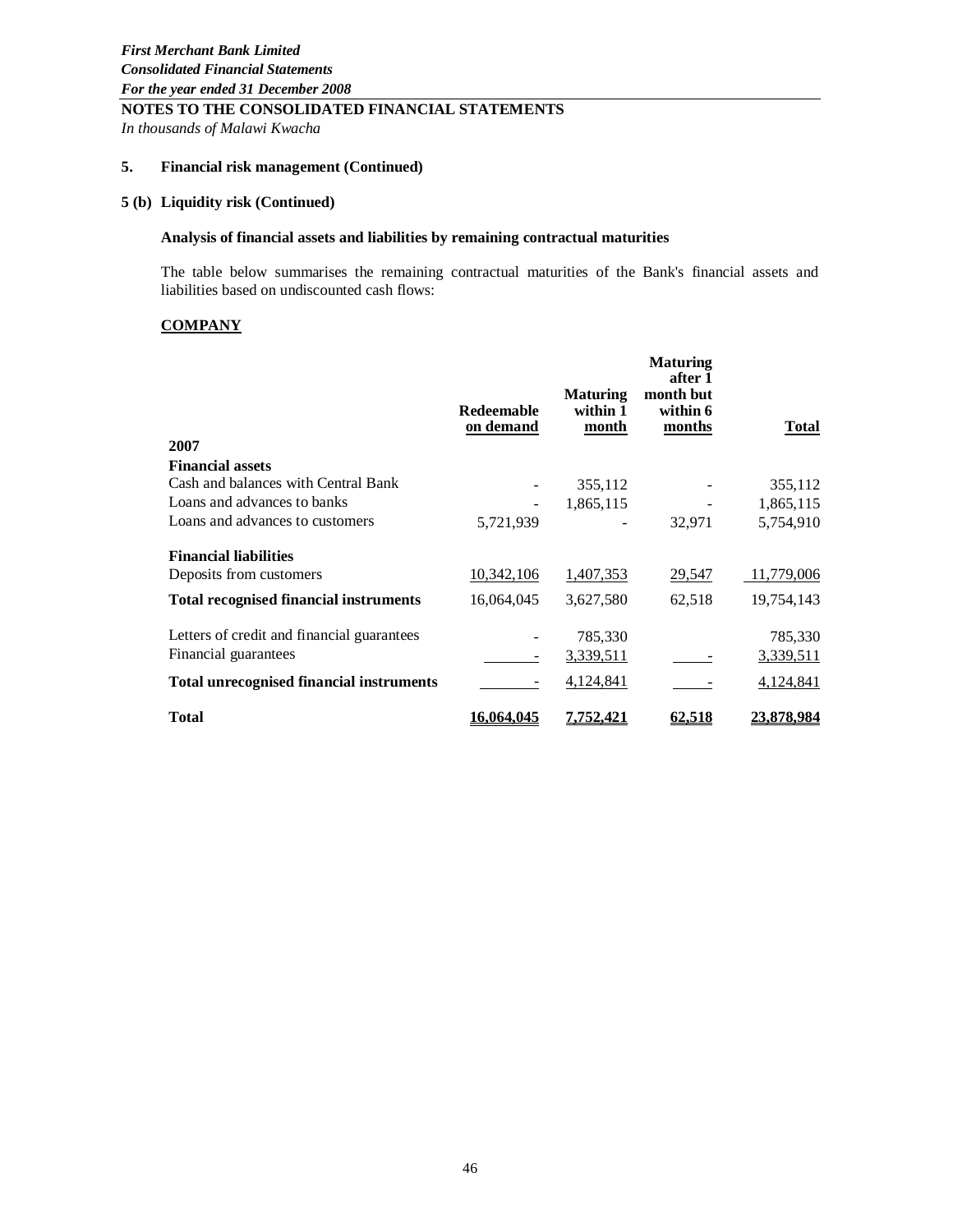*In thousands of Malawi Kwacha*

#### **5. Financial risk management (Continued)**

#### **5 (b) Liquidity risk (Continued)**

The previous table shows the undiscounted cash flows on the group's financial assets and liabilities on the basis of their expected maturities as opposed to their earliest possible contractual maturity 20% of demand deposits and overdrafts are classified in the up to one month category with the balance in the over 5 years category as the Group's expected cash flows on these instruments varies significantly from their contractual maturity profile.

The Reserve Bank of Malawi has issued the following guidelines on the management of liquidity:

- Liquidity Ratio 1: Net liquidity (total liquid assets less suspense accounts in foreign currency) divided by total deposits must be at least 30 percent.
- Liquidity Ratio 2: Net liquidity (total liquid assets less suspense account in foreign currency and cheques in the course of collection) divided by total deposits must be at least 20 percent.

Liquidity Ratios 1 and 2 were as specified below:-

| First Merchant Bank Limited             | 31 December<br>2008 | 31 December<br><u> 2007</u> |
|-----------------------------------------|---------------------|-----------------------------|
| Liquidity Ratio                         | 49.99%              | 80.02%                      |
| Liquidity Ratio II                      | 48.37%              | 77.38%                      |
| The Leasing and Finance Company Limited |                     |                             |
| Liquidity Ratio I                       | 49.01%              | 52.0%                       |
| Liquidity Ratio II                      | 49.04%              | 52.0%                       |
| Capital Bank                            |                     |                             |
| Liquidity Ratio I                       | 51.0%               |                             |
| Liquidity Ratio II                      | 51.0%               |                             |

#### **5 (c) Operational risks**

Operational risk is the risk of direct or indirect loss arising from a wide variety of causes associated with the group's processes, personnel, technology and infrastructure and from external factors other than credit, liquidity, interest rate and market risks such as those arising from legal and regulatory requirements and the requirement to observe generally accepted standards of corporate behaviour. Operational risks arise from all of the bank's operations.

The objective of the group is to manage operational risks so as to balance the avoidance of financial losses and damages to the bank's reputation with overall cost effectiveness and to avoid control procedures that restrict initiative and creativity.

The primary responsibility for the development and implementation of controls to address operational risk is assigned to senior management within each branch. The responsibility is supported by the development of overall standards in the group for the management of operational risks in the following areas:-

- requirements for appropriate segregation of duties, including the independent authorization of transactions
- requirements for the reconciliation and monitoring of transactions
- compliance with regulatory and other legal requirements
- documentation of controls and procedures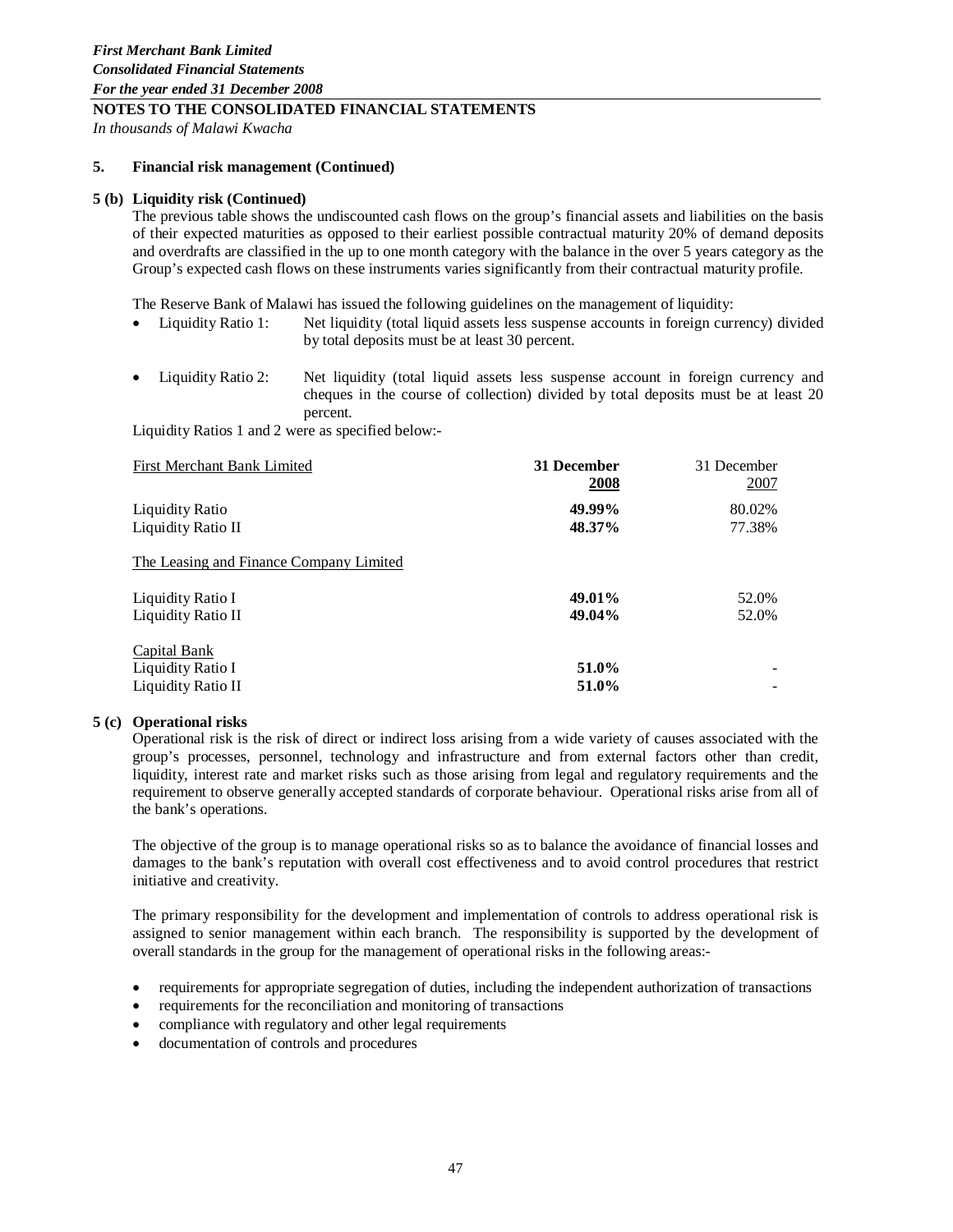*In thousands of Malawi Kwacha*

#### **5. Financial risk management (Continued)**

#### **5 (c) Operational risks (Continued)**

- requirements for the periodic assessment of operational risks faced, and the adequacy of controls and procedures to address the risks identified
- requirements for the reporting of operational losses and proposed remedial action
- development of contingency plans
- training and professional development
- ethical and business standards

Compliance with group standards is supported by a programme of periodic reviews undertaken by Internal Audit. The results of Internal Audit reviews are discussed with the management of the business unit to which they relate, with summaries submitted to the relevant Audit Committees.

#### **5 (d) Capital management**

Reserve Bank of Malawi sets and monitors the capital requirements for the group and requires the bank to maintain a minimum of 6 percent and 10 percent for core and total capital respectively. These requirements have remained consistent from prior year. The group's regulatory capital is analyzed in two parts:-

- Tier I capital, which includes paid-up share capital, share premium, retained earnings, and other reserves less investment in subsidiaries
- Tier II capital, which includes investment revaluation reserve, property revaluation reserve and loan loss reserve.

The calculation of both the above ratios is given below:-

|                                                   | Group      |            | Company    |            |
|---------------------------------------------------|------------|------------|------------|------------|
|                                                   | 2008       | 2007       | 2008       | 2007       |
| Tier 1 capital                                    |            |            |            |            |
| Share capital                                     | 111,250    | 111,250    | 111,250    | 111,250    |
| Share premium                                     | 514,035    | 514,035    | 514,035    | 514,035    |
| Retained earnings                                 | 3,003,743  | 2,054,586  | 2,597,788  | 1,768,226  |
| Investment in unconsolidated subsidiaries         |            |            | (548, 953) | (309, 275) |
| Investment in equities of financial institutions  | (50, 947)  | (50, 947)  | (50, 947)  | (50, 947)  |
|                                                   | 3,578,081  | 2,628,924  | 2,623,173  | 2,033,289  |
| Tier 2 capital                                    |            |            |            |            |
| Reserves                                          | 1,772,335  | 1,454,069  | 1,815,949  | 1,911,114  |
| <b>Total regulatory capital</b>                   | 5,350,416  | 4,082,993  | 4,439,122  | 3,944,403  |
| <b>Risk weighted assets</b>                       | 17,530,828 | 11,353,997 | 13,768,802 | 9,903,225  |
| <b>Capital ratios</b>                             |            |            |            |            |
| Tier 1 capital expressed as a percentage of total |            |            |            |            |
| risk-weighted assets                              | 20.41      | 23.15      | 19.05      | 20.53      |
| Total capital expressed as a percentage of total  |            |            |            |            |
| risk weighted assets.                             | 30.52      | 35.96      | 32.24      | 39.83      |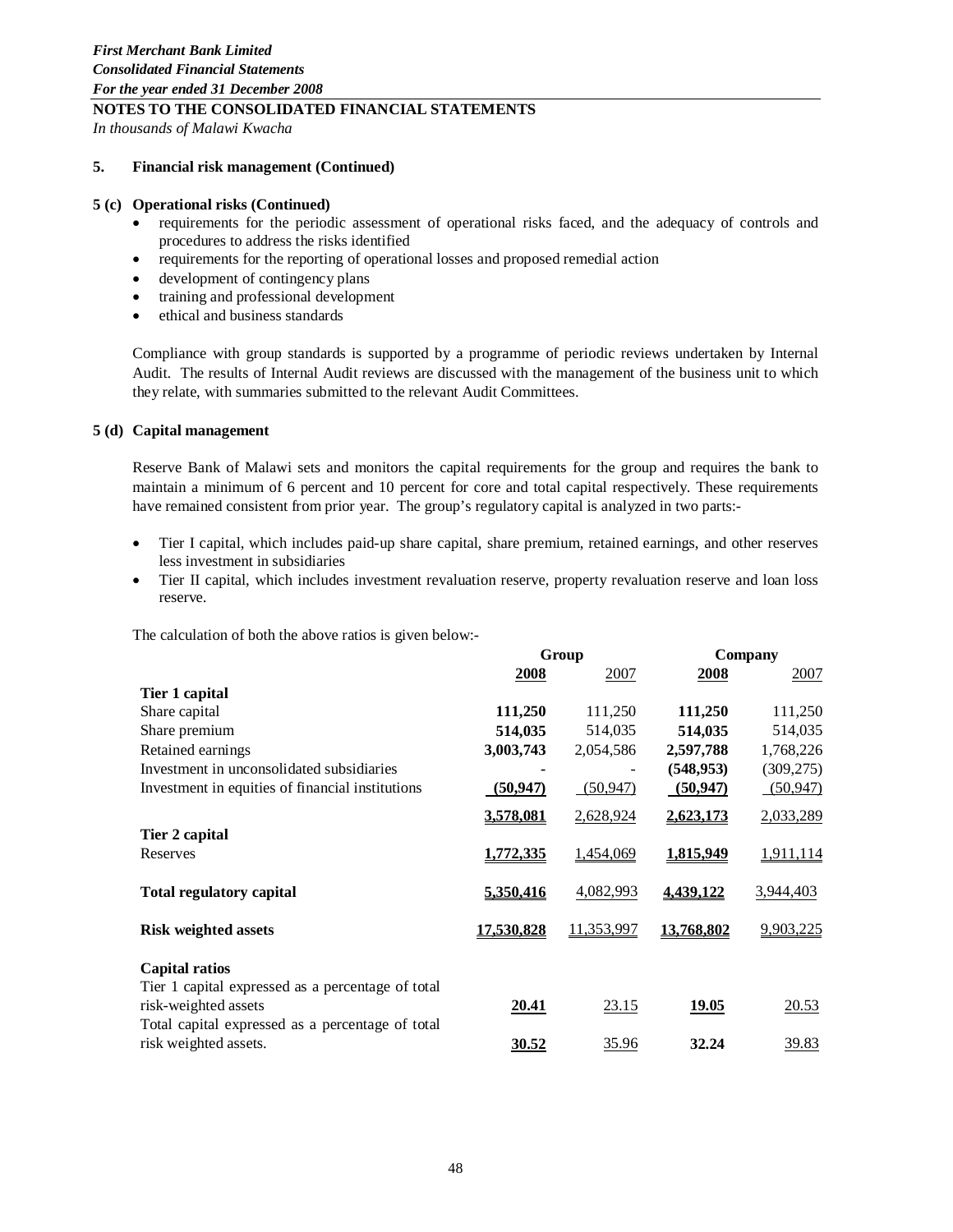**NOTES TO THE CONSOLIDATED FINANCIAL STATEMENTS**  *In thousands of Malawi Kwacha*

# **5. Financial risk management (Continued)**

#### **5 (e) Market risk management policy**

Market risk is the risk that changes in market prices, such as interest rates, foreign exchange rates and equity prices will affect the group income or the value of its holding of financial instruments. The objective of the group's market risk management policy is to manage and control market risk exposures within acceptable parameters while optimizing the return on risk.

# *Investments in shares*

The Board of Directors sets and regularly reviews exposure limits for investment in equity instruments. The performance of the equity market in general and the group's equity investments in particular are closely monitored and appropriate risk mitigation measures are implemented where necessary.

The group measures its investment in equities at fair value, with fair value changes recognized immediately in accordance with accounting policy (g).

# *Interest Rate Risk*

Interest Rate risk is the exposure of group's financial condition to adverse movements in interest rates. It basically arises from timing differences in the maturity of re-pricing of the group's assets and liabilities. Changes in interest rates can have adverse effects on the group's earnings and its economic value. The relevant Asset and Liability Committee (ALCO) monitors interest rate risk in the group. Interest rate sensitivity analyses as on the reporting date are set out below:-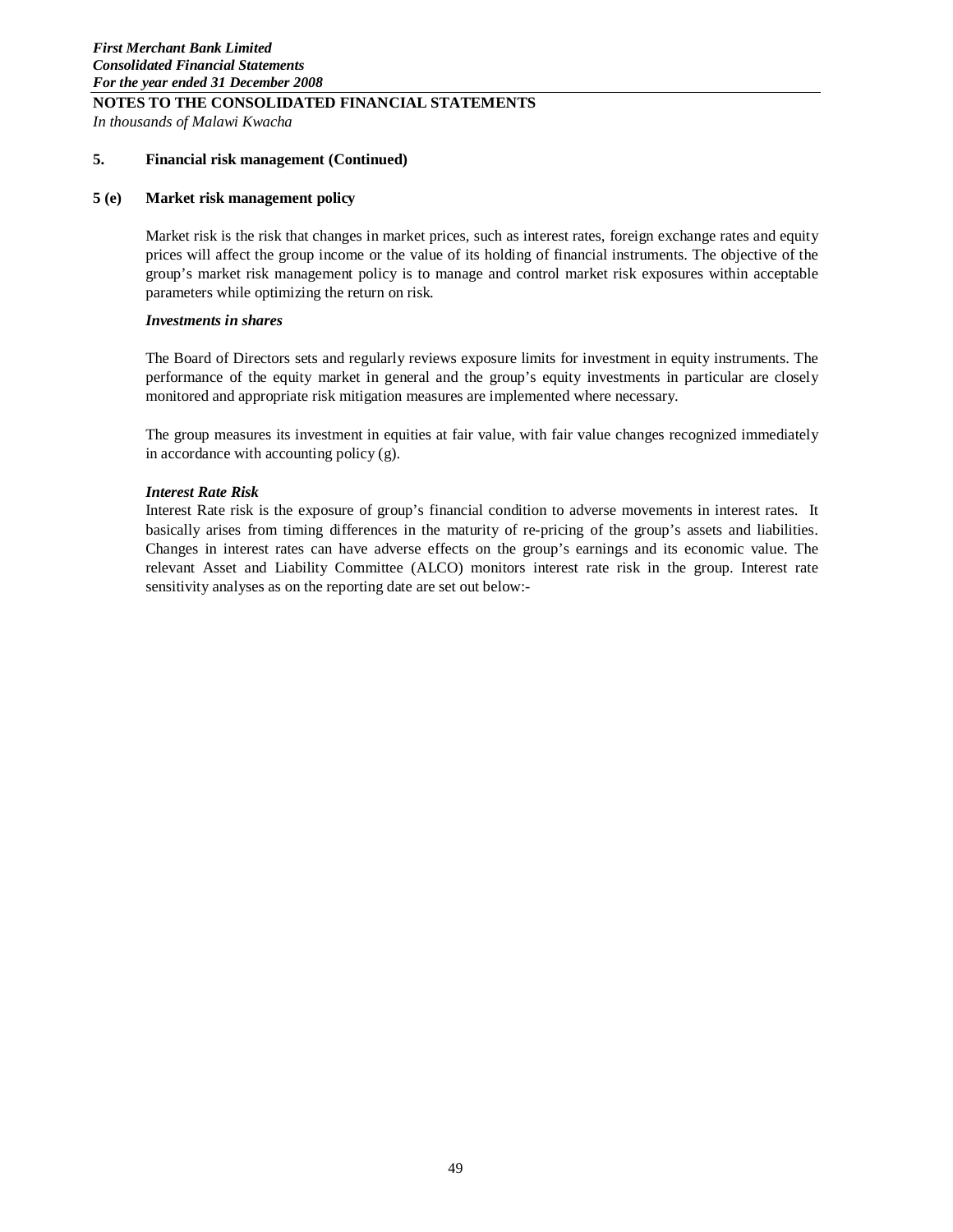**NOTES TO THE CONSOLIDATED FINANCIAL STATEMENTS**  *In thousands of Malawi Kwacha*

# **5. Financial risk management (Continued)**

# **5 (e) Market risk management policy (Continued)**

# **GROUP**

**31 December 2008**

|                                                                              | <b>Fixed Rate Instruments</b> |                      |             |            |            |             |                          |              |
|------------------------------------------------------------------------------|-------------------------------|----------------------|-------------|------------|------------|-------------|--------------------------|--------------|
|                                                                              | Zero rate                     | <b>Floating rate</b> | 0-3 months  | 3-6 months | 6-9 months | 9-12 months | Over 12<br>months        | <b>Total</b> |
| Total assets<br>Total liabilities and                                        | 2,360,294                     | 4,819,731            | 3,211,487   | 2,656,409  | 7,081,167  | 461,150     | 3,637,770                | 24,228,008   |
| shareholders funds                                                           | 6,771,542                     | 11,447,951           | 5,369,465   | 543,698    | 54,684     | 40,668      | $\overline{\phantom{0}}$ | 24,228,008   |
| Interest sensitivity gap<br>Impact on profit of<br>increase of interest rate | (4,411,248)                   | (6,628,220)          | (2,157,978) | 2,112,711  | 7,026,483  | 420,482     | 3,637,770                |              |
| $1\%$                                                                        |                               | (66, 282)            | (22, 856)   | 13,204     | 70,607     | 4,561       | 36,378                   | 28,469       |
| 2%                                                                           |                               | (132, 564)           | (45, 712)   | 26,409     | 141,213    | 9,121       | 72,755                   | 56,938       |
| 3%                                                                           |                               | (198, 847)           | (68, 569)   | 39,613     | 211,820    | 13,682      | 109,133                  | 85,406       |
| Impact on profit of                                                          |                               |                      |             |            |            |             |                          |              |
| decrease of interest rate                                                    |                               |                      |             |            |            |             |                          |              |
| $1\%$                                                                        |                               | 66,282               | 21,994      | (14,365)   | (70, 265)  | (4,205)     | (36,378)                 | (186, 663)   |
| 2%                                                                           |                               | 132,564              | 43,986      | (28, 729)  | (140, 530) | (8, 410)    | (72, 755)                | (549, 863)   |
| 3%                                                                           |                               | 198,847              | 65,979      | (43,093)   | (210,794)  | (12, 614)   | (109, 133)               | (913,064)    |

The effect on equity will be 70 percent of the above impact.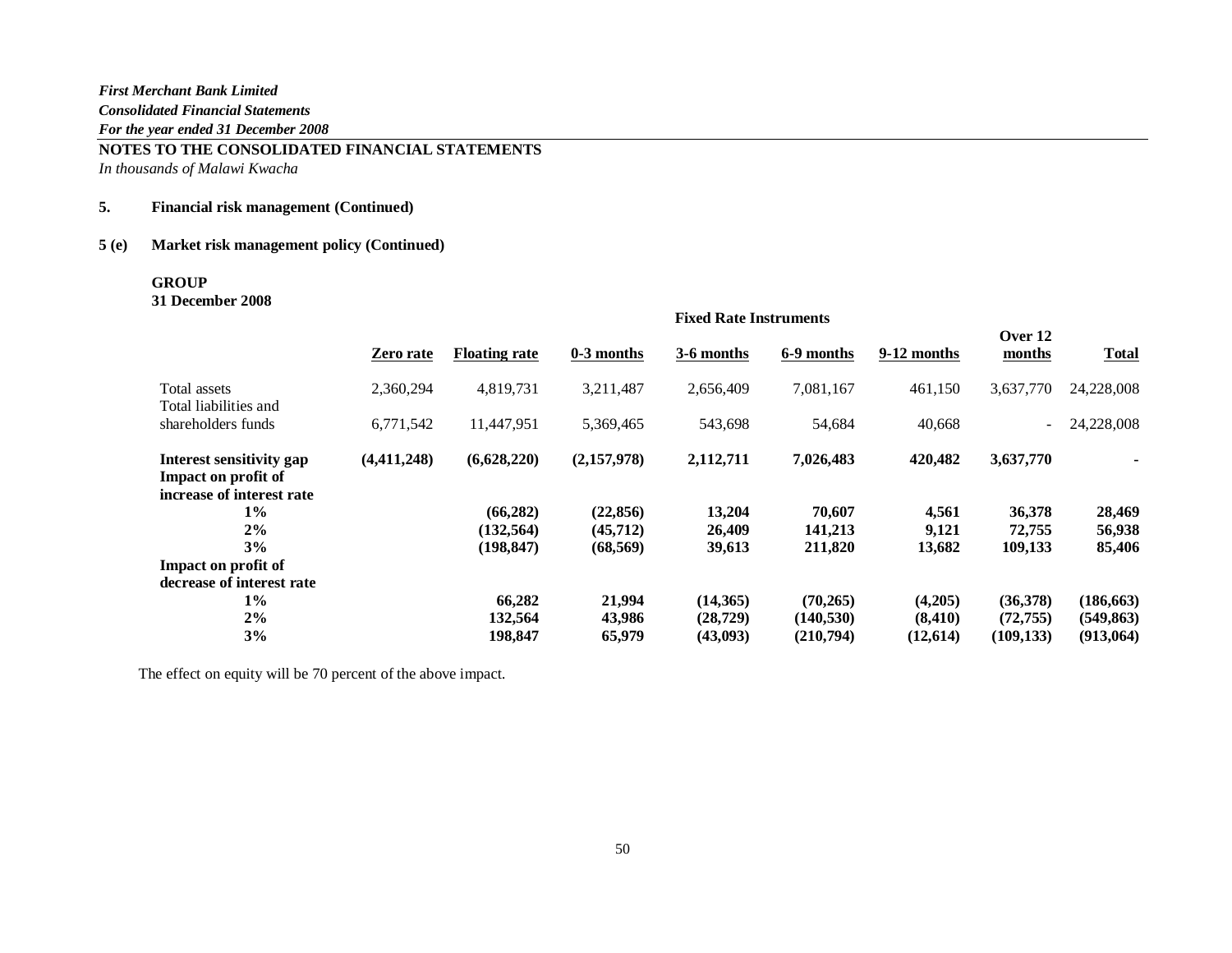**NOTES TO THE CONSOLIDATED FINANCIAL STATEMENTS**  *In thousands of Malawi Kwacha*

# **5. Financial risk management (Continued)**

# **5 (e) Market risk management policy (Continued)**

# **COMPANY**

#### **31 December 2008**

|                                                                              | <b>Fixed Rate Instruments</b> |                      |              |            |            |             |                   |              |
|------------------------------------------------------------------------------|-------------------------------|----------------------|--------------|------------|------------|-------------|-------------------|--------------|
|                                                                              | Zero rate                     | <b>Floating rate</b> | $0-3$ months | 3-6 months | 6-9 months | 9-12 months | Over 12<br>months | <b>Total</b> |
| Total assets<br>Total liabilities and                                        | 2,521,792                     | 1,598,112            | 1,021,145    | 1,835,409  | 6,669,636  | 461,150     | 3,637,770         | 17,745,014   |
| shareholders funds                                                           | 6,205,501                     | 10,467,395           | 1,040,077    | 32,041     |            |             |                   | 17,745,014   |
| Interest sensitivity gap<br>Impact on profit of increase<br>of interest rate | (3,683,709)                   | (8,869,283)          | (18,932)     | 1,803,368  | 6,669,636  | 461,150     | 3,637,770         |              |
| $1\%$                                                                        | ۰.                            | (90, 322)            | (166)        | 11,271     | 66,696     | 4,612       | 36,378            | 28,469       |
| 2%                                                                           | ۰.                            | (180, 644)           | (331)        | 22,542     | 133,393    | 9,223       | 72,755            | 56,938       |
| 3%                                                                           | ۰.                            | (270,966)            | (497)        | 33,813     | 200,089    | 13,835      | 109,133           | 85,406       |
| <b>Impact on profit of decrease</b>                                          |                               |                      |              |            |            |             |                   |              |
| of interest rate                                                             |                               |                      |              |            |            |             |                   |              |
| $1\%$                                                                        |                               | 90,322               | 166          | 200        | (66, 696)  | (4,612)     | (36,378)          | (62, 221)    |
| 2%                                                                           | ۰.                            | 180,644              | 331          | 401        | (133,393)  | (9,223)     | (72, 755)         | (183, 288)   |
| 3%                                                                           |                               | 270,966              | 497          | 601        | (200, 089) | (13, 835)   | (109, 133)        | (304, 355)   |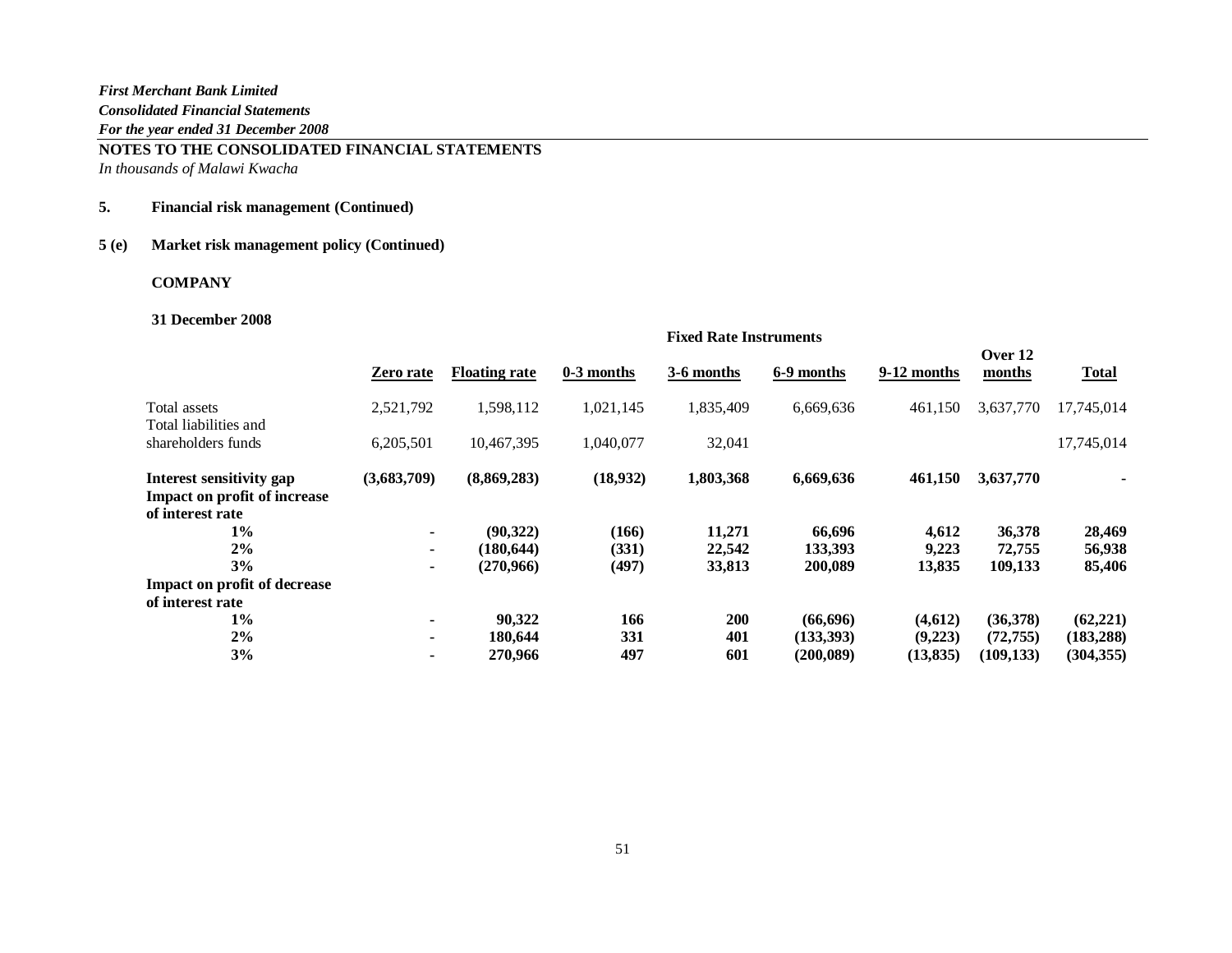# **NOTES TO THE CONSOLIDATED FINANCIAL STATEMENTS**

*In thousands of Malawi Kwacha*

# **5. Financial risk management (Continued)**

# **5 (e) Market risk management policy (Continued)**

# **COMPANY**

# *Effective interest rates of financial assets and liabilities*

The effective interest rates for the principal financial assets and liabilities at 31 December 2008 and 2007 were in the following ranges:-

|                                             | 2008              | 2007      |
|---------------------------------------------|-------------------|-----------|
|                                             | $\frac{0}{0}$     | $\%$      |
| Assets:                                     |                   |           |
| Government securities                       | 13.15-16.938-9.50 |           |
| Deposits with banking institutions          | $0.25 - 2.5$      | $0.5 - 4$ |
| Loans and advances to customers (base rate) | 19.5              | 19.5      |
| Liabilities:                                |                   |           |

Customer deposits **0.25-11.0**0.5-11

52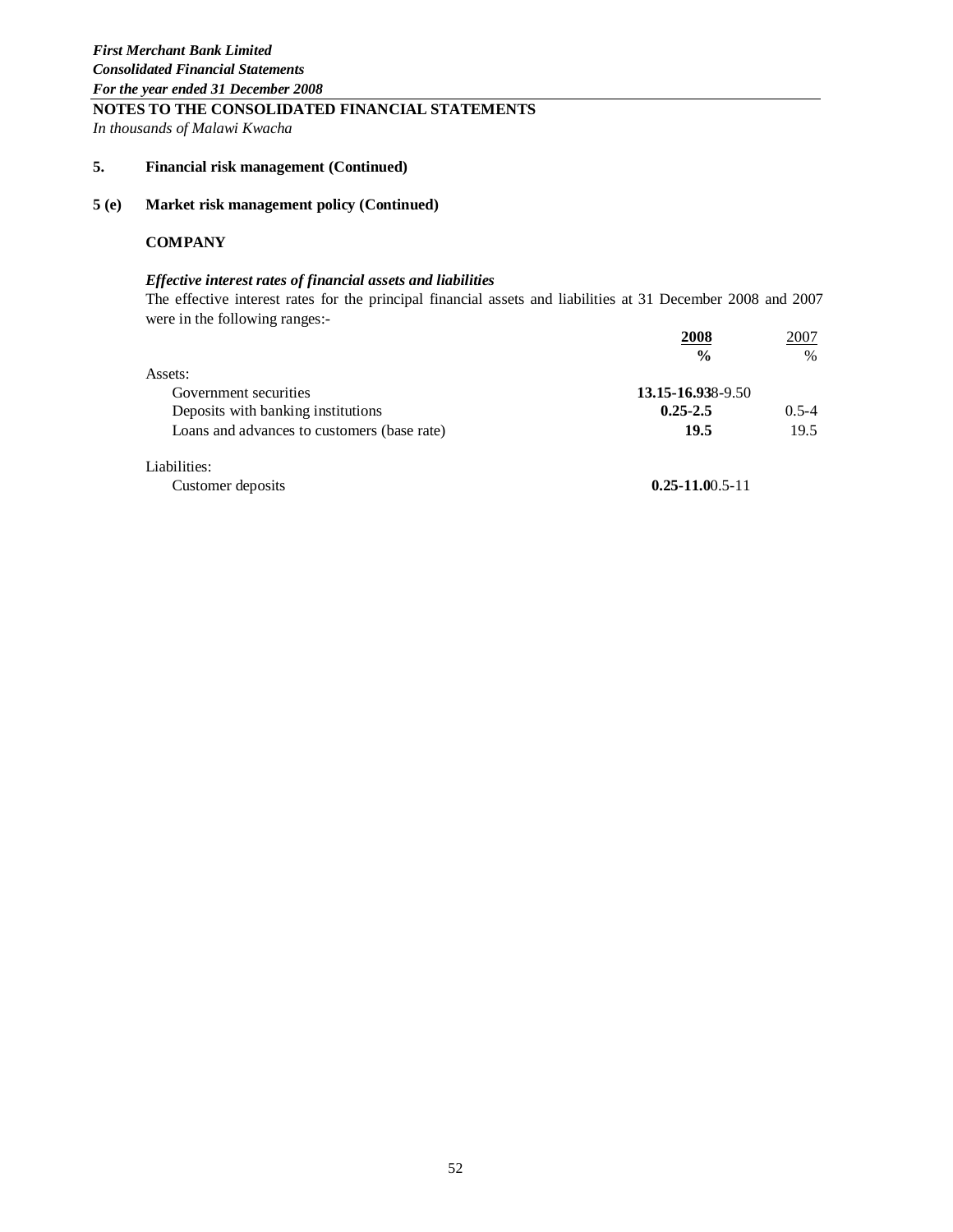**NOTES TO THE CONSOLIDATED FINANCIAL STATEMENTS**  *In thousands of Malawi Kwacha*

#### **5. Financial risk management (Continued)**

#### **5 (e) Market risk management policy (Continued)**

#### *Foreign Exchange Rate Risk Management*

The responsibilities of the Integrated Treasury Department include monitoring of foreign exchange risk. Foreign exchange rate risk is the potential impact of adverse currency rates movements on earnings and economic value. This involves the risks of the group incurring financial loss on settlement of foreign exchange positions taken in both the trading and banking books. The foreign exchange positions arise from the following activities:-

- Trading in foreign currencies through spot, forward and option transactions as a market maker or position taker, including the unhedged position arising from customer driven foreign exchange transactions.
- holding foreign currency position in the bank books (e.g. in the form of loans, deposits, cross border investments, etc)
- Engaging in derivative transactions that are denominated in foreign currency for trading or hedging purposes.

The treasury department is responsible for:-

- Setting the foreign exchange risk management strategy and tolerance levels.
- Ensuring that effective risk management systems and internal controls are in place.
- Monitoring significant foreign exchange exposure.
- Ensuring that foreign exchange operations are supported by adequate management information systems which complement the risk management strategy
- Reviewing the policies, procedures and currency limits regularly in line with changes in the economic environment.

The ALCO regularly monitors the controls put in place by the treasury department, which are approved and reviewed by the board from time to time.

The group does not perform a sensitivity analysis on its foreign exchange exposure but manages its foreign exchange risk mainly by hedging assets in foreign exchange with liabilities in foreign exchange. The group's foreign exchange exposures at the reporting date were as follows:

| <b>GROUP</b>   |               | 2008               |            |               | 2007               |            |  |  |
|----------------|---------------|--------------------|------------|---------------|--------------------|------------|--|--|
|                | <b>Assets</b> | <b>Liabilities</b> | <b>Net</b> | <b>Assets</b> | <b>Liabilities</b> | <b>Net</b> |  |  |
| <b>USD</b>     | 21,736        | 13,952             | 7.784      | 17,253        | 15,612             | 1,641      |  |  |
| <b>GBP</b>     | 2,612         | 2,178              | 439        | 1,425         | 1,575              | (150)      |  |  |
| <b>EUR</b>     | 4.140         | 1,513              | 2,627      | 1,953         | 1,504              | 449        |  |  |
| <b>ZAR</b>     | 20,008        | 9,162              | 10,846     | 1,719         | 95                 | 1,624      |  |  |
| <b>COMPANY</b> |               |                    |            |               |                    |            |  |  |
| <b>USD</b>     | 17,845        | 12,122             | 5,723      | 17,253        | 15,612             | 1,641      |  |  |
| <b>GBP</b>     | 1,764         | 1,582              | 182        | 1,425         | 1,575              | (150)      |  |  |
| <b>EUR</b>     | 3,224         | 952                | 2,272      | 1,953         | 1,504              | 449        |  |  |
| <b>ZAR</b>     | 19,336        | 8,639              | 10,697     | 1,719         | 95                 | 1,624      |  |  |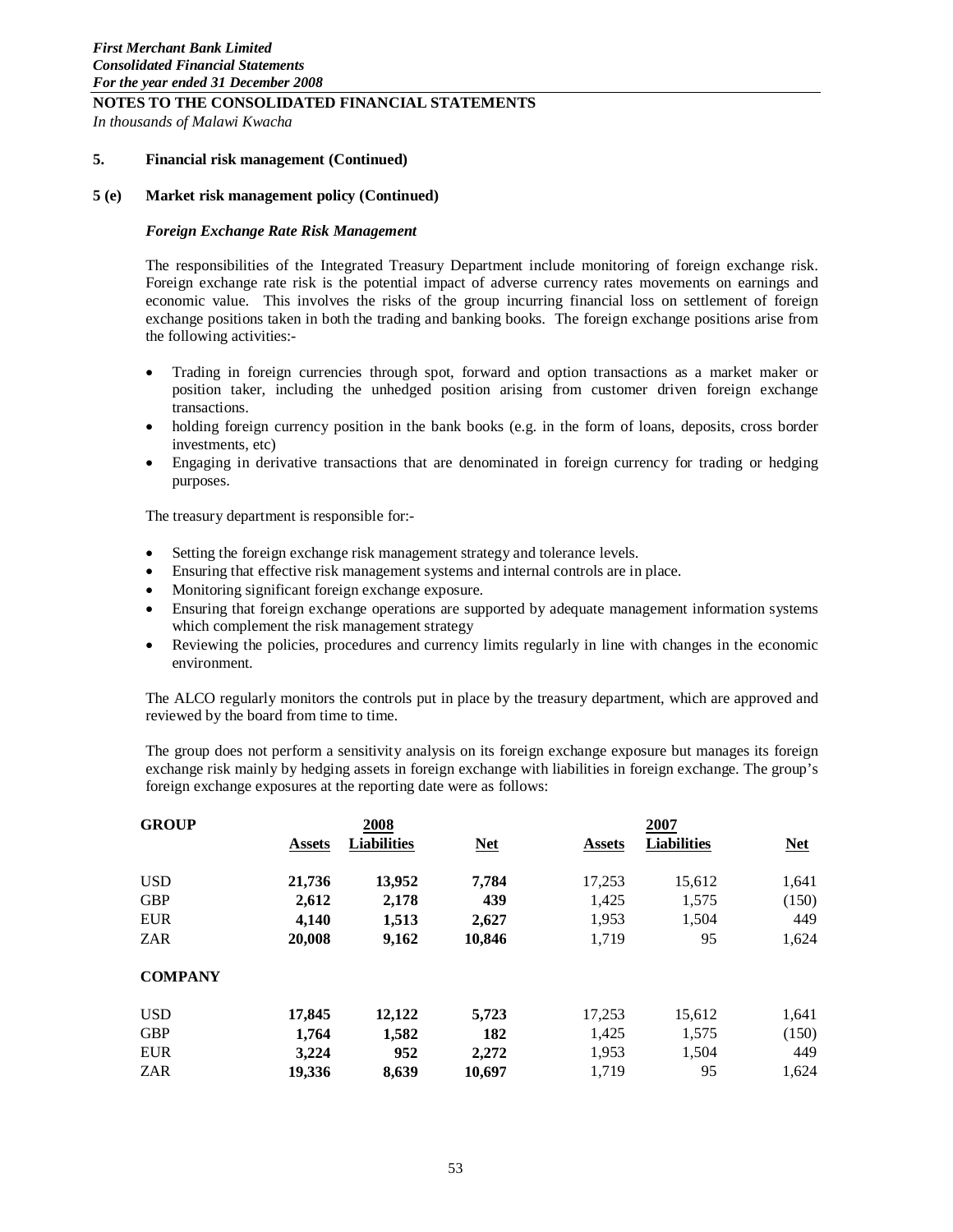# **NOTES TO THE CONSOLIDATED FINANCIAL STATEMENTS**  *In thousands of Malawi Kwacha*

# **5. Financial risk management (Continued)**

# **5 (f) Compliance risk**

Compliance is an independent core risk management activity, which also has unrestricted access to the managing director and the chairman of the board. The bank is subject to extensive supervisory and regulatory regimes, and the executive management remains responsible for overseeing the management of the bank's compliance risk.

Money laundering control and occupational health and safety (including aspect of environmental risk management) are managed within the compliance function and there are increasingly onerous legislative requirements being imposed in both these areas. The Bank has adopted anti-money laundering policies including Know Your Customer policies and procedures and adheres to the country's anti-money laundering legislation and Reserve Bank of Malawi regulations / directives.

The management of compliance risk has become a distinct discipline within the bank's overall risk management framework. Ultimate responsibility for this risk lies with the Board of Directors. A combination of key activities are undertaken to manage the risk such as identifying the regulatory universe and developing compliance management plans, training staff and other stakeholders on relevant regulatory requirements, and monitoring compliance. Compliance with the Know-Your-Customer and Anti-money Laundering procedures and legislation became an area of major focus for the bank especially in 2007. The bank has a dedicated Money Laundering Control Officer who consults the country's newly established Financial Intelligence Unit on money laundering and anti-terrorist financing matters.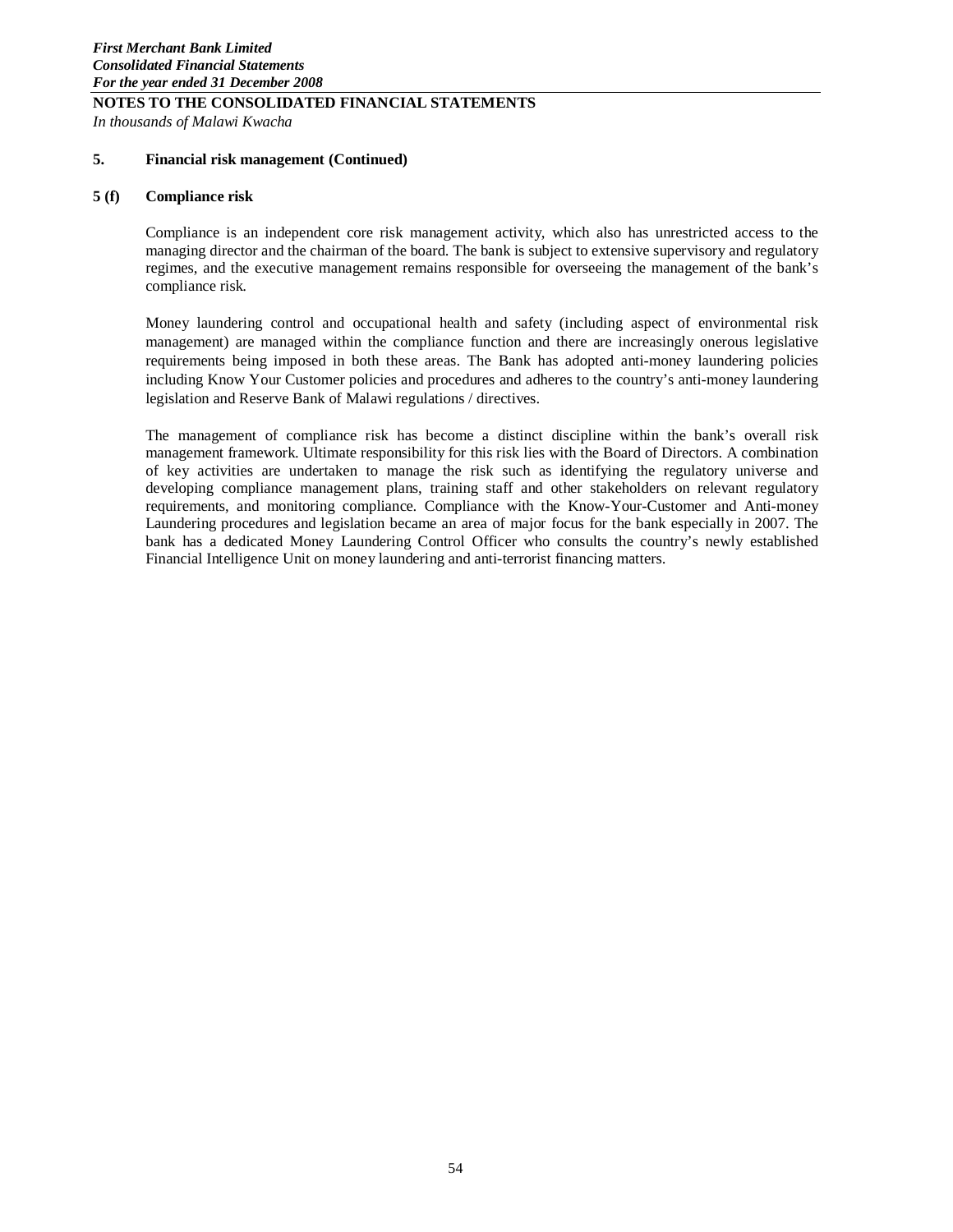*In thousands of Malawi Kwacha*

# **6. Financial assets and liabilities**

The estimated fair values (excluding accrued interest) of the group's financial assets and liabilities are summarised below:-

|                                 | Group      |            |                   | Company    |
|---------------------------------|------------|------------|-------------------|------------|
|                                 | 2008       | 2007       | 2008              | 2007       |
| <b>Financial assets</b>         |            |            |                   |            |
| Cash and cash equivalents       | 4,401,956  | 4,782,997  | 3,976,178         | 4,363,225  |
| Money market investments        | 5,509,039  | 5,059,572  | 2,133,609         | 3,929,274  |
| Loans and advances to customers | 8,875,037  | 5,826,047  | 8,131,407         | 5,754,910  |
| Finance lease receivables       | 2,153,526  | 1,301,092  |                   |            |
| Investment in listed companies  | 1,602,650  | 1,625,683  | 1,602,650         | 1,625,683  |
|                                 | 22,542,208 | 18,595,391 | 15,843,844        | 15,673,092 |
| <b>Financial liabilities</b>    |            |            |                   |            |
| Deposits from banks             |            | 152        |                   |            |
| Deposits from customers         | 17,113,667 | 13,888,493 | 11,539,513        | 11,779,006 |
|                                 | 7.113.667  | 13,888,645 | <u>11,539,513</u> | .779.006   |

In the opinion of directors, the fair values of the group's financial assets and liabilities approximate the respective carrying amounts, due to the generally short period to contractual repricing or maturity dates. Fair values are based on discounted cash flows using a discount rate based upon the borrowing rate that directors expect would be available to the group at the balance sheet date.

#### **7. Interest income**

|    | Loans and advances                     | 1,440,470     | 1,019,147      | 1,399,958     | 1,002,554 |
|----|----------------------------------------|---------------|----------------|---------------|-----------|
|    | Lease finance                          | 363,109       | 240,421        |               |           |
|    | Treasury bills                         | 524,122       | 490,939        | 310,807       | 343,588   |
|    | Local registered stocks                | 27,079        | 19,079         | 27,079        | 19,079    |
|    | Placements with other banks            | 166,814       | 202,507        | 136,834       | 169,414   |
|    | Total interest income                  | 2,521,594     | 1,972,093      | 1,874,678     | 1,534,635 |
| 8. | Income from investments                |               |                |               |           |
|    | Dividend income                        | 66,245        | 58,627         | 66,245        | 58,627    |
|    | Increase in fair value of investments: |               |                |               |           |
|    | -Unrealised                            | 231,353       | 1,097,716      | 231,353       | 1,097,716 |
|    | -Realised                              | <u>53,221</u> | <u>201,983</u> | <u>53,221</u> | 201,983   |
|    |                                        | 350,819       | 1,358,326      | 350,819       | 1,358,326 |
| 9. | Other operating income                 |               |                |               |           |
|    | Profit on disposal of motor vehicles   |               |                |               |           |
|    | and equipment                          | 2,914         | 1,171          | 2,856         | 894       |
|    | Other                                  | 949           | <u>959</u>     |               | 443       |
|    |                                        | 3,863         | 2,130          | 2,856         | 1,337     |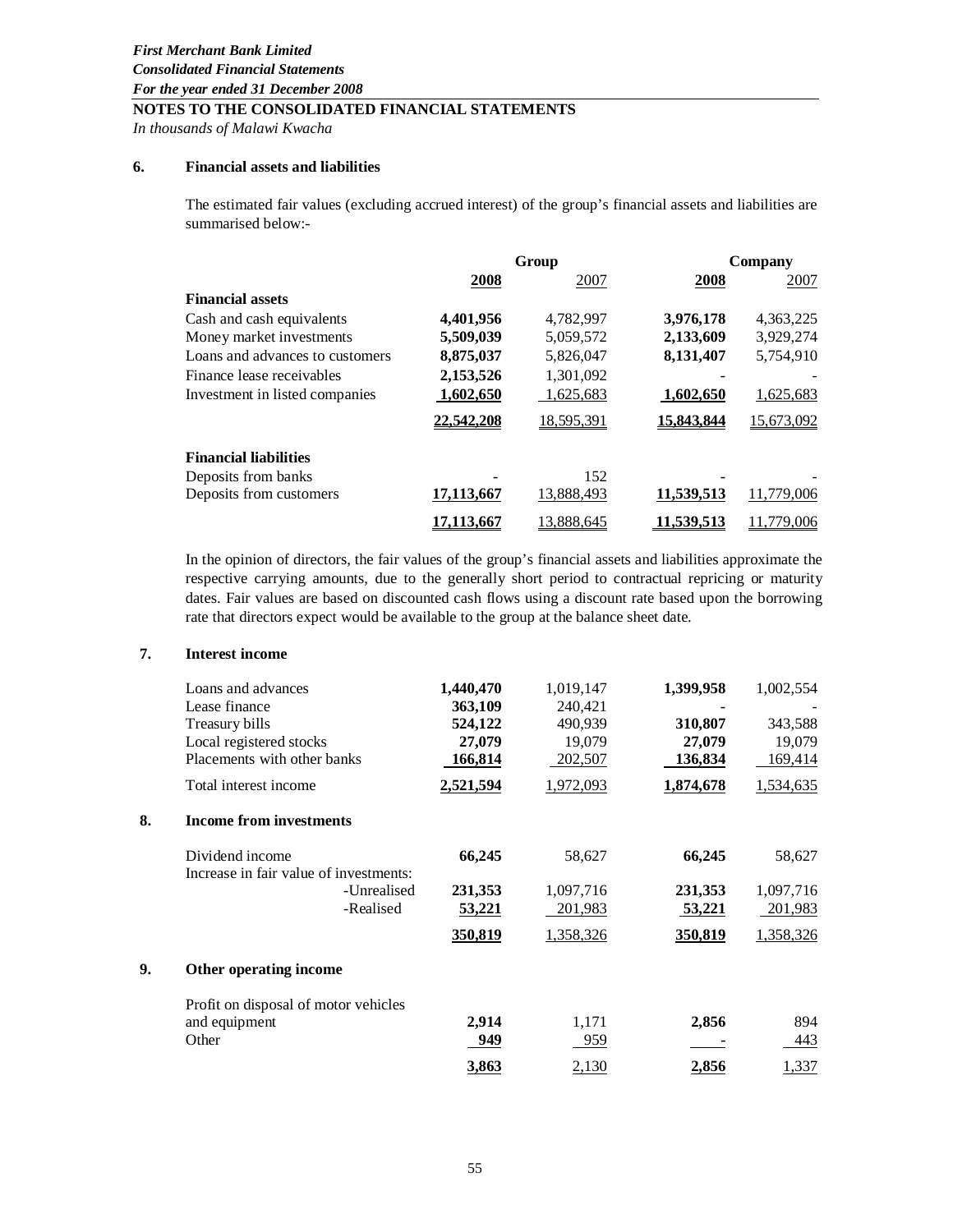*In thousands of Malawi Kwacha*

|     |                                                                                                    |                     | Group                 | Company            |                      |  |
|-----|----------------------------------------------------------------------------------------------------|---------------------|-----------------------|--------------------|----------------------|--|
| 10. | <b>Staff and training costs</b>                                                                    | 2008                | 2007                  | 2008               | 2007                 |  |
|     | Salaries and wages                                                                                 | 786,621             | 609,862               | 699,135            | 579,183              |  |
|     | Training costs and other staff costs                                                               | 107,062             | 53,861                | 75,354             | 48,275               |  |
|     | Provision for severance pay                                                                        | 33,025              | 61,954                | 29,258             | 56,366               |  |
|     | Contributions to defined contribution plans                                                        | 33,025              | 22,600                | 26,423             | 21,066               |  |
| 11. | Other costs                                                                                        | 959,733             | 748,277               | 830,170            | 704,890              |  |
|     | Other costs include:                                                                               |                     |                       |                    |                      |  |
|     | Auditor's remuneration- Current audit fees                                                         | 17,036              | 11,722                | 11,030             | 8,900                |  |
|     | - Under provision in previous year                                                                 | 812                 | 178                   |                    |                      |  |
|     | - Other services and VAT                                                                           | 4,122               | 4,194                 | 3,544              | 3,715                |  |
|     | Director's remuneration<br>Others                                                                  | 124,823<br>344,812  | 104,941<br>231,762    | 124,703<br>269,971 | 104,776<br>189,149   |  |
|     | <b>Total other costs</b>                                                                           | 491,605             | 352,797               | 409,248            | 306,540              |  |
| 12. | Income tax expense                                                                                 |                     |                       |                    |                      |  |
|     | Recognised in the income statement                                                                 |                     |                       |                    |                      |  |
|     | Current tax expense                                                                                |                     |                       |                    |                      |  |
|     | Current year at 30% (2007: 30%) based on profits                                                   | 556,943             | 305,364               | 484,839            | 264,966              |  |
|     | Prior periods under provision                                                                      |                     | 2,685                 |                    |                      |  |
|     | Dividend tax expense                                                                               | 6,234               | 5,600                 | 6,234              | 5,600                |  |
|     | Deferred tax (credit)/expense                                                                      |                     |                       |                    |                      |  |
|     | Origination and reversal of temporary differences (Note 26)                                        | (69,794)            | 8,277                 | (39, 872)          | 4,440                |  |
|     | Prior year adjustment                                                                              | 10,378              |                       | 10,378             |                      |  |
|     | Total income tax expense in income statement                                                       | 503,761             | 321,926               | 461,579            | 275,006              |  |
|     | Reconciliation of effective tax rate                                                               |                     |                       |                    |                      |  |
|     | Profit before income tax                                                                           | 1,895,545           | 2,314,883             | 1,780,715          | 2,169,343            |  |
|     | Income tax using the domestic corporation tax<br>rate 30% (2007:30%) Capital Bank Limited rate 25% | 575,419             | 694,465               | 534,214            | 650,803              |  |
|     |                                                                                                    |                     |                       | 19,852             |                      |  |
|     | Non-deductible expenses                                                                            | 20,829<br>(98, 210) | 13,513                |                    | 12,824               |  |
|     | Tax exempt income<br>Tax incentives                                                                |                     | (393, 024)<br>(1,313) | (98, 210)          | (392,908)<br>(1,313) |  |
|     | Dividend tax                                                                                       | (511)               |                       | (511)              |                      |  |
|     |                                                                                                    | 6,234               | 5,600                 | 6,234              | 5,600                |  |
|     | Underprovided in prior years                                                                       |                     | 2,685                 |                    |                      |  |
|     | Total income tax expense in income statement                                                       | 503,761             | 321,926               | <u>461,579</u>     | 275,006              |  |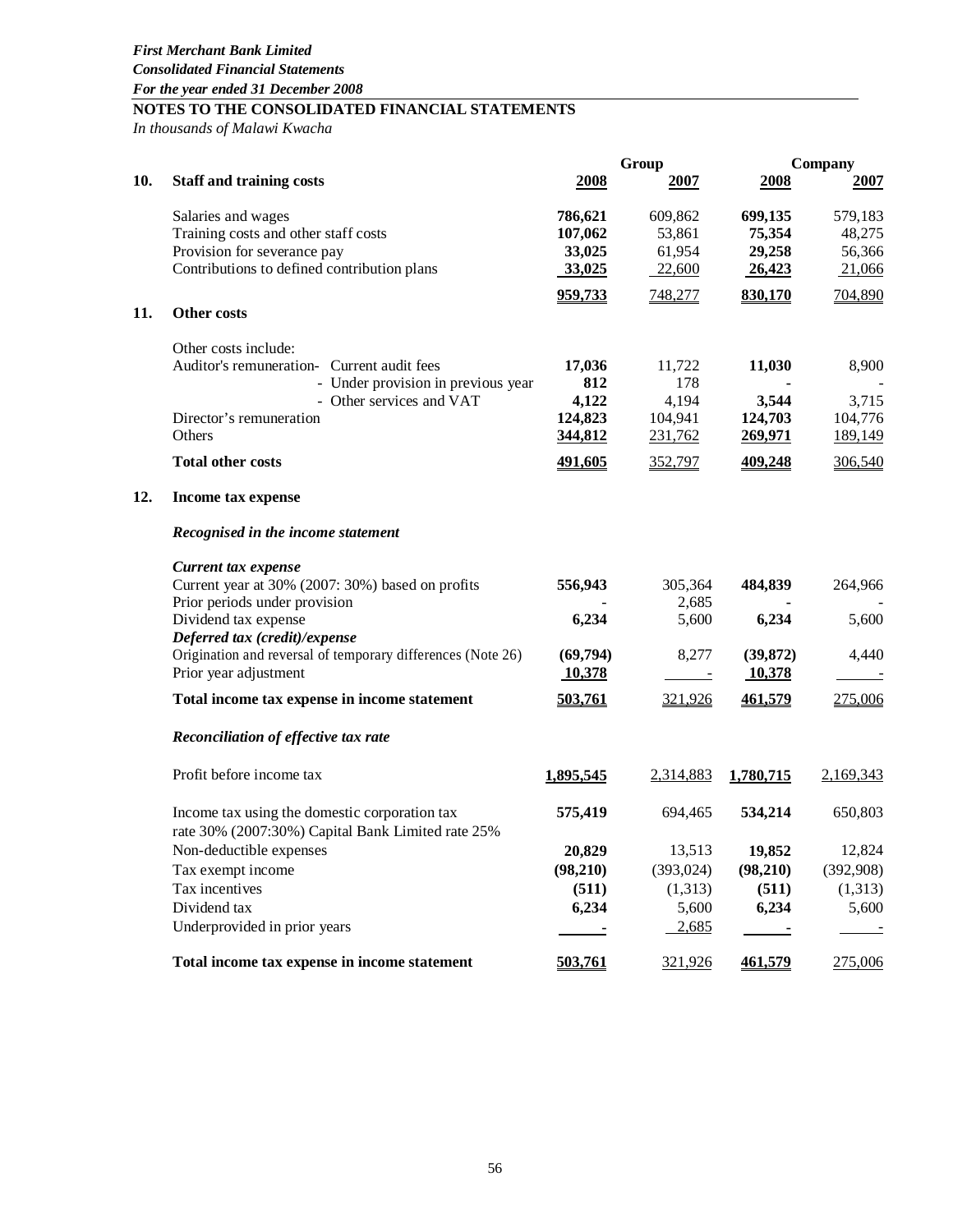*In thousands of Malawi Kwacha*

# **13. Basic and diluted earnings per share**

|                                                                 | Group            |           |  |
|-----------------------------------------------------------------|------------------|-----------|--|
|                                                                 | 2008             | 2007      |  |
|                                                                 |                  |           |  |
| Profit attributable to ordinary shareholders                    | <u>1,437,204</u> | 1,992,602 |  |
| Weighted average number of ordinary shares in issue (thousands) | 2,225,000        | 2,225,000 |  |
| Basic earnings per share (tambala)                              | 64               | 90        |  |
| Diluted earnings per share (tambala)                            | 64               | 90        |  |

There are no potential dilutive ordinary shares.

# **14. Dividends**

Last year's final dividend of MK133.5 million and an interim dividend for this year of MK333.75 million were declared and paid during the year.

|     |                                    |           | Group     |           | Company   |
|-----|------------------------------------|-----------|-----------|-----------|-----------|
| 15. | Cash and cash equivalents          | 2008      | 2007      | 2008      | 2007      |
|     | <b>Liquidity Reserve Deposits:</b> |           |           |           |           |
|     | - Central Banks                    | 186,101   | 355,112   | 148,393   | 355,112   |
|     | - Registered discount houses       |           | 102,000   |           | 102,000   |
|     |                                    | 186,101   | 457,112   | 148,393   | 457,112   |
|     | Placements with other banks        | 1,395,455 | 1,865,115 | 1,300,000 | 1,865,115 |
|     | Balances with banks abroad         | 1,835,874 | 1,137,392 | 1,761,481 | 1,137,392 |
|     | Balances with local banks          | 15,160    | 331       | 103       | 331       |
|     | Cheques in course of clearing      | 154,620   | 310,322   | 148,585   | 310,322   |
|     | Cash balances                      | 814,746   | 1,012,725 | 617,616   | 592,953   |
|     |                                    | 4,401,956 | 4.782.997 | 3,976,178 | 4,363,225 |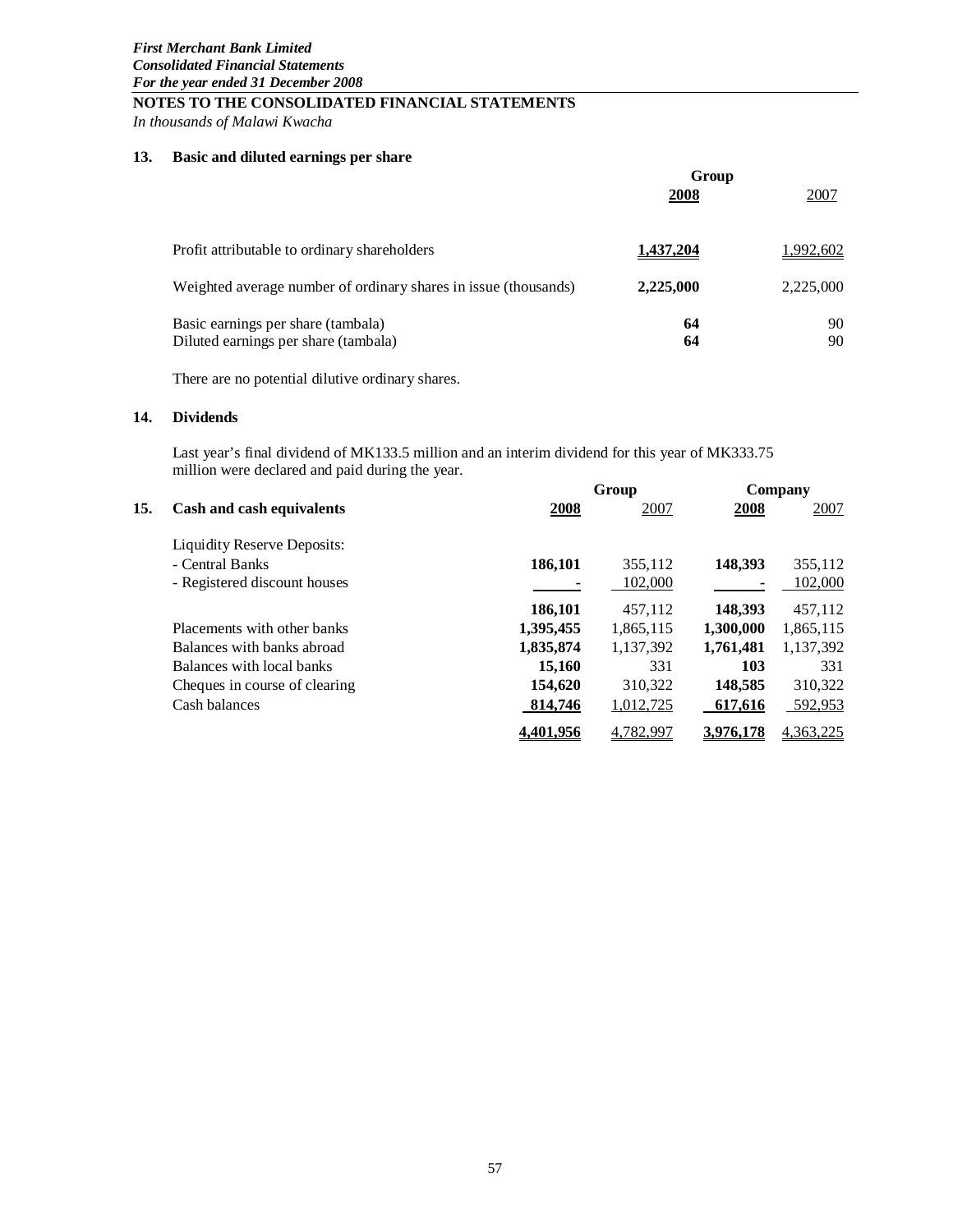*In thousands of Malawi Kwacha*

| 16. Money market investment      |             | Group     |           | Company   |  |  |
|----------------------------------|-------------|-----------|-----------|-----------|--|--|
|                                  | <b>2008</b> | 2007      | 2008      | 2007      |  |  |
| Malawi Government treasury bills | 5,364,039   | 4.964.240 | 1,988,609 | 3,834,274 |  |  |
| Local registered stocks          | 145,000     | 95.332    | 145,000   | 95,000    |  |  |
|                                  | 5,509,039   | 5,059,572 | 2,133,609 | 3.929.274 |  |  |

The interest rate on local registered stock approximates the market interest rate and hence the carrying amount approximates the fair value. All money market investments mature between 2 and 12 months except for local registered stocks which mature after 12 months.

| 17. Loans and advances to customers        |            | Group      |            | <b>Company</b> |
|--------------------------------------------|------------|------------|------------|----------------|
|                                            | 2008       | 2007       | 2008       | 2007           |
| Loans and advances are receivable          |            |            |            |                |
| as follows:                                |            |            |            |                |
| Maturing within 3 months                   | 225,540    | 830,258    | 175,912    | 782,009        |
| Maturing between 3 and 12 months           | 8,770,508  | 4,791,644  | 8,089,439  | 4,772,587      |
| Maturing after 12 months                   | 244,048    | 495,737    | 231,115    | 491,906        |
|                                            | 9,240,096  | 6,117,639  | 8,496,466  | 6,046,502      |
| Segmental analysis by industry:            |            |            |            |                |
| Agriculture                                | 1,454,200  | 571,148    | 1,317,940  | 571,148        |
| Mining                                     | 20,614     | 41,876     | 20,614     | 41,876         |
| Finance and insurance                      | 192,777    | 107,414    | 93,409     | 107,414        |
| Construction                               | 1,706,555  | 1,332,894  | 308,843    | 208,085        |
| Manufacturing                              | 336,794    | 208,085    | 1,644,098  | 1,332,894      |
| Wholesale and retail                       | 3,128,824  | 2,884,640  | 3,083,907  | 2,884,640      |
| Tourism and leisure                        | 238,810    | 235,403    | 238,810    | 253,423        |
| Transport                                  | 1,073,277  | 228,568    | 929,729    | 228,568        |
| Others                                     | 1,088,245  | 507,611    | 859,116    | 418,454        |
|                                            | 9,240,096  | 6,117,639  | 8,496,466  | 6,046,502      |
| <b>Specific allowances for impairment:</b> |            |            |            |                |
| Balance at 1 January                       | (189, 810) | (152, 721) | (189, 810) | (152, 721)     |
| Charge for the year                        | (106, 268) | (80, 879)  | (106, 268) | (80, 879)      |
| Write offs                                 | 7,767      | 36,242     | 7,767      | 36,242         |
| Recoveries                                 | 77,594     | 7,548      | 77,594     | 7,548          |
| Balance at 31 December                     | (210, 717) | (189, 810) | (210,717)  | (189, 810)     |
| Interest in suspense:                      |            |            |            |                |
| <b>Balance at 1st January</b>              | (101, 782) | (157, 512) | (101, 782) | (157, 512)     |
| Charge for the year/recoveries             | (52, 560)  | 55,730     | (52, 560)  | 55,730         |
| Balance at 31 <sup>st</sup> December       | (154, 342) | (101, 782) | (154, 342) | (101, 782)     |
| Net loans and advances                     | 8,875,037  | 5,826,047  | 8,131,407  | 5,754,910      |

The directors consider that the carrying amount of loans and advances approximates to their fair value. Impairment of loans and advances has been calculated as disclosed in note 5a.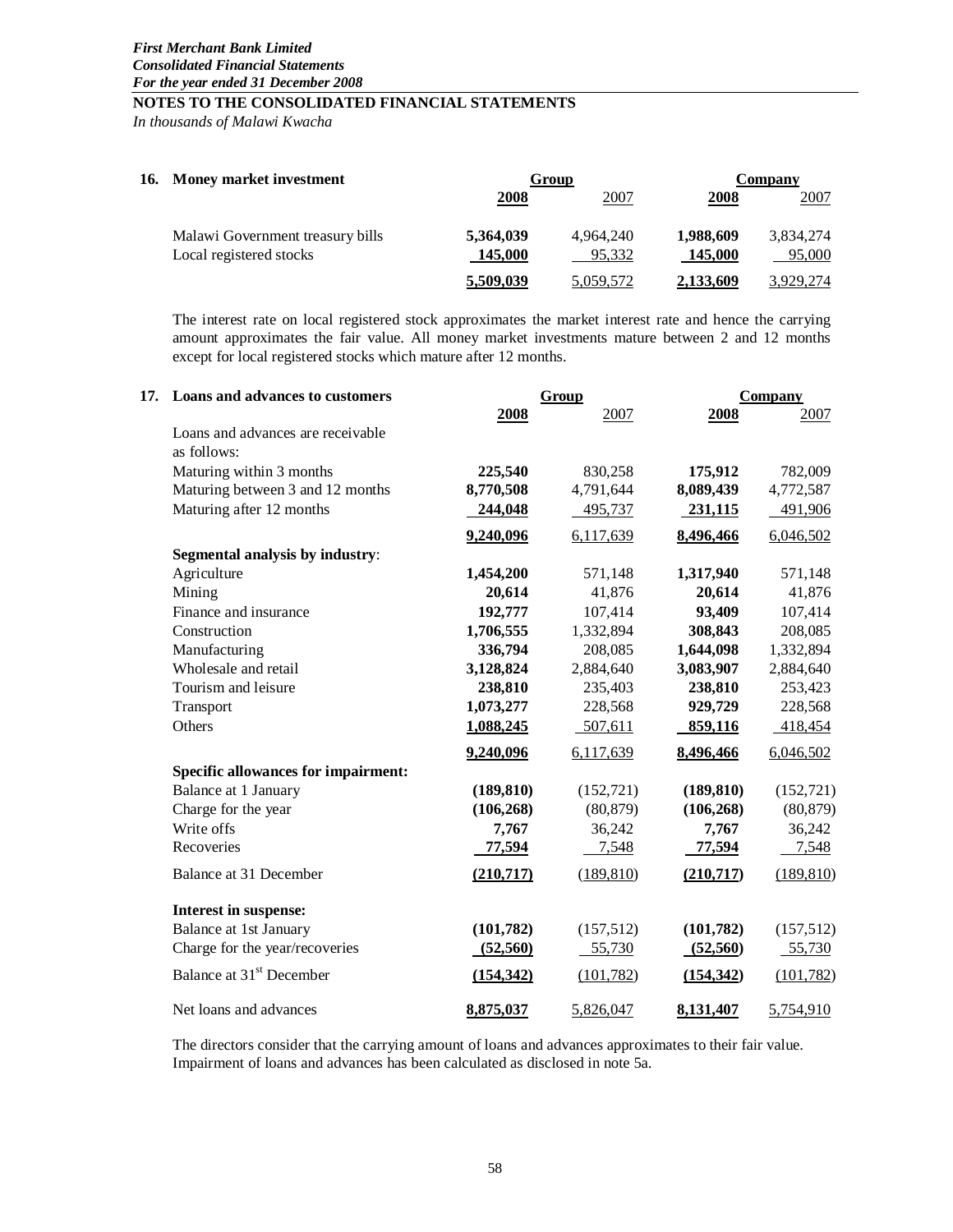*In thousands of Malawi Kwacha*

# **18. Finance leases**

|                  | Group     |      |                |
|------------------|-----------|------|----------------|
| <b>2008</b>      | 2007      | 2008 | 2007           |
|                  |           |      |                |
| 525,484          | 501,890   |      |                |
| 1,679,641        | 814,180   |      |                |
| 10,704           | 11,360    |      |                |
| 2,215,829        | 1,327,430 |      |                |
|                  |           |      |                |
| (19,360)         | (14,990)  |      |                |
| (29, 419)        | (7,599)   |      |                |
| 1,059            | 1,885     |      |                |
| <u>2,262</u>     | 1,344     |      |                |
| (45, 458)        | (19,360)  |      |                |
|                  |           |      |                |
| (6,978)          | (7,236)   |      |                |
| (9,867)          | 258       |      |                |
| (16, 845)        | (6,978)   |      |                |
| <u>2,153,526</u> | 1,301,092 |      |                |
|                  |           |      | <b>Company</b> |

The directors consider that the carrying amount of lease receivables approximates to their fair value.

# **19. Other assets**

|                                |         | Group  |               | Company |
|--------------------------------|---------|--------|---------------|---------|
|                                | 2008    | 2007   | 2008          | 2007    |
| Items in transit               | 215     | 5.857  | 215           | 5,857   |
| Interest receivable            | 14,378  | 24,828 | 14,378        | 21,445  |
| Prepayments                    | 13,511  | 5,343  | 1,520         | 3,964   |
| Stock of consumable stationery | 30,173  | 18,694 | 28,770        | 18,695  |
| <b>Others</b>                  | 46,481  | 32,509 | 37,243        | 31,858  |
|                                | 104,758 | 87,231 | <u>82,126</u> | 81,819  |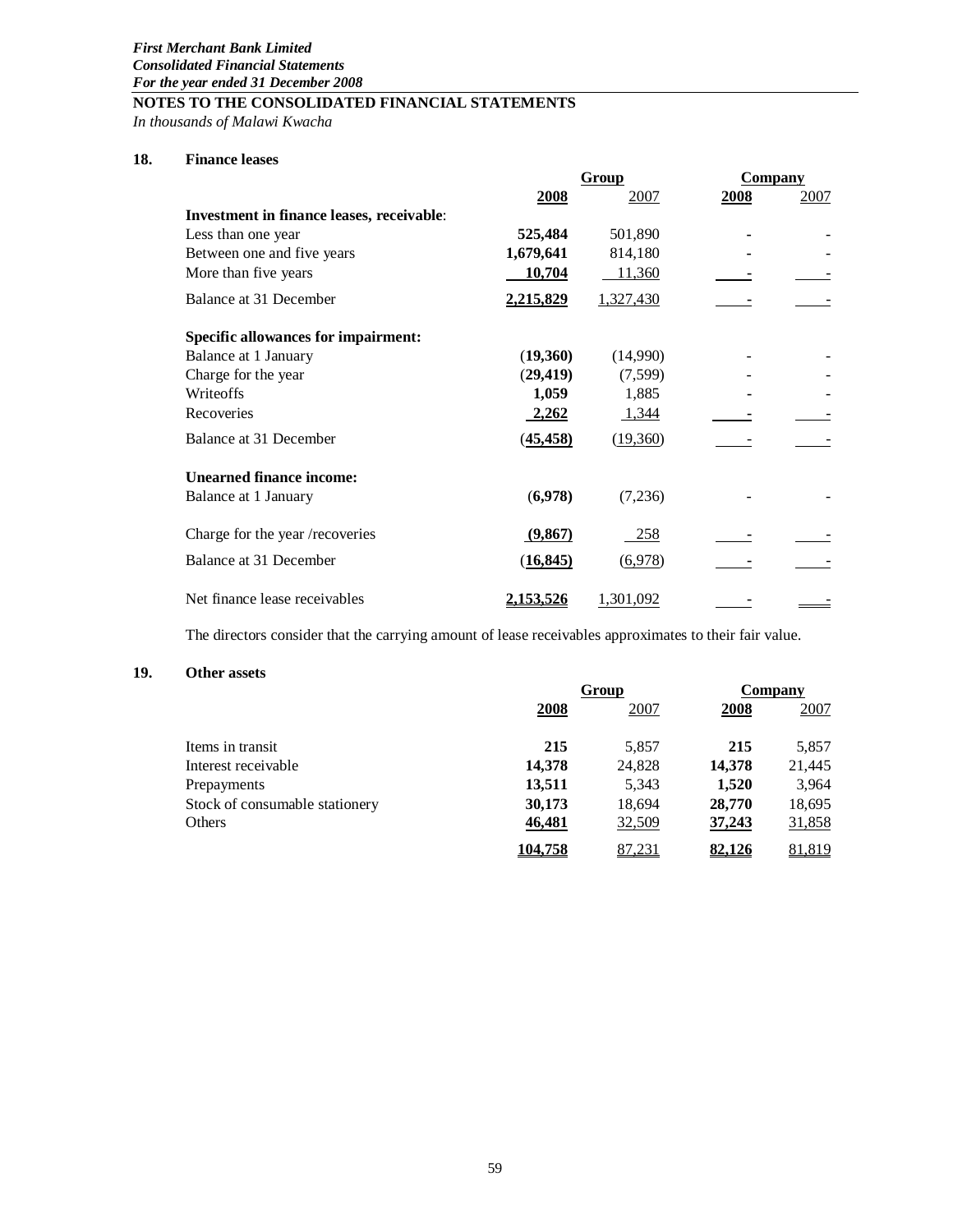*In thousands of Malawi Kwacha*

# **20. Investments in listed companies**

| Group                           |                  |         |           |         |
|---------------------------------|------------------|---------|-----------|---------|
|                                 |                  | 2008    |           | 2007    |
|                                 | <b>Valuation</b> | Cost    | Valuation | Cost    |
| Investments in listed companies | <u>1,602,650</u> | 186,847 | 1,625,683 | 127,990 |
| Company                         |                  | 2008    |           | 2007    |
|                                 | <b>Valuation</b> | Cost    | Valuation | Cost    |
| Investments in listed companies | 1.602.650        | 186.847 | 1,625,683 | 27,990  |

All investments in quoted companies are held for trading. The increase in fair value is taken to income statement.

| Movement during the year           |                  | Group    | Company          |                |  |
|------------------------------------|------------------|----------|------------------|----------------|--|
|                                    | Valuation        | Cost     | Valuation        | Cost           |  |
| Balance at 1 January 2008          | 1,625,683        | 127,990  | 1,625,683        | 127,990        |  |
| Shares bought during the year      | 77,077           | 77,077   | 77,077           | 77,077         |  |
| Increase in fair value             | 231,354          |          | 231.354          |                |  |
| Shares disposed of during the year | (331, 464)       | (18.220) | (331, 464)       | (18,220)       |  |
| <b>Balance at 31 December 2008</b> | <u>1,602,650</u> | 186,847  | <u>1,602,650</u> | <u>186,847</u> |  |

# **21. Investment in subsidiaries**

|                                                  | <b>Shareholding</b> |       | Company |         |  |
|--------------------------------------------------|---------------------|-------|---------|---------|--|
| At cost                                          | 2008                | 2007  | 2008    | 2007    |  |
| The Leasing and Finance Company of               |                     |       |         |         |  |
| Malawi Limited                                   | 100%                | 100\% | 65,911  | 65,911  |  |
| Capital Bank Limited                             | 52.64%              | 51%   | 483,042 | 243,364 |  |
| Total investment in subsidiaries                 |                     |       | 548,953 | 309,275 |  |
| Movement during the year:                        |                     |       |         |         |  |
| Balance at 1 January                             |                     |       | 309,275 | 65,911  |  |
| Increase in shareholding of Capital Bank Limited |                     |       | 239,678 | 243,364 |  |
| Balance at 31 December                           |                     |       | 548,953 | 309,275 |  |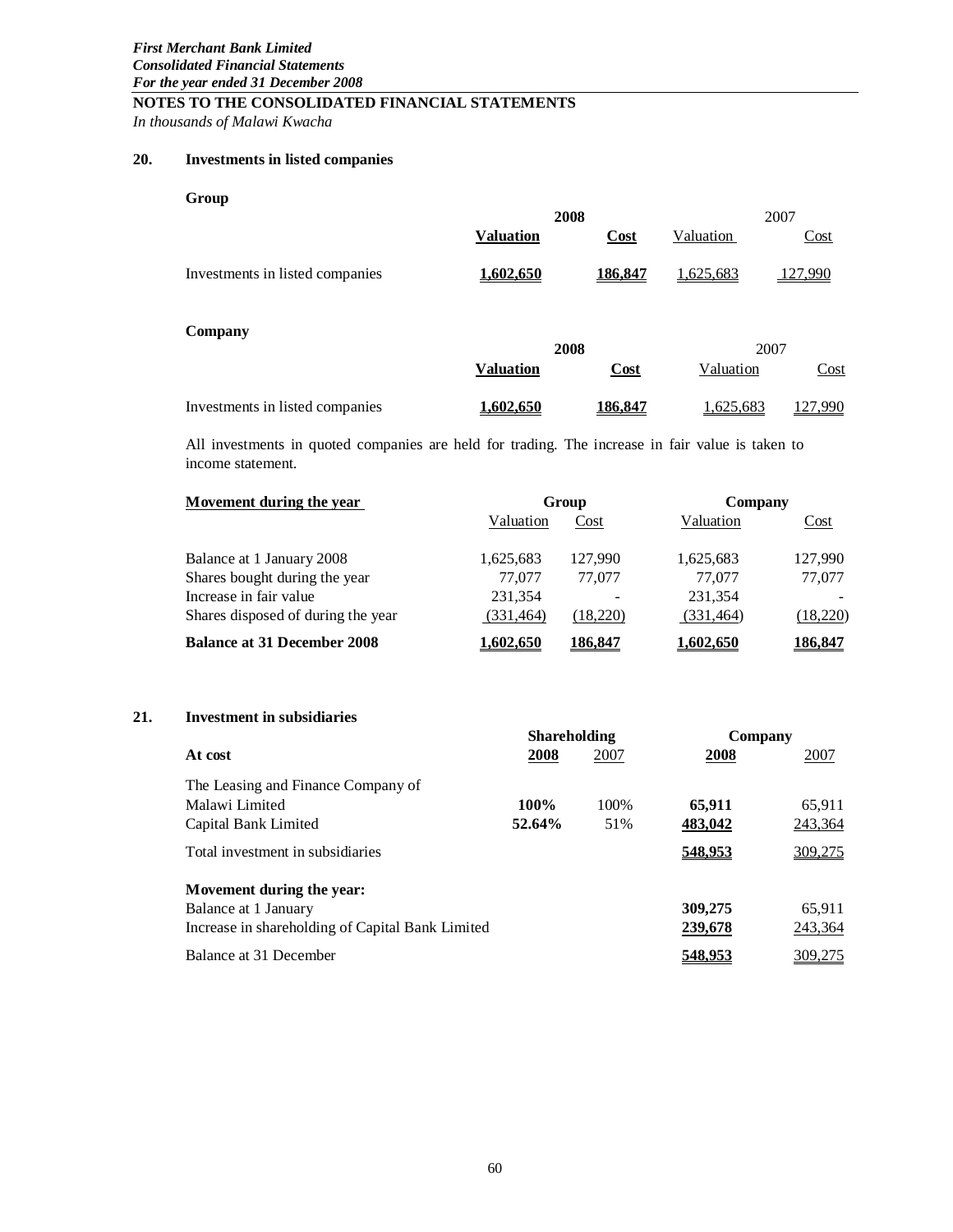*In thousands of Malawi Kwacha*

| 22. Property and equipment            | Freehold               | Leasehold                | Motor                      | Equipment<br>fixture &             | Capital<br>work in         |                    |
|---------------------------------------|------------------------|--------------------------|----------------------------|------------------------------------|----------------------------|--------------------|
| <b>GROUP</b>                          | property               | improvements             | vehicles                   | fittings                           | progress                   | <b>Total</b>       |
| Cost or valuation                     |                        |                          |                            |                                    |                            |                    |
| Balance at 1 January 2007             | 286,465                | 295,672                  | 57,008                     | 567,332                            | 15,025                     | 1,221,502          |
| Additions                             | 4,066                  |                          | 9,760                      | 93,739                             | 120,938                    | 228,503            |
| Transfers                             | 38,063                 |                          | $\overline{\phantom{a}}$   | 14,188                             | (52,251)                   |                    |
| Revaluation surplus                   | 137,129                | 108,140                  | $\blacksquare$             | $\blacksquare$                     |                            | 245,269<br>(3,238) |
| Disposals<br>Write off to expenses    | (380)<br>$\sim$ $\sim$ | $\overline{\phantom{a}}$ | (2,207)<br>$\sim 10^{-10}$ | (651)<br>$\sim 10^{11}$ km $^{-1}$ | $\blacksquare$<br>(19,263) | (19,263)           |
| <b>Balance at 31 December 2007</b>    | 465,343                | 403,812                  | 64,561                     | 674,608                            | 64,449                     | 1,672,773          |
| Depreciation and impairment           |                        |                          |                            |                                    |                            |                    |
| losses                                |                        |                          |                            |                                    |                            |                    |
| Balance at 1 January 2007             | 6,019                  | 7,230                    | 28,389                     | 305,418                            | $\overline{\phantom{a}}$   | 347,056            |
| Charge for the year                   | 5,951                  | 6,839                    | 10,776                     | 115,140                            | $\blacksquare$             | 138,706            |
| Impairment loss/(reversal)            |                        | (436)                    |                            |                                    |                            | (436)              |
| Eliminated on revaluation             | (11,970)               | (13, 633)                | $\overline{\phantom{0}}$   |                                    | $\overline{\phantom{a}}$   | (25, 603)          |
| Released on disposals                 | $\sim$ $\sim$          | $\overline{\phantom{a}}$ | (2,206)                    | (642)                              | $\equiv$                   | (2,848)            |
| <b>Balance at 31 December 2007</b>    |                        |                          | 36,959                     | 419,916                            |                            | 456,875            |
| Cost or valuation                     |                        |                          |                            |                                    |                            |                    |
| Balance at 1 January 2008             | 465,343                | 403,812                  | 64,561                     | 674,608                            | 64,449                     | 1,672,773          |
| Additions                             | 245                    |                          | 54,880                     | 327,188                            | 113,155                    | 495,468            |
| Transfers                             |                        | 20,035                   |                            | 63,847                             | (83, 882)                  |                    |
| Disposals                             |                        |                          | (4,390)                    | (1,232)                            | (7,214)                    | (12, 836)          |
| Write Offs                            |                        |                          | $\equiv$                   | (56,240)                           | (10,706)                   | (66, 946)          |
| <b>Balance at 31 December 2008</b>    | 465,588                | 423,847                  | 115,051                    | 1,008,170                          | 75,802                     | 2,088,459          |
| Depreciation and impairment<br>losses |                        |                          |                            |                                    |                            |                    |
| Balance at 1 January 2008             |                        |                          | 36,959                     | 419,916                            |                            | 456,875            |
| Charge for the year                   | 10,223                 | 9,841                    | 15,613                     | 117,366                            | $\frac{1}{2}$              | 153,043            |
| Released on disposals                 |                        |                          | (4,389)                    | (1,150)                            |                            | (5,539)            |
| <b>Balance at 31 December 2008</b>    | 10,223                 | 9,841                    | 48,183                     | 536,132                            |                            | 604,379            |
| <b>Carrying amount</b>                |                        |                          |                            |                                    |                            |                    |
| At 31 December 2008                   | 455,365                | 414,006                  | 66,868                     | 472,039                            | 75,802                     | 1,484,080          |
| At 31 December 2007                   | 465,343                | 403,812                  | 27,602                     | 254,692                            | 64,449                     | 1,215,898          |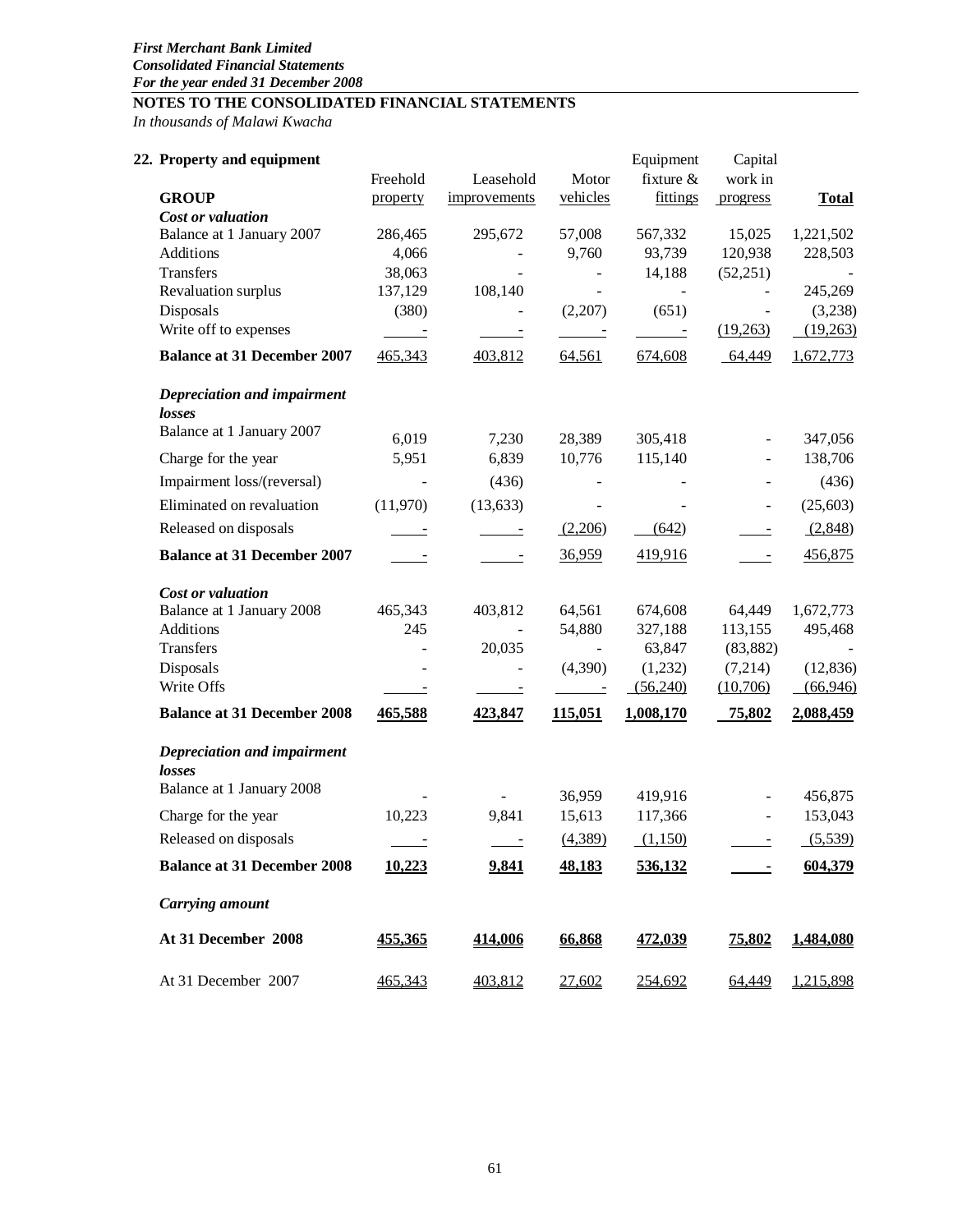*In thousands of Malawi Kwacha*

| 22. Property, plant and equipment (Continued)     | Freehold                  | Leasehold Motor             |                          | Equipment<br>Fixture $&$ | Capital<br>work in       |                      |
|---------------------------------------------------|---------------------------|-----------------------------|--------------------------|--------------------------|--------------------------|----------------------|
| <b>COMPANY</b>                                    | property                  | improvements Vehicles       |                          | fittings                 | Progress                 | <b>Total</b>         |
| Cost or valuation                                 |                           |                             |                          |                          |                          |                      |
| Balance at 1 <sup>st</sup> January 2007           | 261,195                   | 295,672                     | 48,643                   | 552,468                  | 15,025                   | 1,173,003            |
| Additions                                         | 4,066                     | $\blacksquare$              | 2,356                    | 91,544                   | 80,651                   | 178,617              |
| Transfers                                         | 38,063                    |                             | $\blacksquare$           | 14,188                   | (52,251)                 |                      |
| Revaluation surplus                               | 123,879                   | 108,140                     |                          |                          |                          | 232,019              |
| Disposals                                         |                           |                             | (2,029)                  | (624)                    | $\sim$                   | (2,653)              |
| Write off to expenses                             | $\sim$ $-$                | $\sim 10^{11}$ km s $^{-1}$ | $\sim$ 100 $\pm$         | $\sim 100$ $\mu$         | $*(19,263)$              | (19,263)             |
| <b>Balance at 31 December 2007</b>                | 427,203                   | 403,812                     | 48,970                   | 657,576                  | 24,162                   | 1,561,723            |
| <b>Accumulated depreciation</b>                   |                           |                             |                          |                          |                          |                      |
| Balance at 1 January 2007                         | 5,567                     | 7,230                       | 27,443                   | 299,683                  | $\overline{\phantom{a}}$ | 339,923              |
| Charge for the year                               | 5,567                     | 6,839                       | 8,659                    | 112,918                  | $\blacksquare$           | 133,983              |
| Impairment (reversal)                             |                           | (436)                       | $\overline{\phantom{a}}$ | $\blacksquare$           |                          | (436)                |
| Eliminated on revaluation<br>Released on disposal | (11, 134)                 | (13, 633)                   | (2,028)                  | (624)                    | $\overline{\phantom{a}}$ | (24, 767)<br>(2,652) |
|                                                   | $\frac{1}{2}$             | $\sim 10^{11}$ km $^{-1}$   |                          |                          | $\overline{\phantom{a}}$ |                      |
| <b>Balance at 31 December 2007</b>                | $\sim 10^{-10}$ m $^{-1}$ | $\sim 10^{-10}$ m $^{-1}$   | 34,074                   | 411,977                  | $\sim 10^{11}$ m $^{-1}$ | 446,051              |
| Cost or valuation                                 |                           |                             |                          |                          |                          |                      |
| Balance at 1 <sup>st</sup> January 2008           | 427,203                   | 403,812                     | 48,970                   | 657,576                  | 24,162                   | 1,561,723            |
| Additions                                         |                           |                             | 49,846                   | 136,520                  | 113,155                  | 299,521              |
| Transfers                                         |                           | 20,035                      |                          | 31,513                   | (51, 548)                |                      |
| Disposals                                         |                           |                             | (4,390)                  | (1,093)                  | (7,214)                  | (12,697)             |
| Writeoffs                                         |                           | $\sim$ $-$                  | $\overline{\phantom{a}}$ | (56,240)                 | (10,706)                 | (66,946)             |
| <b>Balance at 31 December 2008</b>                | 427,203                   | 423,847                     | 94,426                   | 768,276                  | 67,849                   | 1,781,601            |
| Accumulated depreciation and<br>impairment        |                           |                             |                          |                          |                          |                      |
| Balance at 1 January 2008                         |                           | $\blacksquare$              | 34,074                   | 411,977                  | ÷,                       | 446,051              |
| Charge for the year                               | 9,505                     | 9,841                       | 12,030                   | 100,638                  | $\overline{a}$           | 132,014              |
| Released on disposal                              |                           | $\equiv$ $\equiv$           | (4,389)                  | (1,092)                  |                          | (5,481)              |
| <b>Balance at 31 December 2008</b>                | 9,505                     | 9,841                       | 41,715                   | 511,523                  | $\sim 100$               | 572,584              |
| Carrying amount                                   |                           |                             |                          |                          |                          |                      |
| At 31 December 2008                               | 417,698                   | 414,006                     | 52,711                   | 256,753                  | 67,849                   | 1,209,017            |
| At 31 December 2007                               | 427,203                   | 403,812                     | 14,896                   | 245,599                  | 24,162                   | 1,115,672            |

Registers of land and buildings giving details as required under the Companies Act 1984, Schedule 3, Section 16 are maintained at the registered office of the company and are open for inspection by members or their duly authorised agents.

The freehold properties and leasehold improvements were last revalued on  $31<sup>st</sup>$  December 2007 by Don Whayo BSc MRICS MSIM of Knight Frank Malawi Limited, independent valuers, not connected with the group, on an open market value basis. The resultant surplus of K270.872 million for the group and K256.786 million for the company were credited to revaluation reserve.

Capital work in progress represents development costs on the bank's various branches.

Write-offs represent equipment which was acquired for a specific fully financed project whose assets in excess were no longer required at the close of the project. The Bank's realised income was credited to the income statement under fees and commission.

\* Operating expenses on the FINCA Project that were written off to the income statements at its conclusion.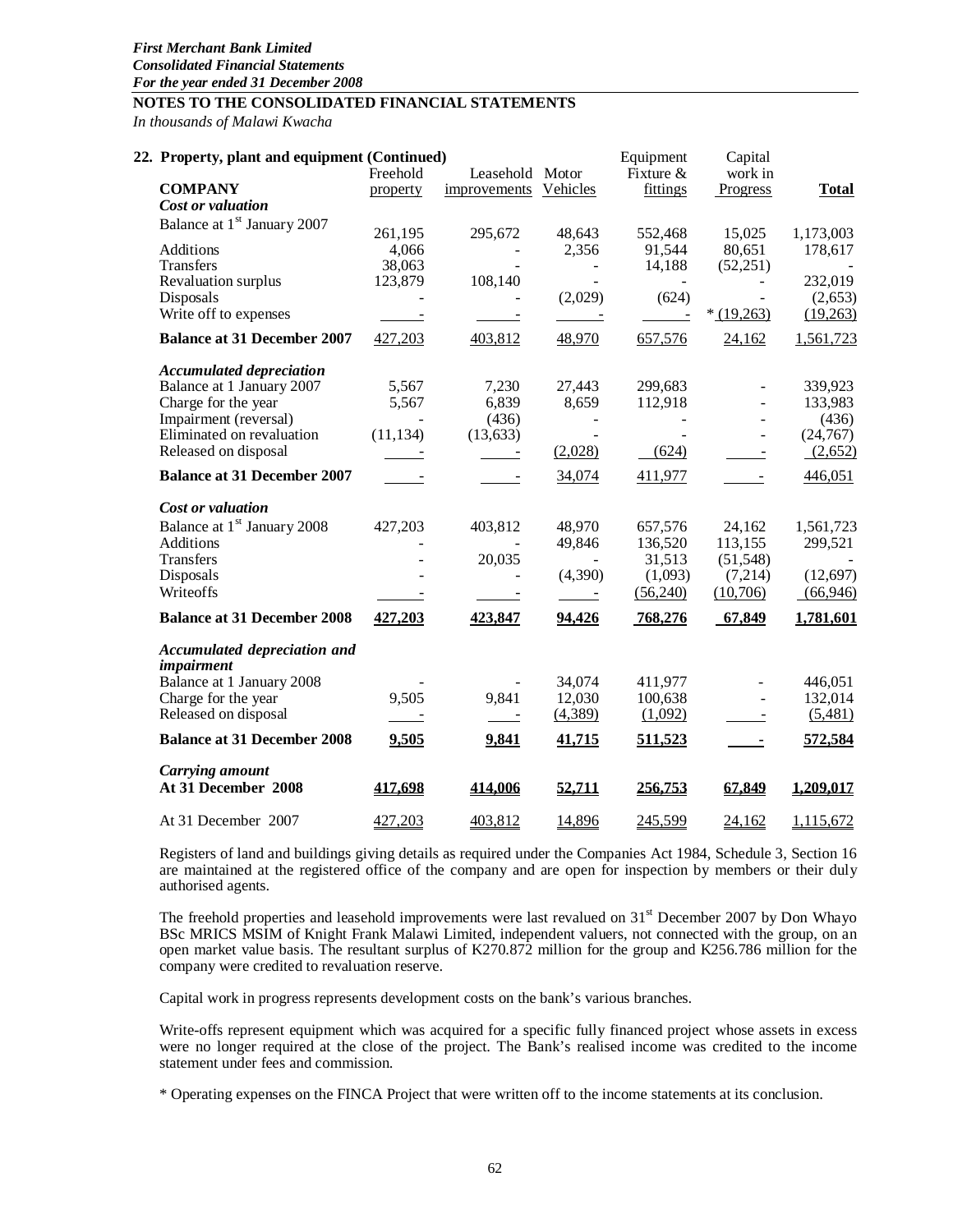*In thousands of Malawi Kwacha*

|     |                                                       |            | Group                   |            | Company    |
|-----|-------------------------------------------------------|------------|-------------------------|------------|------------|
| 23. | <b>Loans and advances from customers</b>              | 2008       | 2007                    | 2008       | 2007       |
|     | Current and savings accounts                          | 8,678,934  | 7,429,028               | 8,120,944  | 7,435,955  |
|     | Foreign currency accounts                             | 2,412,388  | 2,906,151               | 2,346,451  | 2,906,151  |
|     | Term deposit accounts                                 | 6,022,345  | 3,553,314               | 1,072,118  | 1,436,900  |
|     |                                                       | 17,113,667 | 13,888,493              | 11,539,513 | 11,779,006 |
|     | Payable as follows:                                   |            |                         |            |            |
|     | Maturing within 3 months                              | 16,475,430 | 13,668,073              | 11,507,472 | 11,678,117 |
|     | Maturing between 3 and 12 months                      | 638,237    | 220,420                 | 32,041     | 100,889    |
|     |                                                       | 17,113,667 | 13,888,493              | 11,539,513 | 11,779,006 |
|     | For information about interest rates refer to note 5. |            |                         |            |            |
| 24. | <b>Other liabilities</b>                              |            |                         |            |            |
|     | Interest payable                                      | 38,203     | 7,504                   | 5,063      | 7,504      |
|     | Bankers cheques issued and uncleared                  | 175,543    | 172,380                 | 166,346    | 170,608    |
|     | Margins on letters of credit and forward              |            |                         |            |            |
|     | contracts                                             | 251,639    | 300,333                 | 251,639    | 300,333    |
|     | Bills payable                                         | 73,892     | 51,289                  | 73,892     | 51,289     |
|     | Trade payable                                         | 165,234    | 255,527                 | 165,234    | 255,527    |
|     | Accrued expenses                                      | 222,980    | 90,348                  | 184,383    | 76,328     |
|     | Others                                                | 103,363    | 6,656                   | 28,030     | 1,504      |
|     |                                                       | 1,030,854  | 884,037                 | 874,587    | 863,093    |
| 25. | <b>Severance pay liabilities</b>                      |            |                         |            |            |
|     | Balance at 1 January                                  | 106,610    | 44,656                  | 95,240     | 38,874     |
|     | Current year charge                                   | 33,025     | 61,954                  | 29,258     | 56,366     |
|     | Payment made                                          | (2,178)    | $\sim 100$ km s $^{-1}$ | (2,178)    |            |
|     | Balance at 31 December                                | 137,457    | 106,610                 | 122,320    | 95,240     |

In terms of the current interpretation by the courts of the Employment Act, severance allowance is payable in full to employees on termination of employment by mutual agreement, death, retirement, voluntary retirement, retrenchment or redundancy without allowing any set off of employer's pension scheme contributions against severance allowance due.

In preparing the financial statements, the directors have considered the matter and have prepared these financial statements on the basis of the existing interpretation of the law. The amount has not been subject to actuarial valuation as in the directors' opinion, it represents the best estimate based on assumptions.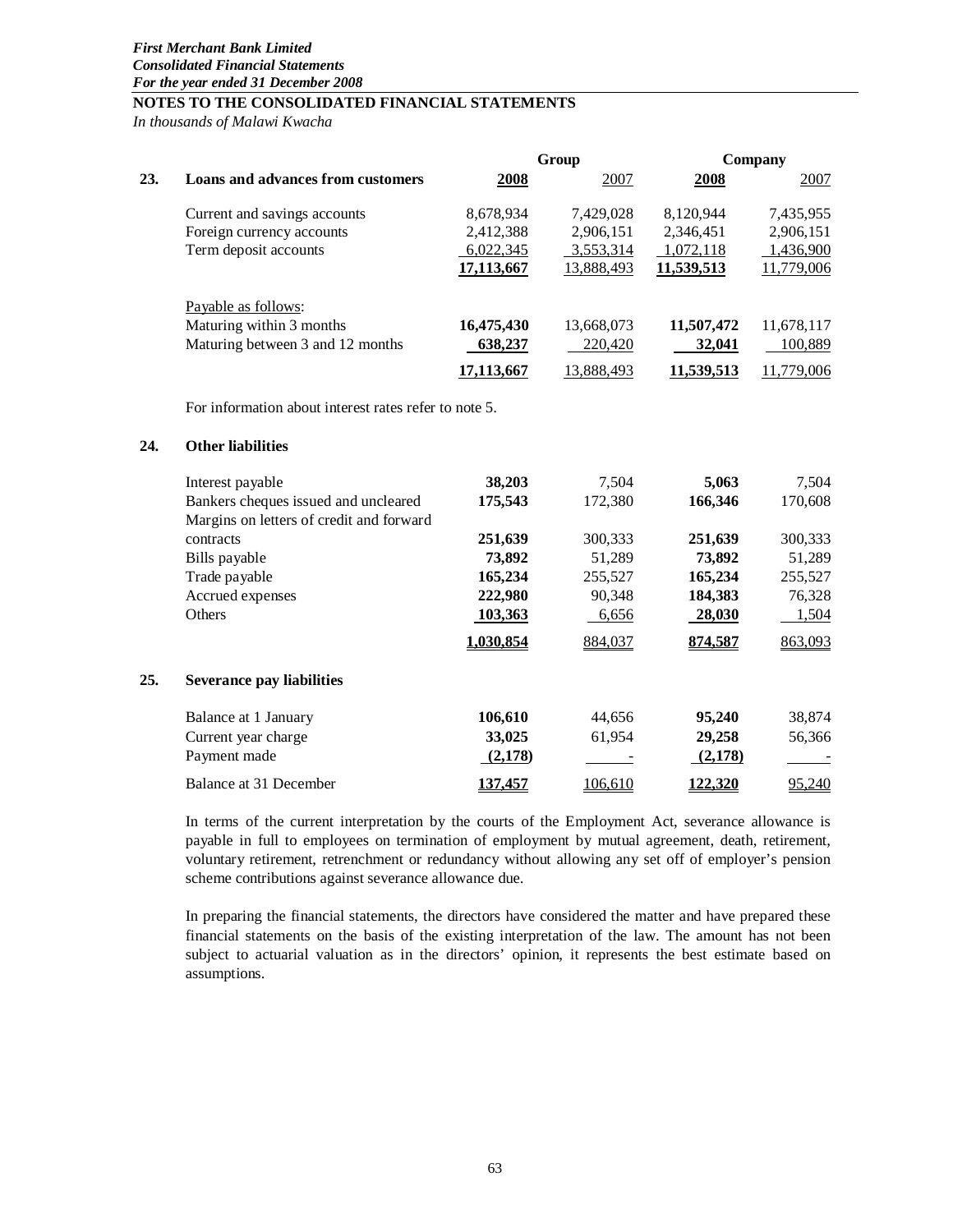*In thousands of Malawi Kwacha*

# **26. Deferred tax**

|      |                                        | <b>Assets</b> |           | <b>Liabilities</b> |         | <b>Net</b>    |           |
|------|----------------------------------------|---------------|-----------|--------------------|---------|---------------|-----------|
|      |                                        | 2008          | 2007      | 2008               | 2007    | 2008          | 2007      |
| (i)  | <b>GROUP</b>                           |               |           |                    |         |               |           |
|      | Property and equipment                 | (18,906)      | (16, 234) | 7,134              |         | (11,772)      | (16, 234) |
|      | Accrued income                         |               |           | 36,706             | 71,246  | 36,706        | 71,246    |
|      | Revaluation of property                |               |           | 42,758             | 49,138  | 42,758        | 49,138    |
|      | Tax losses                             | (34,601)      |           |                    |         | (34,601)      |           |
|      | <b>Operating Lease</b>                 | (1,287)       |           |                    |         | (1,287)       |           |
|      | Revaluation on investments             |               |           | 14,832             | 7,796   | 14,832        | 7,796     |
|      | Gratuity and severance pay liabilities | (45, 579)     | (34,715)  |                    |         | (45,579)      | (34, 715) |
|      | Tax (assets)/liabilities               | (100, 373)    | (50, 949) | <u>101,430</u>     | 128,180 | 1,057         | 77,231    |
| (ii) | <b>COMPANY</b>                         |               |           |                    |         |               |           |
|      | Property and equipment                 | (18,906)      | (17,615)  |                    |         | (18,906)      | (17,615)  |
|      | Accrued income                         |               | -         | 23,155             | 57,908  | 23,155        | 57,908    |
|      | Revaluation of property                |               |           | 38,310             | 44,548  | 38,310        | 44,548    |
|      | <b>Revaluation of investments</b>      |               |           | 14,832             | 7,796   | 14,832        | 7,796     |
|      | Gratuity and severance pay liabilities | (42, 168)     | (31, 304) |                    |         | (42, 168)     | (31, 304) |
|      | Tax (assets)/liabilities               | (61.074)      | (48,919)  | 76.297             | 110,252 | <u>15,223</u> | 61,333    |

# **Movements in temporary differences during the year**

| <b>GROUP</b>                          |                           | Recognised           |                                |                                  |
|---------------------------------------|---------------------------|----------------------|--------------------------------|----------------------------------|
|                                       | Opening<br><b>balance</b> | in profit<br>or loss | <b>Recognised</b><br>in equity | <b>Closing</b><br><b>balance</b> |
| 2008                                  |                           |                      |                                |                                  |
| Property and equipment                | (16, 234)                 | 4,462                |                                | (11,772)                         |
| Accrued income                        | 71,246                    | (34, 540)            |                                | 36,706                           |
| Revaluation of property               | 49,138                    |                      | (6,380)                        | 42,758                           |
| Tax losses                            |                           | (34,601)             |                                | (34,601)                         |
| Operating lease                       |                           | (1,287)              |                                | (1,287)                          |
| <b>Revaluation of investments</b>     | 7,796                     | 7,036                |                                | 14,832                           |
| Gratuity and severance pay provisions | (34,715)                  | (10, 864)            |                                | (45,579)                         |
|                                       | <u>77,231</u>             | (69, 794)            | 6,380                          | <u>1,057</u>                     |
| 2007                                  |                           |                      |                                |                                  |
| Property and equipment                | (5,549)                   | (10,685)             |                                | (16, 234)                        |
| Accrued income                        | 34,085                    | 37,161               |                                | 71,246                           |
| Revaluation of property               | 20,293                    |                      | 28,845                         | 49,138                           |
| <b>Revaluation of investments</b>     | 4,677                     | 3,119                |                                | 7,796                            |
| Gratuity and severance pay provisions | (13,397)                  | (21,318)             |                                | (34,715)                         |
|                                       | 40,109                    | 8,277                | 28,845                         | 77,231                           |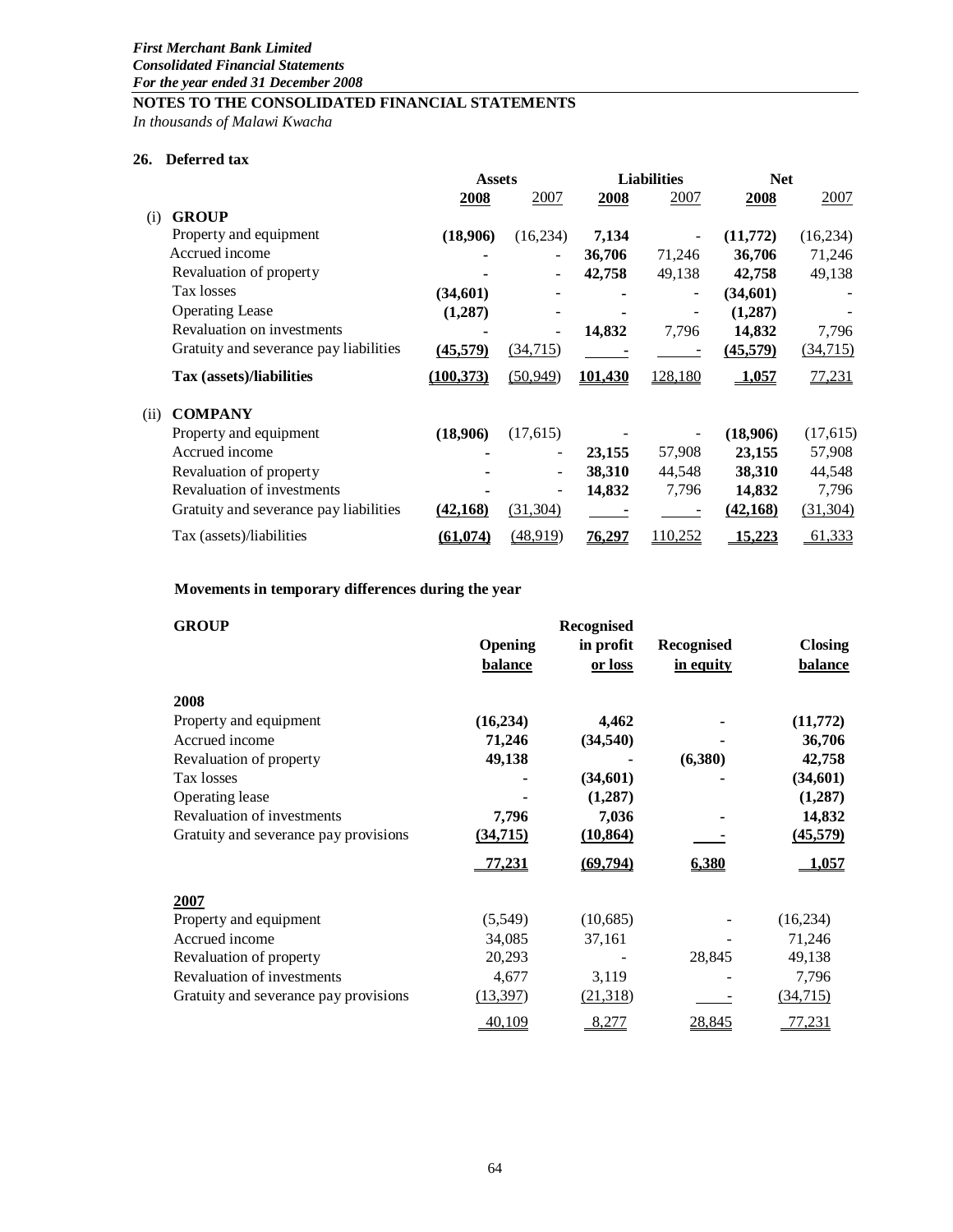*In thousands of Malawi Kwacha*

# **26. Deferred tax liabilities (Continued)**

#### **COMPANY**

|           |                                                 | <b>Opening</b><br>balance | <b>Recognised in Recognised</b><br>profit or loss | in equity      | <b>Closing</b><br><b>balance</b> |
|-----------|-------------------------------------------------|---------------------------|---------------------------------------------------|----------------|----------------------------------|
|           | 2008                                            |                           |                                                   |                |                                  |
|           | Property and equipment                          | (17,615)                  | (1,291)                                           |                | (18,906)                         |
|           | Accrued income                                  | 57,908                    | (34, 753)                                         |                | 23,155                           |
|           | Revaluation of property                         | 44,548                    |                                                   | (6,238)        | 38,310                           |
|           | Revaluation of investments                      | 7,796                     | 7,036                                             |                | 14,832                           |
|           | Gratuity and severance pay provisions           | (31, 304)                 | (10, 864)                                         |                | (42, 168)                        |
|           | Tax (assets)/liabilities                        | 61,333                    | (39, 872)                                         | (6, 238)       | 15,223                           |
|           | 2007                                            |                           |                                                   |                |                                  |
|           | Property and equipment                          | (7, 183)                  | (10, 432)                                         |                | (17, 615)                        |
|           | Accrued income                                  | 26,513                    | 31,395                                            |                | 57,908                           |
|           | Revaluation of property                         | 17,698                    |                                                   | 26,850         | 44,548                           |
|           | Revaluation of investments                      | 4,677                     | 3,119                                             |                | 7,796                            |
|           | Gratuity and severance pay provisions           | (11,662)                  | (19,642)                                          |                | (31, 304)                        |
|           | Tax (assets)/liabilities                        | 30,043                    | 4,440                                             | 26,850         | 61,333                           |
| $27(a)$ . | Share capital                                   |                           |                                                   |                |                                  |
|           |                                                 |                           |                                                   | 2008           | 2007                             |
|           | Authorised, issued and fully paid 2,225,000,000 |                           |                                                   |                |                                  |
|           | ordinary shares of 5 tambala each               |                           |                                                   | <u>111,250</u> | 111,250                          |

#### **27 (b). Share premium**

On  $19<sup>th</sup>$  June 2006, following an offer to the public, 225,000,000 ordinary shares of 5 tambala each were allotted at a premium of 245 tambala per share.

The resultant premium on issue of MK551,250,000 less offer expenses of MK37,215,000 was credited to share premium account.

# **28. Property revaluation reserve**

This represents the increase in fair value of property, plant and equipment net of the related deferred taxation provision and is not available for distribution to the Bank's shareholders.

# **29. Investment revaluation reserve**

This represents the unrealized increase in fair value of investments at fair value through profit and loss net of the related deferred taxation provision and is not available for distribution to the Bank's shareholders.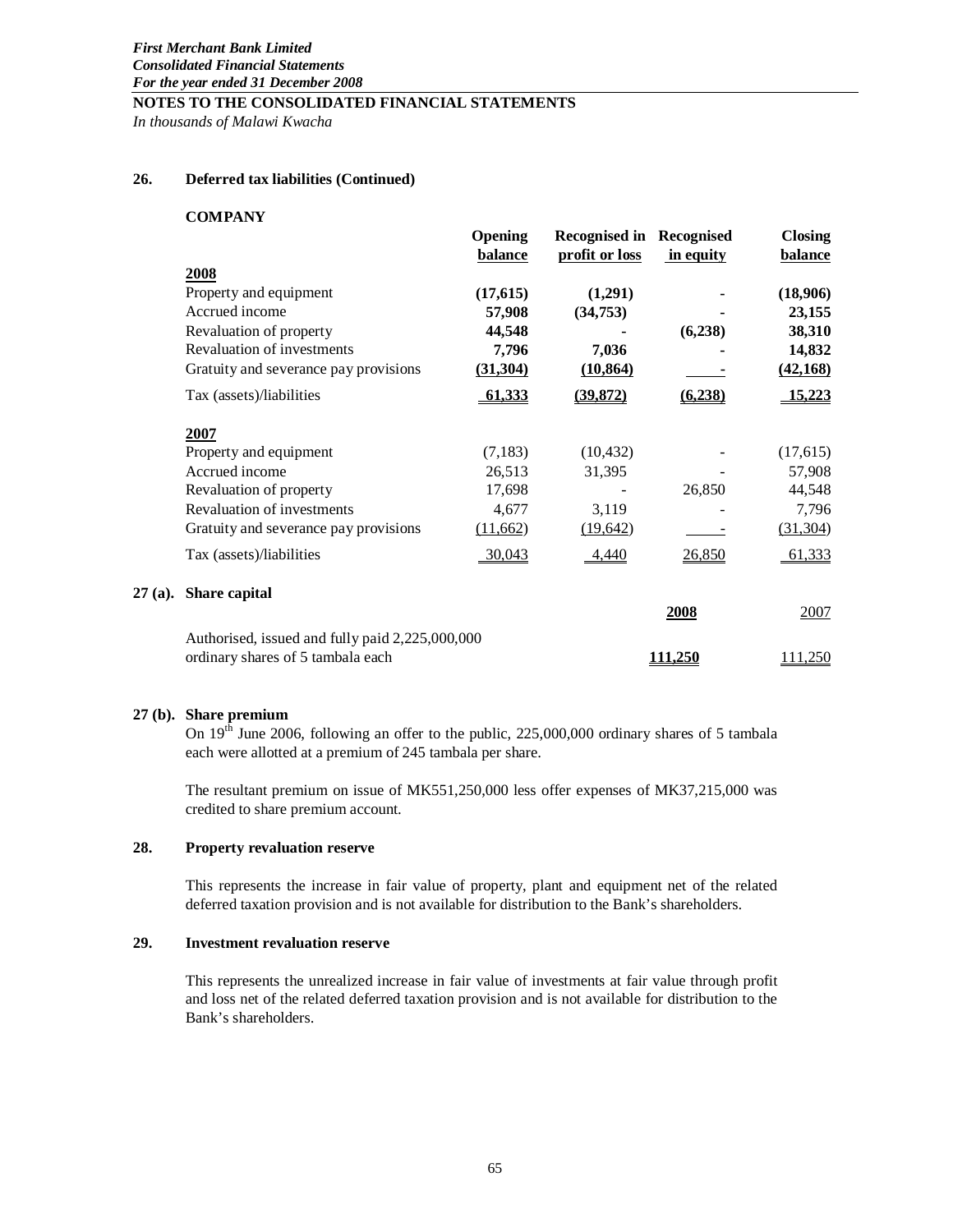*In thousands of Malawi Kwacha*

# **30. Loan loss reserve**

Arising from the changes to IAS 39: *Financial Instruments: Recognition and Measurement*, the 1% general provision against risk assets as required by the Reserve Bank of Malawi may no longer be offset against the gross value of the assets.

In order to comply with Reserve Bank of Malawi capital adequacy requirements, a statutory loan loss reserve has been created. The portion of the loan loss reserve for the Group which relates to this statutory requirement and is non distributable amounts to K27 million as at 31 December 2008 (2007: K67 million).. The remaining balance of the loan loss reserve should be regarded as distributable.

| 31.<br><b>Contingencies</b> |                                  |             | Group     |              | Company   |  |
|-----------------------------|----------------------------------|-------------|-----------|--------------|-----------|--|
|                             |                                  | <b>2008</b> | 2007      | <u> 2008</u> | 2007      |  |
|                             | Letters of credit                | 805,023     | 785.330   | 805,023      | 785.330   |  |
|                             | Guarantees and performance bonds | 4.359,029   | 3.339.511 | 4,153,553    | 3,339,511 |  |
|                             |                                  | 5.164,052   | 4.124.841 | 4,958,576    | 4,124,841 |  |

Contingencies in respect of letters of credit will only crystallise into an asset and a liability when bills are presented in accordance with the terms and conditions of payment of the individual letters of credit.

Contingencies in respect of guarantees and performance bonds issued will only crystallise into an asset and a liability in the event of default by the relevant counterparty.

# **32. Related party transactions**

The Group transacts part of its business with related parties including directors and parties related to or under the control of the directors. Details of related party transactions of the Group are set out below:

|                              | <b>Directors and</b><br>their related<br><u>parties</u> | <b>Employees</b> | <b>FMB</b><br><b>Pension</b><br><b>Fund</b> | <b>Total</b> |
|------------------------------|---------------------------------------------------------|------------------|---------------------------------------------|--------------|
| 2007                         |                                                         |                  |                                             |              |
| Advances                     | 381                                                     | 120,864          |                                             | 121,245      |
| Deposits                     | (17,979)                                                | (21,692)         | (4,586)                                     | (44, 257)    |
| Net balances                 | (17,598)                                                | 99,172           | (4,586)                                     | 76,988       |
| Interest received            | 1,497                                                   | 7,486            |                                             | 8,983        |
| Fees and commission received | 132                                                     |                  | 20                                          | 152          |
| Interest paid                | (185)                                                   | (169)            | (17)                                        | (371)        |
| Operating expenditure        | (3,725)                                                 |                  |                                             | (3,725)      |
| Capital expenditure          | (6, 545)                                                |                  |                                             | (6, 545)     |
| 2008                         |                                                         |                  |                                             |              |
| Advances                     | 6,912                                                   | 143,018          |                                             | 149,930      |
| Deposits                     | (11, 634)                                               | (29,351)         | (5, 417)                                    | (46, 402)    |
| <b>Net balances</b>          | (4, 722)                                                | 113,667          | (5, 417)                                    | 103,528      |
| Interest received            | 845                                                     | 9,307            |                                             | 10,152       |
| Fees and commission received | 170                                                     |                  | 26                                          | 196          |
| Interest paid                | (183)                                                   | (320)            | (16)                                        | (519)        |
| Operating expenditure        | (3,631)                                                 |                  |                                             | (3,631)      |
| Capital expenditure          | (1,957)                                                 |                  |                                             | (1,957)      |
|                              |                                                         |                  |                                             |              |

Advances to directors and parties related thereto are in the normal course of business and considered to be adequately secured.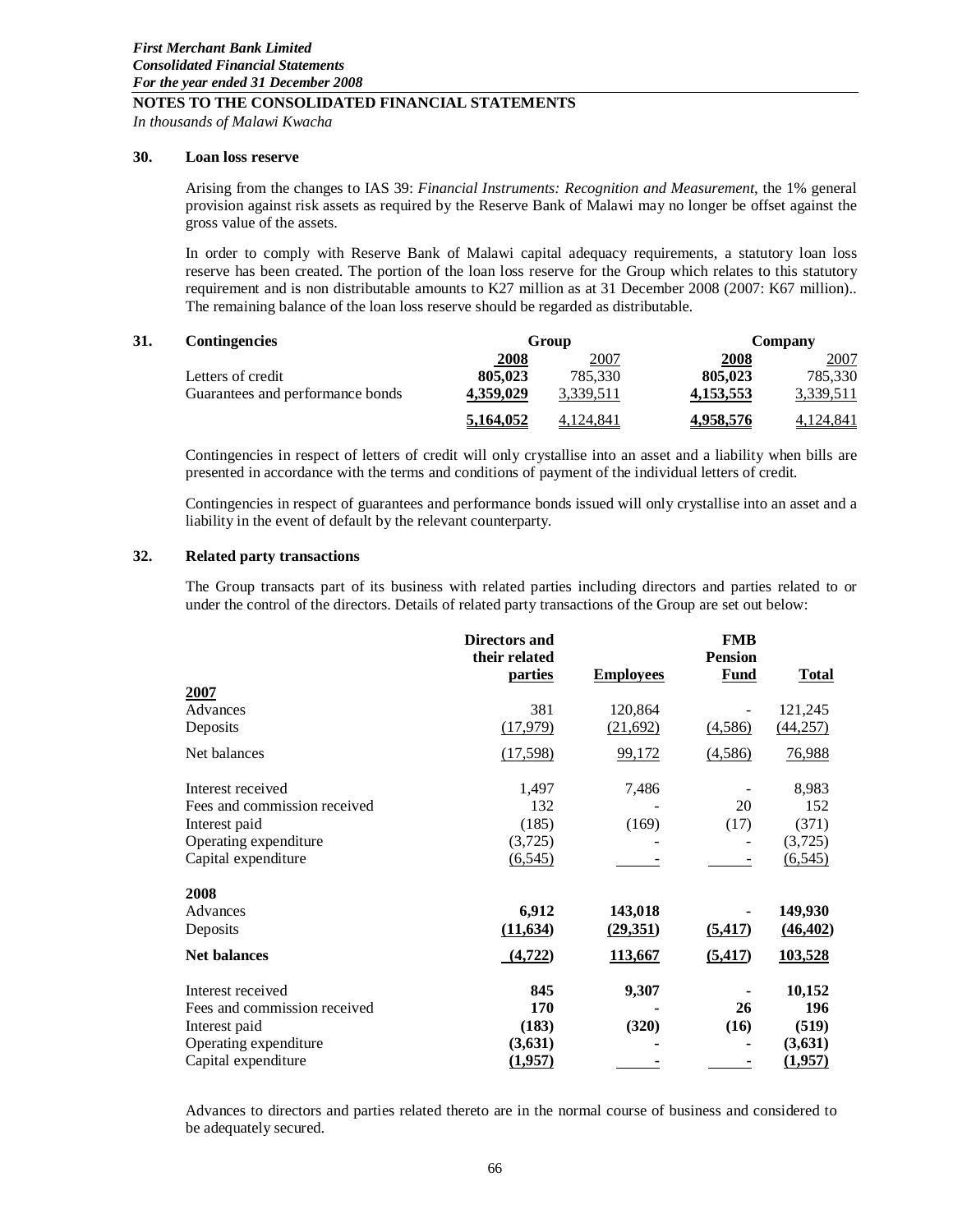*In thousands of Malawi Kwacha*

# **32. Related party transactions (Continued)**

Advances to employees include M**K4,089** (2007: MK2,975) of interest free advances and M**K119,586**  (2007: MK73,065) of advances which carry interest at one quarter of the prevailing prime lending rate of the Bank. All other transactions with related parties are carried out on an arms length basis on normal commercial terms.

In accordance with the Group's accounting policy, advances to related parties at concessionary rates of interest are valued at the present value of expected future repayments of the advances discounted at a pre-tax discount rate that equates to the interest rate charged by the Bank on similar loans to non-related parties. As a result an allowance for impairment losses of M**K23,192** (2007: MK23,192) has been made against concessionary advances to related parties. No other impairment losses have been recorded against loans to related parties.

Details of related party transactions between the Bank and its wholly owned subsidiary, The Leasing and Finance Company of Malawi Limited (LFC) and Capital Bank Limited, which have been eliminated on consolidation, are as follows:

|                                        | 2008          | 2007          |
|----------------------------------------|---------------|---------------|
|                                        | <b>MK'000</b> | <b>MK'000</b> |
| Deposits by LFC with FMB               | 187,703       | 6.972         |
| Loan syndications                      | (137, 183)    | 18,020        |
| Fees and commissions received          | 1.953         | 1,770         |
| Interest received                      | 7.380         | 3.191         |
| Interest paid                          | 708           | (7,217)       |
| Management fees (Capital Bank Limited) | 20,281        |               |

#### **Key management personnel compensation:**

|                |         | <b>Executive Directors</b> |               | <b>Non-Executive Directors</b> |
|----------------|---------|----------------------------|---------------|--------------------------------|
|                | 2008    | 2007                       | 2008          | 2007                           |
| Salaries       | 43.921  | 43,406                     |               |                                |
| <b>Bonuses</b> | 56,500  | 37,000                     |               |                                |
| Fees           |         |                            | 24,282        | 24,370                         |
|                | 100.421 | 80.406                     | <u>24,282</u> | 24,370                         |

In addition to their salaries, the Group also provides non-cash benefits to executive directors. The estimated value of total non-cash benefits to directors amounts to **MK7.1 million** (2007: MK6.6 million).

# **Directors' interests**

As at 31 December 2008, the total direct and indirect interests of the directors and parties related thereto in the issued share capital of the company were as follows:

| R. C. Kantaria          | 1,000,000,000 ordinary shares |
|-------------------------|-------------------------------|
| H. N. and N. G. Anadkat | 1,000,000,000 ordinary shares |
| K. N. Chaturvedi        | 2,328,000 ordinary shares     |
| J. M. O'Neill           | 4,428,021 ordinary shares     |
| M. Msisha               | 1,000,000 ordinary shares     |
| S.G. Malata             | 40,000 ordinary shares        |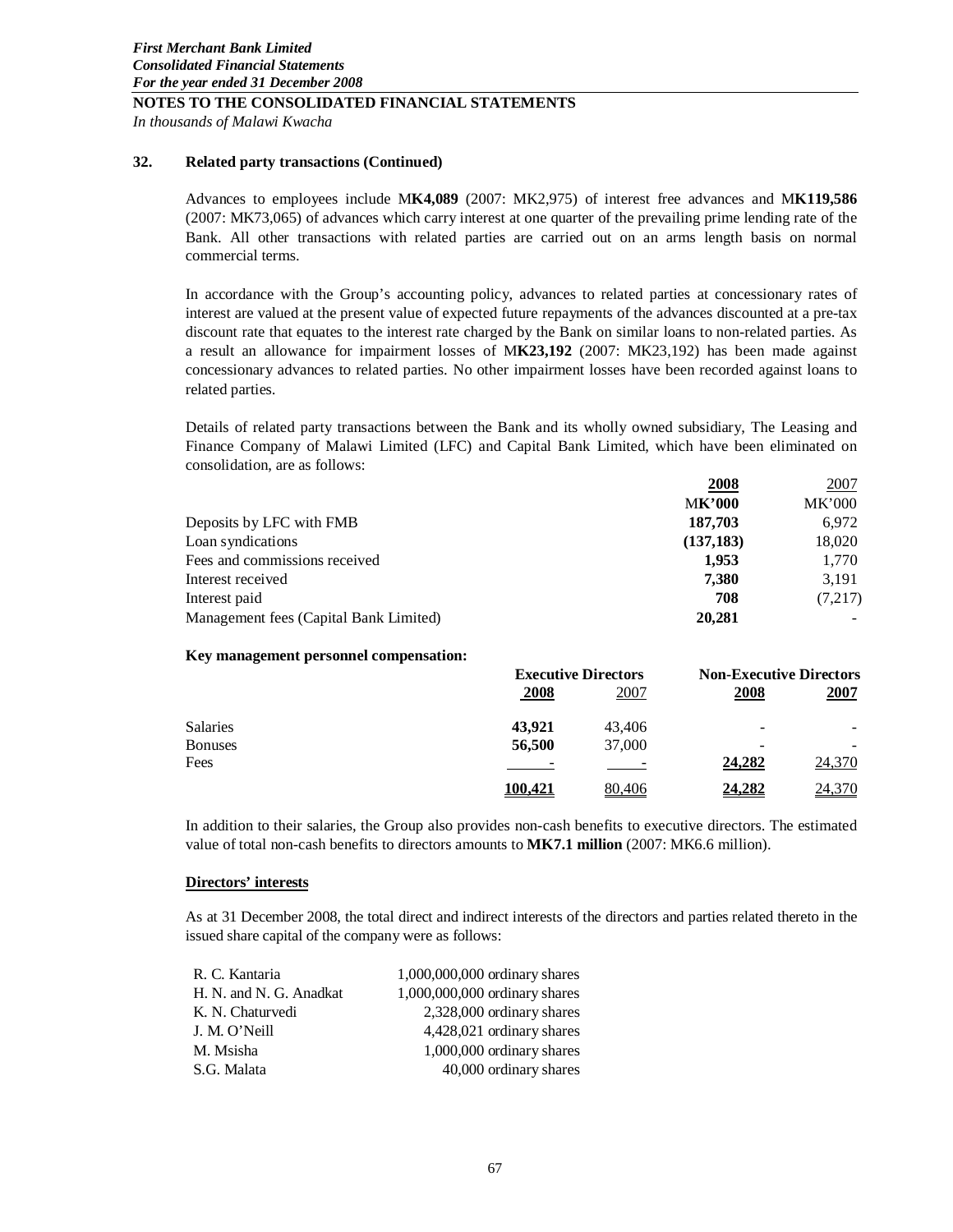*In thousands of Malawi Kwacha*

#### **33 Capital commitments and contingent liabilities**

In common with other banks, the Bank conducts business involving acceptances, guarantees, performance bonds and indemnities. The majority of these facilities are offset by corresponding obligations of third parties.

The contractual amounts of the Bank's off balance sheet financial instruments that commit it to extend credit to customers are as follows:

|                                                                                    | Group  |        | Company |       |
|------------------------------------------------------------------------------------|--------|--------|---------|-------|
|                                                                                    | 2008   | 2007   | 2008    | 2007  |
| Contingent liabilities                                                             |        |        |         |       |
| Acceptances and letters of credit                                                  | 805    | 785    | 805     | 785   |
| <b>Employee Terminal Benefits</b>                                                  | 4,154  | 3,340  | 4,154   | 3,340 |
|                                                                                    | 4,959  | 4,125  | 4,959   | 4,125 |
| <b>Commitments</b>                                                                 |        |        |         |       |
| Undrawn formal stand-by facilities, credit lines and<br>other commitments to lend: |        |        |         |       |
| Authorised and contracted capital commitments                                      | 77,715 | 11.801 | 77,715  | .801  |

As at 31 December 2008, the authorised but not yet contracted capital commitments were **MK76,500** (2007: MK Nil).

#### **34. Statutory requirements**

In accordance with Section 27 of the Banking Act 1989, the Reserve Bank of Malawi has established the following requirements as at the balance sheet date:

# *(i) Liquidity Reserve Requirement*

The Bank is required to maintain a liquidity reserve as defined by the Reserve Bank of Malawi, calculated on a weekly average basis, of not less than **15.5%** (2007: 15.5%) of the preceding weeks total deposit liabilities. In the last week of December 2008, the liquidity reserve was **17.44%** (2007: 21.8%) of total customer deposits.

#### *(ii) Capital Adequacy Requirement*

The Bank's available capital is required to be a minimum of 10% of its risk bearing assets and contingent liabilities. At 31 December 2008, the Bank's available capital was **20.41%** (2007: 19.34%) of its risk bearing assets and contingent liabilities.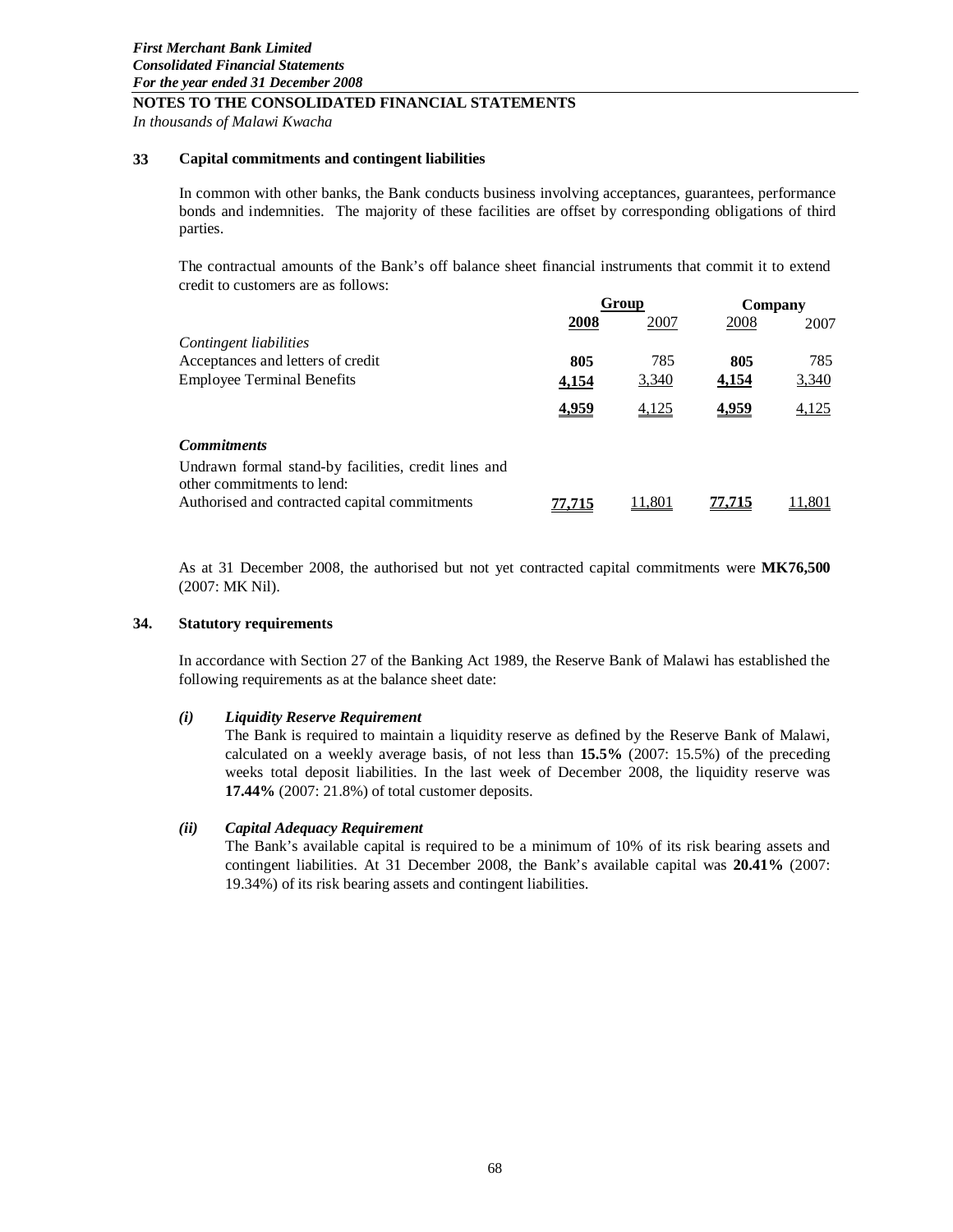*In thousands of Malawi Kwacha*

#### **35. Exchange rates and inflation**

The average of the year-end buying and selling rates of the major foreign currencies most affecting the performance of the group are stated below, together with the increase in the National Consumer Price Index, which represent an official measure of inflation.

| Exchange rates   | 2008       | 2007       | 2006  |
|------------------|------------|------------|-------|
|                  | MK         | МK         | MK    |
| Kwacha/GBP       | 216.5      | 285.9      | 279.8 |
| Kwacha/Rand      | 15.9       | 21.1       | 20.5  |
| Kwacha/US Dollar | 141.5      | 140.3      | 139.3 |
| Kwacha/Euro      | 210.1      | 209.7      | 186.6 |
| Inflation rate % | <u>9.9</u> | <u>8.0</u> | 13.9  |

At the time of signing these financial statements there were no significant movements in the above rates.

# **36. Effective interest rates of financial assets and liabilities**

The effective interest rates for the principal financial assets and liabilities at 31 December were in the following ranges:

|                                    | 2008<br>In MK |
|------------------------------------|---------------|
| <b>Assets</b>                      |               |
| Government securities              | 13.15-16.95   |
| Deposits with banking institutions | $0.25 - 2.50$ |
| Loans and advances to customers    | 19.5          |
| <b>Liabilities</b>                 |               |
| Customer deposits                  | $0.5 - 11$    |
|                                    | 2007          |
| <b>Assets</b>                      | In MK         |
| Government securities              | $8-9.50$      |
| Deposits with banking institutions | $0.5 - 4$     |
| Loans and advances to customers    | 19.5          |
| <b>Liabilities</b>                 |               |
| Customer deposits                  | $0.5 - 11$    |